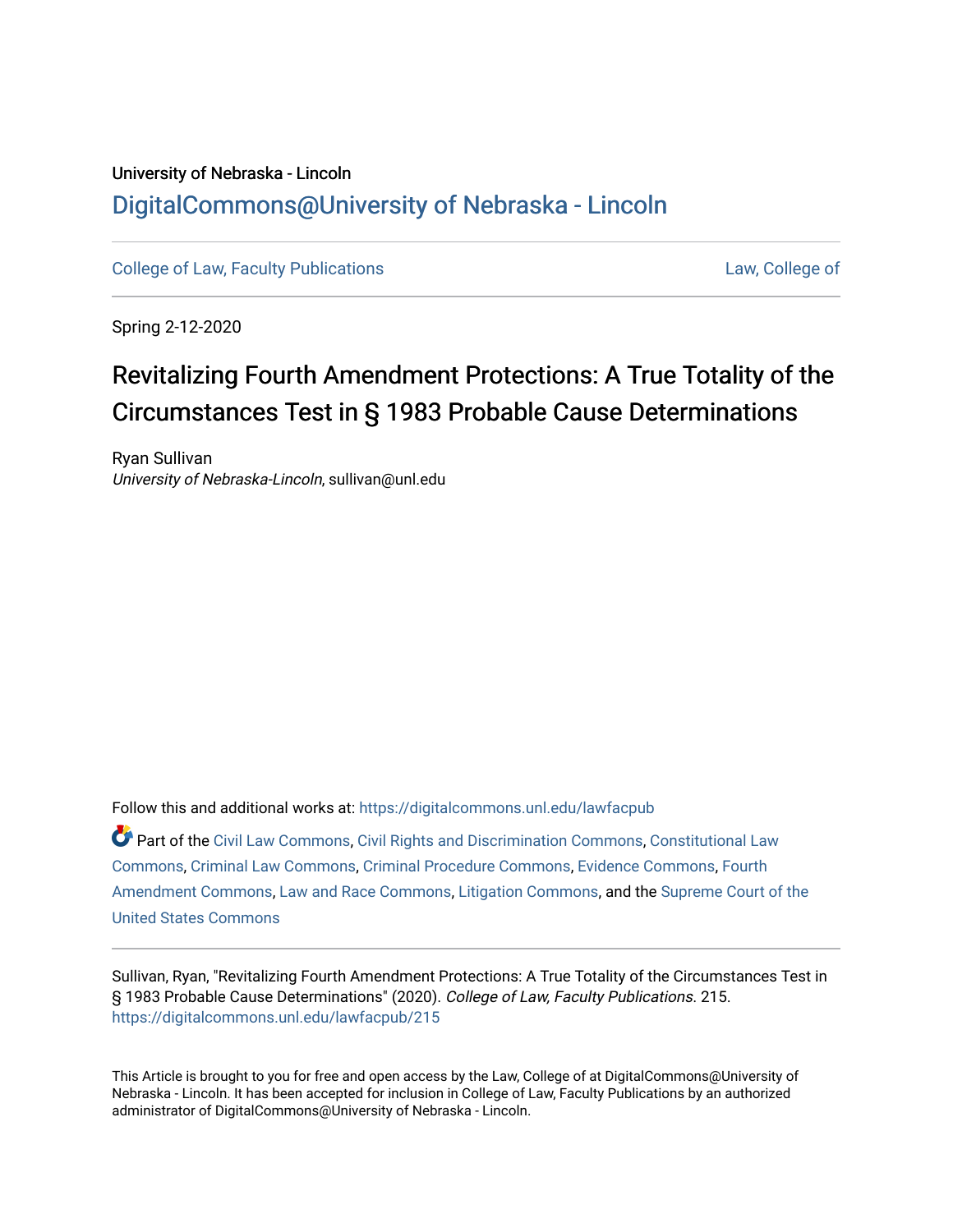## Revitalizing Fourth Amendment Protections: A True Totality of the Circumstances Test in § 1983 Probable Cause Determinations

*Ryan P. Sullivan*\*

*ABSTRACT: The Article analyzes claims of police misconduct and false arrest, specifically addressing the issue of whether a police officer may ignore evidence of an affirmative defense, such as self-defense, when determining probable cause for an arrest. The inquiry most often arises in § 1983 civil claims for false arrest where the officer was aware of evidence a crime had been committed, but was also aware of facts indicating the suspect had an affirmative defense to the crime observed. In extreme cases, the affirmative defense at issue is actually self-defense in response to the officer's own unlawful conduct. As police brutality and false arrest claims rise, so too will the prevalence of this issue.* 

*The Article examines rulings from all jurisdictions having addressed the topic and highlights the matter of* Thomas v. City of Galveston *involving a citizen who was arrested when attempting to stop two police officers from stealing his generator in the aftermath of a hurricane. In a subsequent civil suit for false arrest, the officers defended the claim by asserting they had probable cause for the arrest, despite knowing Mr. Thomas was merely defending his property from their own mischievous conduct. Finding for Mr. Thomas, the court concluded that under certain circumstances, a police officer's awareness of the facts supporting an affirmative defense can negate probable cause. This view, however, is not universal—several other courts have reached the opposite conclusion: that an affirmative defense bears no relevance in probable cause analysis. An examination of rulings nationally reveals common themes on this issue as courts struggle to reconcile the incorporation of an affirmative defense with existing principles governing probable cause analysis.* 

 <sup>\*</sup> Ryan P. Sullivan, Assistant Professor of Law, University of Nebraska College of Law. My deepest gratitude to my colleagues Richard Moberly, Eric Berger, Matt Schafer, Brett Stohs, Stephanie Pearlman, and Matt Novak for their thoughtful insight and generous feedback.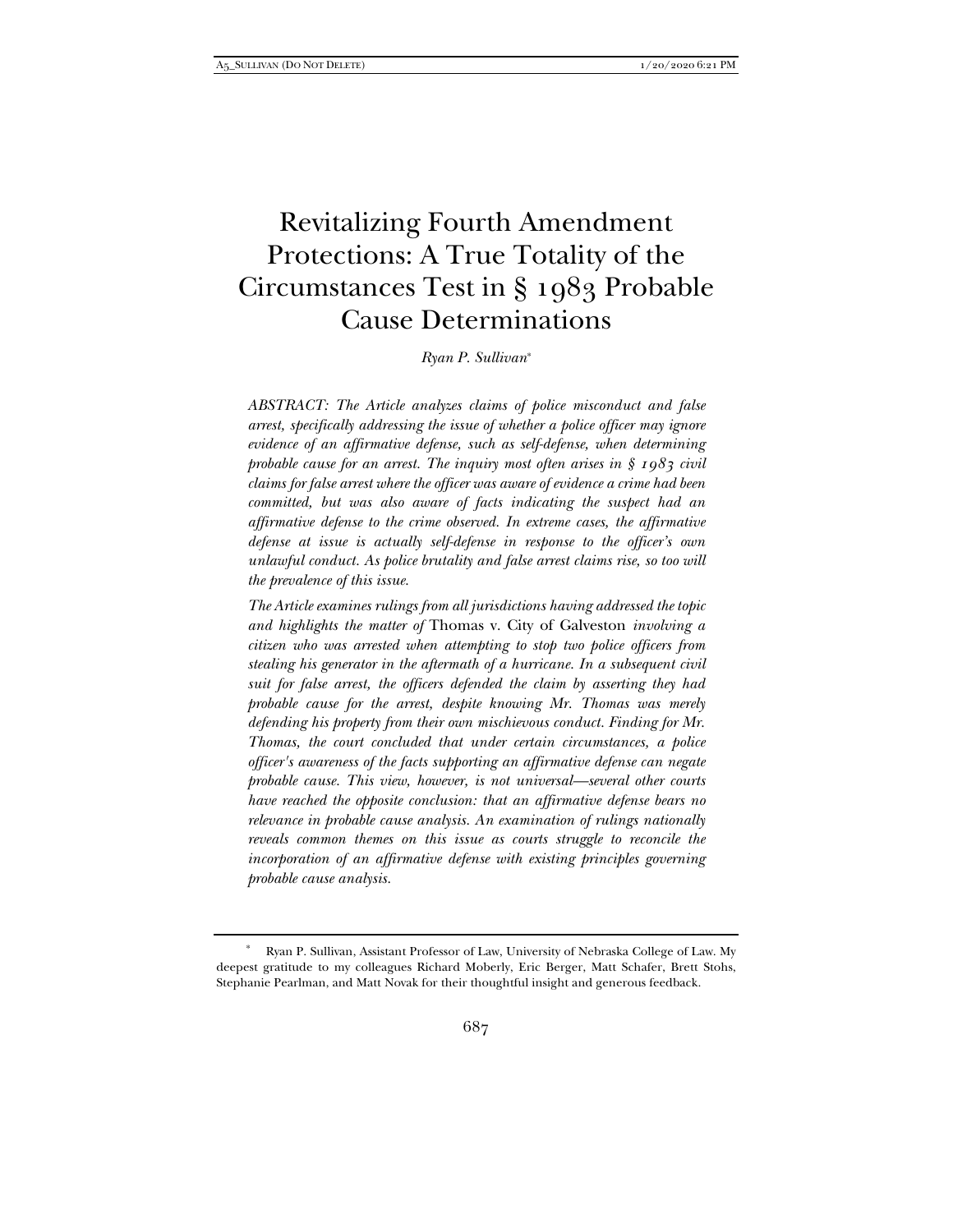*Consideration of an available affirmative defense when analyzing probable cause helps to ensure accountability of police officers who unlawfully arrest a citizen they know, or reasonably should know, committed no crime. Scenarios such as those in* Thomas v. City of Galveston *are not as unique as one might assume. The Article provides numerous examples from across the country of courts grappling with this issue.* 

*The Article brings some analytical coherence to the complicated legal and factual situations that may lead courts to abandon certain traditional rules governing probable cause in favor of more leniency for plaintiffs seeking a remedy for police misconduct. The Article concludes with a recommendation that courts adopt and apply a general rule that facts supporting an affirmative defense shall be considered among the totality of facts and circumstances available to the arresting officer, and that such exculpatory facts shall be evaluated with the same level of scrutiny afforded inculpatory facts.* 

| A.<br>$R_{\cdot}$                         |                                                     |  |
|-------------------------------------------|-----------------------------------------------------|--|
|                                           | ${\it PROBABLE~CAUSE}\,\\$                          |  |
| C.<br>D.                                  |                                                     |  |
|                                           |                                                     |  |
|                                           |                                                     |  |
|                                           | AFFIRMATIVE DEFENSE RELEVANCE IN PROBABLE CAUSE     |  |
| $A_{\cdot}$<br>$B_{\cdot}$<br>$C_{\cdot}$ |                                                     |  |
|                                           | TOTALITY OF THE FACTS AND CIRCUMSTANCES TEST  706   |  |
|                                           |                                                     |  |
|                                           | EFFECT OF AN AFFIRMATIVE DEFENSE ON THE CRIMINALITY |  |
|                                           |                                                     |  |
| B.                                        | AFFIRMATIVE DEFENSE INCLUSION SQUARES WITH          |  |
|                                           |                                                     |  |
|                                           | A. AN AFFIRMATIVE DEFENSE IS ASSERTED AT TRIAL IN   |  |
|                                           |                                                     |  |
|                                           | NO DUTY TO INVESTIGATE FURTHER ONCE PROBABLE        |  |
|                                           |                                                     |  |
|                                           | C. OFFICER MOTIVES ARE IRRELEVANT IN PROBABLE CAUSE |  |
|                                           |                                                     |  |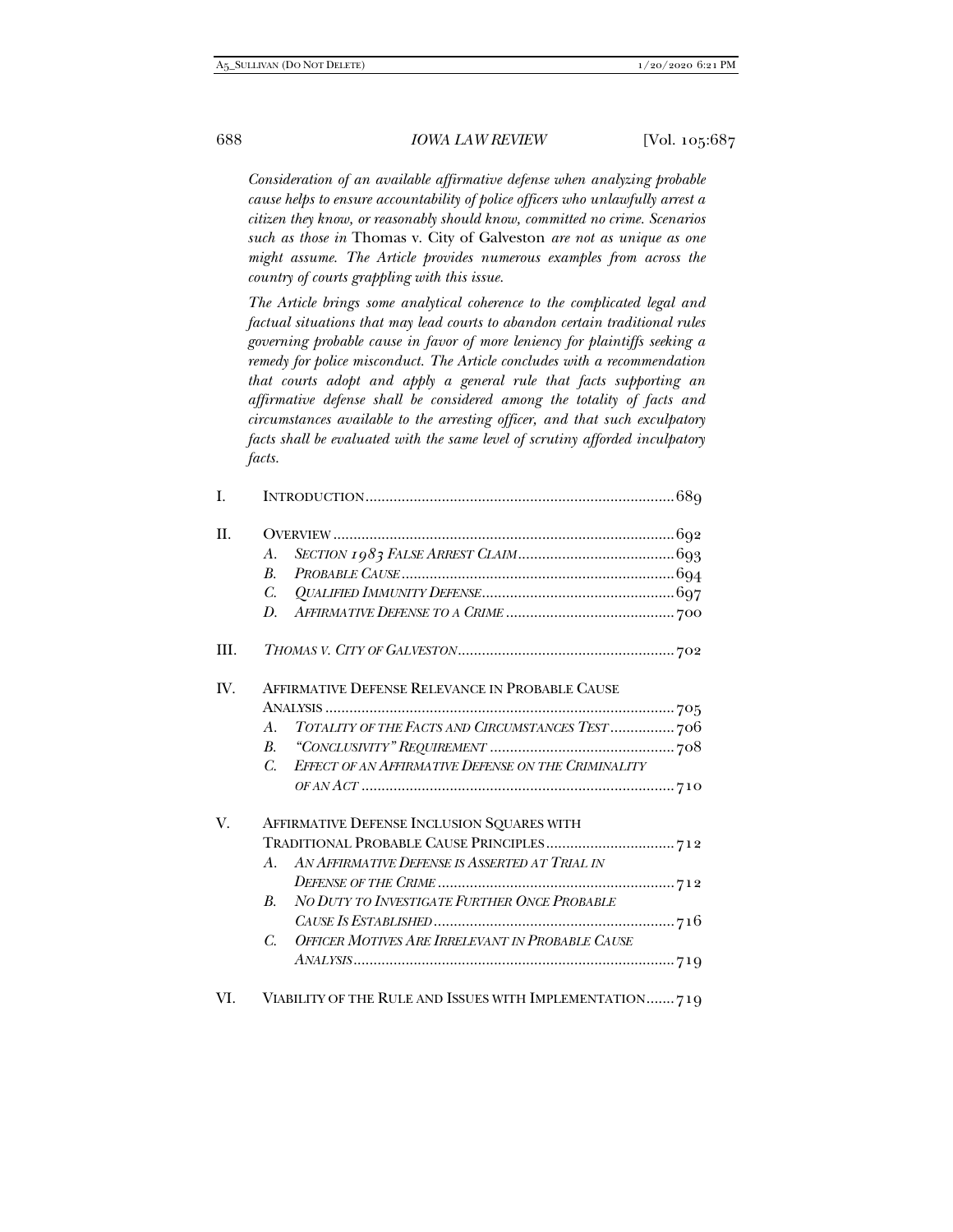|      | А.          | <b>OBSTACLES TO OVERCOME IN LIGHT OF THE "CLEARLY</b>  |
|------|-------------|--------------------------------------------------------|
|      |             | ESTABLISHED" PRONG OF THE QUALIFIED IMMUNITY           |
|      |             |                                                        |
|      |             | 1. Clearly Established General Constitutional Rules    |
|      |             | Already Encompass the True Totality Rule722            |
|      |             | 2. Analyze Probable Cause First, then Qualified        |
|      |             |                                                        |
|      |             |                                                        |
|      | $R_{\cdot}$ |                                                        |
|      | C.          | POTENTIAL IMPACT ON § 1983 ACTIONS FOR FALSE ARREST731 |
|      |             |                                                        |
| VII. |             |                                                        |

#### I. INTRODUCTION

 In the aftermath of Hurricane Ike, Kerry Thomas purchased a diesel generator that would become the sole source of power for his family's home and an invaluable community resource to be shared with his neighbors. Mr. Thomas feared the generator he had purchased would be a target for thieves. Never did he foresee, however, that the thieves he feared would be those who swore an oath to protect him and his property from such acts. When Mr. Thomas caught two men, who turned out to be local police officers, in the act of stealing his generator, he issued a threat in an attempt to defend his property: "identify yourself or you will be fired upon."1 The officers retaliated, beat him unconscious, and then arrested *him* on false charges with the apparent motive of averting prosecution for their own misdeeds.2

In a subsequent civil suit for false arrest, the officers claimed to have had probable cause to arrest Mr. Thomas because they had observed him issue a threat. It was undisputed that he had issued a threat; thus, the elements of that crime were present, and under most circumstances this alone would be sufficient to establish probable cause and defeat a claim for false arrest. But what about the officers' knowledge that Mr. Thomas only issued the threat as an attempt to defend his property from their unlawful conduct? Should knowledge of these facts affect probable cause for the arrest?

As the district court in *Thomas v. City of Galveston* concluded, "under certain circumstances, a police officer's awareness of the facts supporting  $a[n]$ [affirmative] defense *can* eliminate probable cause."3 This view, however, is not universal—several other courts have reached the opposite conclusion:

 <sup>1.</sup> Thomas v. City of Galveston, 800 F. Supp. 2d 826, 830 (S.D. Tex. 2011). Ruling occurred at the pleading stage and the matter did not proceed to trial; as a result, the facts set forth in this article are as alleged by Mr. Thomas. The defendant police officers, through pleadings and deposition testimony, provided an intra-conflicting account of the incident.

<sup>2</sup>*. Id.*

<sup>3</sup>*. Id.* at 836 (emphasis added) (quoting Jocks v. Tavernier, 316 F.3d 128, 135 (2d Cir. 2003)).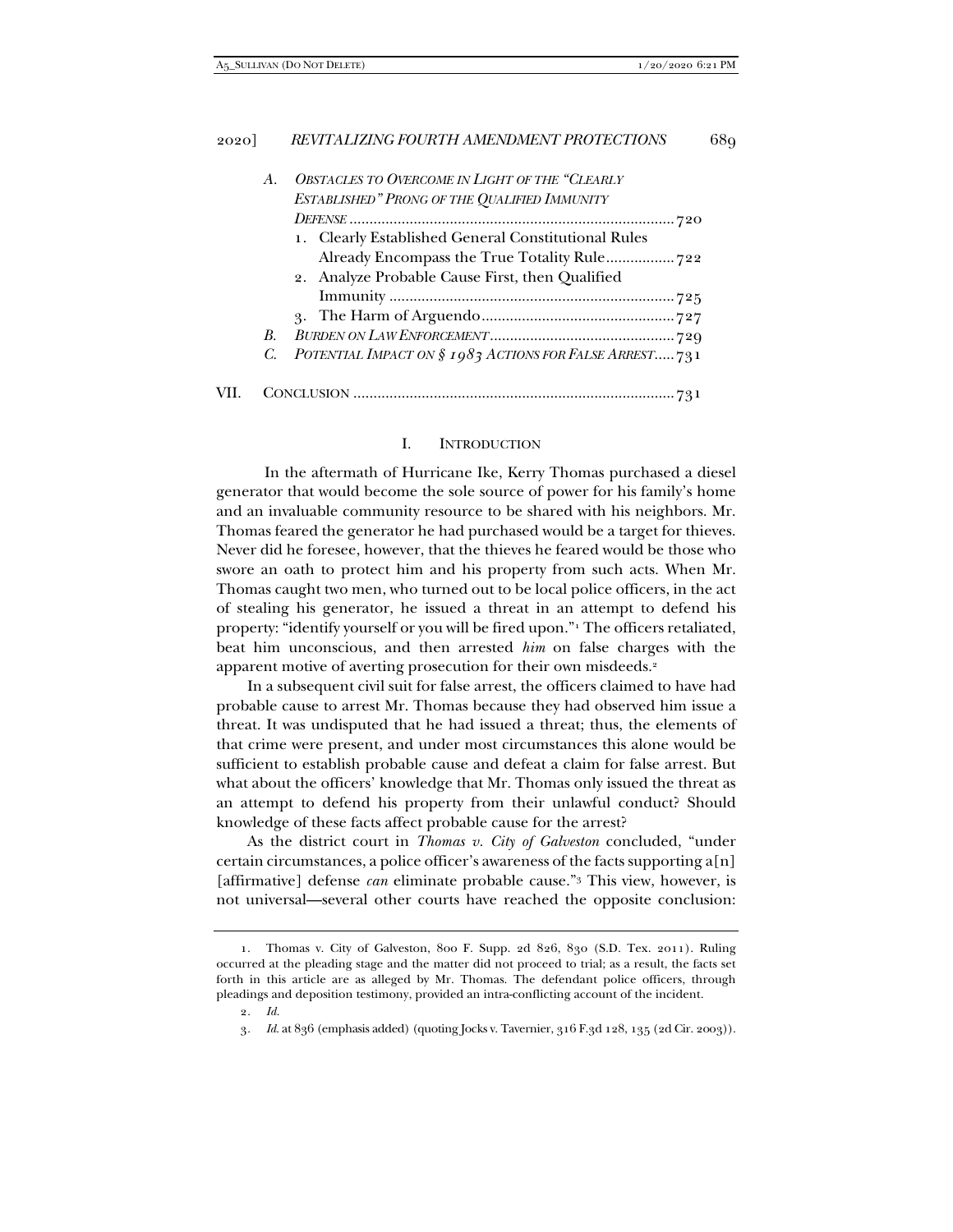that an affirmative defense bears no relevance in probable cause analysis.4 While a modest plurality of courts,5 including the *Thomas* court, have concluded an affirmative defense may be relevant, most limit its relevance to only those circumstances where the defense is deemed *conclusive*.6 An affirmative defense to a crime, such as self-defense or defense of property, is traditionally asserted by a defendant in a criminal proceeding on the issue of guilt, but should an available affirmative defense to the crime *also* be considered when determining probable cause to make an arrest? The Article concludes that when a law enforcement officer is evaluating whether probable cause exists to invoke the power of arrest and detention, he must consider not only the presence of the elements of the crime, but also the readily available evidence of an affirmative defense that would establish the observed act was actually justified or otherwise permitted by law. Probable cause is most commonly thought of in the "criminal law" context, as the inquiry is often at the heart of certain pre-trial matters in a criminal case, such as a motion to suppress evidence or a motion to dismiss the charge. This Article, however, centers on the role of probable cause in civil suits for false arrest brought pursuant to 42 U.S.C. § 1983. More specifically, the Article examines whether—and when—the existence of an affirmative defense affects probable cause such that the claimant may overcome immunity hurdles and prove a valid constitutional claim for false arrest.

The issue at the heart of this Article is present not only in situations where officers abuse their arresting power to misdirect claims of their own unlawful conduct, as in *Thomas* and other cases involving police misconduct, but also where officers unreasonably ignore evidence of a lawful justification for committing an otherwise criminal act. This includes, for instance, a citizen arrested for assault, notwithstanding available evidence she was acting in selfdefense, or arrested for possession of either a firearm or a controlled substance, despite presenting a license or prescription to possess the same. Even if these charges are later dropped or the citizen is eventually acquitted due to the affirmative defense, the arrest alone may have caused significant, irreparable harm. If the citizen cannot afford bail, she may sit in jail for months or years waiting for her day in court—all the while, her children are placed in foster care, her employment terminated, her vehicle repossessed,

<sup>4</sup>*. See, e.g.*, Holman v. City of York, 564 F.3d 225, 229 (3d Cir. 2009) ("First, justification or necessity is an affirmative defense. In making the 'fundamentally . . . factual analysis . . . at the scene,' such affirmative legal defenses are not a relevant consideration in an officer's determination of probable cause." (citation omitted) (quoting Holman v. Koltanovich, No. 4:06 cv-2133, 2007 WL 3125048, at \*8 (M.D. Pa. Oct. 23, 2007))).

<sup>5</sup>*. See infra* note 95.

<sup>6</sup>*. See, e.g.*, *Thomas*, 800 F. Supp. 2d at 836 ("[I]f the arresting officer knows of facts that conclusively establish that an affirmative defense applies, it cannot accurately be said that the officer has probable cause . . . ."). See *infra* Section IV.B for full analysis on the "conclusivity" requirement imposed by nearly all courts that have determined an affirmative defense to be relevant in probable cause analysis.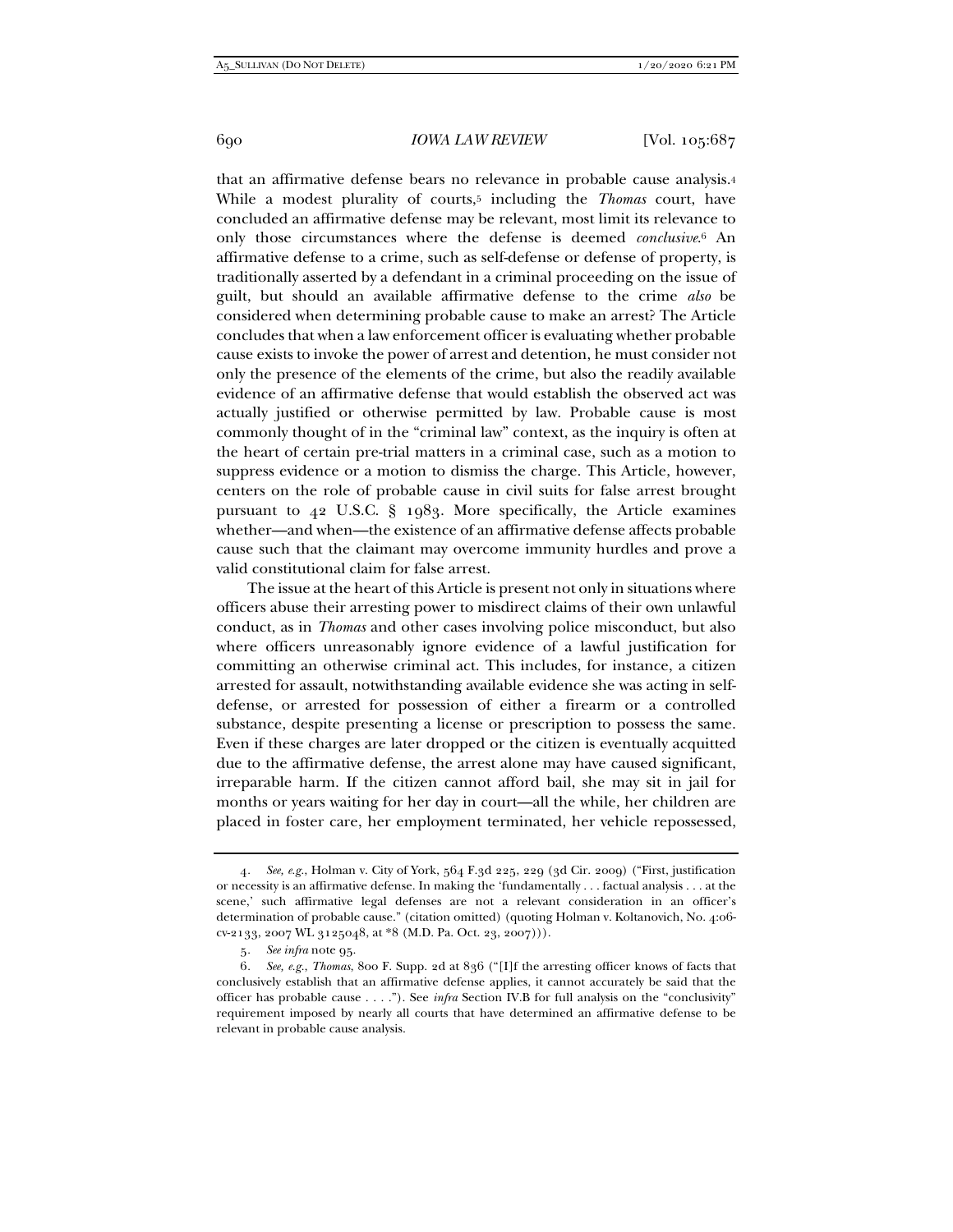and her credit destroyed, not to mention the humiliation and damage to her reputation. It is unreasonable to allow an officer to ignore or evaluate differently evidence of an affirmative defense on a blind presumption that the matter will eventually be "worked out" through the justice system, a system that is both slow and imperfect, and historically prejudicial to those of color and of limited resources.

Part II of the Article provides an overview of a 42 U.S.C. § 1983 claim for false arrest, the general principles that guide probable cause analysis, the components of the doctrine of qualified immunity, and the traditional role of an affirmative defense in resolving criminal culpability. Part III summarizes the case of *Thomas v. City of Galveston*, where the district court found, on the pleadings, that probable cause was absent because the arresting officers possessed first-hand knowledge the citizen was merely defending his property from the officers' own misconduct. The *Thomas* opinion embodies a comprehensive, multi-jurisdictional review of the law on the issue and arrives at the general conclusion that under certain circumstances, facts implicating an affirmative defense could negate probable cause. Even if a version of the *Thomas* conclusion prevails, however, courts must still grapple with a number of related questions. This Article attempts to answer these questions by using *Thomas* as a touchstone to analyze scenarios, both empirically and theoretically, to determine when a plaintiff could overcome an officer's qualified immunity defense and establish a constitutional claim for false arrest, where the officer possessed knowledge of the affirmative defense.

Part IV of the Article discusses why an affirmative defense is rightfully made part of probable cause analysis, and Part V explains how such a finding can be reconciled with certain interrelated and universally accepted doctrine, namely: (1) that an affirmative defense is to be asserted in a criminal proceeding as a defense to the crime; (2) that an officer has no duty to conduct further investigation once probable cause is established; and (3) that an officer's motives or beliefs are irrelevant in probable cause analysis. These three principles are juxtaposed with the prevailing maxim requiring consideration of the *totality of facts* available to the officer. As this Article explains, in determining the existence of probable cause for purposes of § 1983 liability, the analysis requires inclusion of *all* factual information available to the officer at the time of the arrest, including the officer's knowledge of exculpatory information which may establish that in fact no crime had been committed.

Part VI discusses the viability and limitations of including an affirmative defense in probable cause analysis—particularly, how doing so may not be "clearly established" for purposes of imposing liability. Also discussed is the effect the rule may have on an officer's ability to carry out her duties, and the impact the rule could have on the frequency and success of § 1983 claims for false arrest. Dispersed throughout the Article are examples and hypotheticals which offer guidance on when and to what extent an available affirmative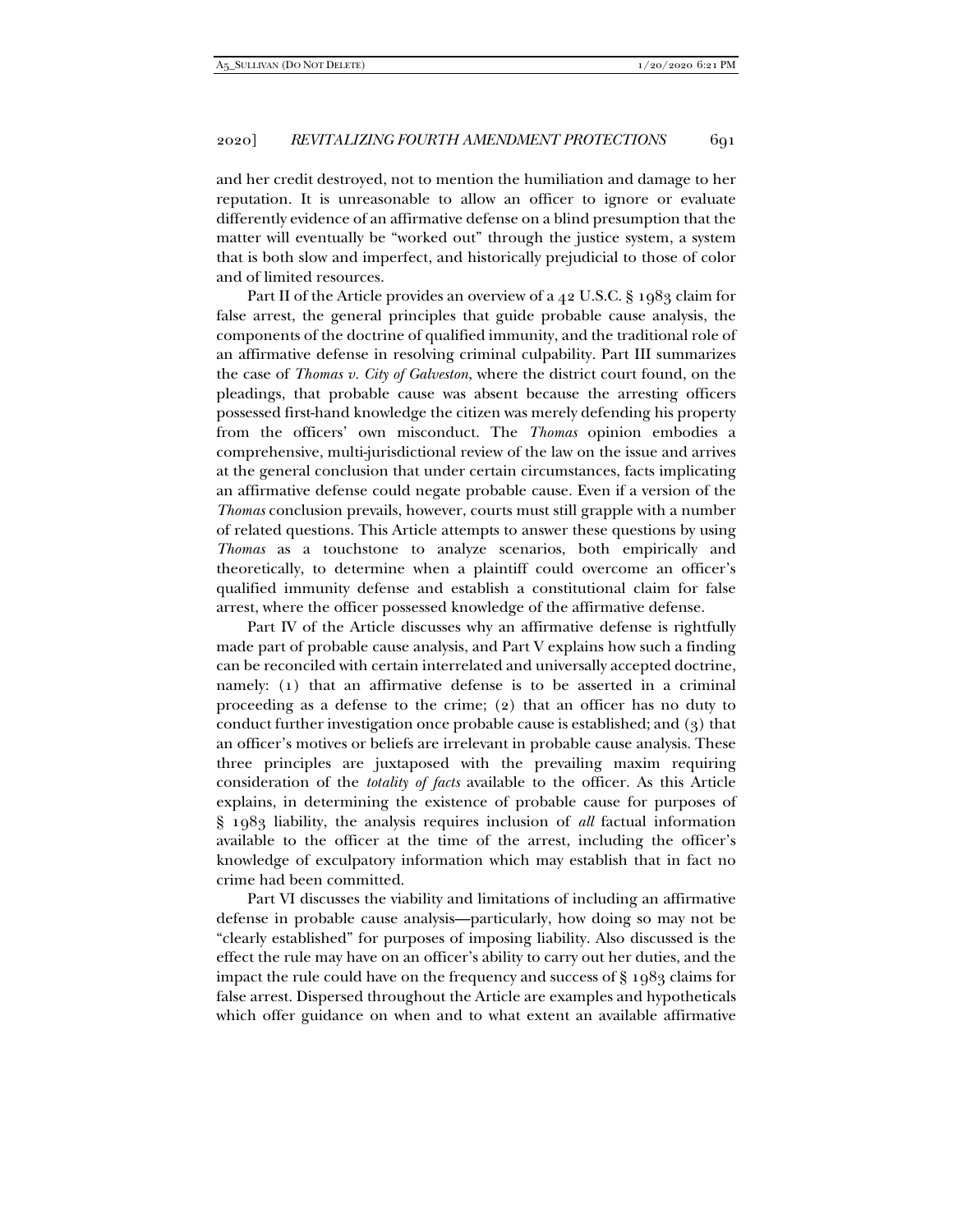defense should play a role in the probable cause determination. The Article concludes with a recommendation that courts adopt and apply a general rule that facts supporting an affirmative defense shall be considered among the totality of facts and circumstances available to the arresting officer, and that such exculpatory facts shall be evaluated with the same level of scrutiny afforded inculpatory facts (hereinafter, the "True Totality Rule"). In light of the recent Supreme Court rulings in *District of Columbia v. Wesby*<sup>7</sup> and *Kisela v. Hughes*<sup>8</sup> where egregious constitutional violations went unchecked because the relevant law was "unclear," it is more important than ever for there to be a universally accepted and applied standard on this issue (i.e., clearly established)9 to prevent innocent citizens from being deprived of their liberties without a remedy in the law.

In the last two decades, the United States has seen an alarming rise in reported police misconduct, both in the way of false arrests and excessive force, with the latter too often resulting in the wrongful death of an innocent citizen. Many scholars attribute this rise to the Supreme Court lowering the bar for probable cause to a level where it barely retains meaning and expanding the availability of qualified immunity to all but the most egregious intentional acts by government officials. Adoption and application of the rule proposed by this Article may not resolve or reverse this troubling trend but would at the very least signal acknowledgment that the Fourth Amendment remains a vital component in protecting citizens from unreasonable and unlawful government action, and that arrests and seizures should be made only when reasonably justified by the *true totality* of the facts observed.

## II. OVERVIEW

Citizens able to overcome unfounded charges exemplified in *Thomas* may seek civil damages by bringing a claim for false arrest under 42 U.S.C. § 1983. The statute provides a cause of action against a government actor for conduct in violation of a right protected by the Constitution or federal law—in this

 <sup>7.</sup> District of Columbia v. Wesby, 138 S. Ct. 577, 589–92 (2018) (granting qualified immunity in line with its conclusion that where the issue remains unsettled among courts and jurisdictions, it cannot be said that the law is "clearly established" in such a way that all reasonable officers would understand the conduct to be unlawful).

 <sup>8.</sup> Kisela v. Hughes, 138 S. Ct. 1148 (2018). In one of its most astounding rulings yet, the Court granted immunity to an officer who shot a woman in her driveway without cause or provocation; the Court found that existing precedent made it unclear to the officer whether it was unlawful to shoot an innocent citizen posing no immediate threat. In dissent, Justice Sotomayor, joined by Justice Ginsburg, found that the decision of the majority "is not just wrong on the law; it also sends an alarming signal to law enforcement officers and the public. It tells officers that they can shoot first and think later, and it tells the public that palpably unreasonable conduct will go unpunished." *Id.* at 1162 (Sotomayor, J., dissenting).

 <sup>9.</sup> As discussed further in Section VI.A, in order for a citizen to overcome a state actor's claim of qualified immunity and proceed to trial on a constitutional claim, the law surrounding the constitutional violation must be "clearly established"—a bar that has been set so high in recent Supreme Court rulings that qualified immunity has nearly morphed into absolute immunity.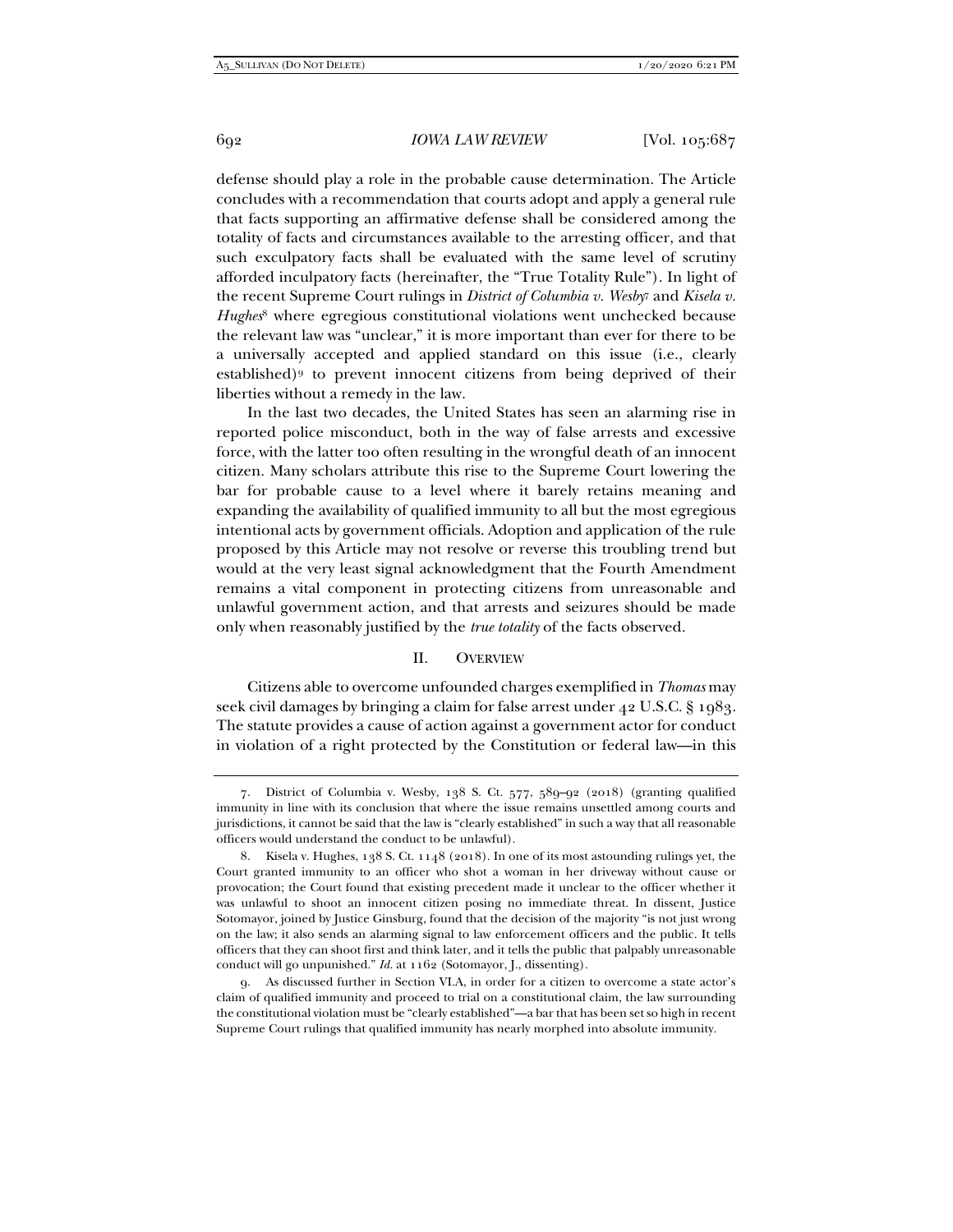instance, the right to be free from an unlawful arrest. A  $\S$  1983 claim for false arrest may be defended on the merits by establishing probable cause and also by asserting qualified immunity from suit. The Sections below set forth a brief overview of a § 1983 claim, as well as a summary of the law governing probable cause and the qualified immunity defense. The final Section describes the concept of an affirmative defense to a crime and lays the foundation for why an affirmative defense has a rightful seat at the probable cause table.

## *A. SECTION 1983 FALSE ARREST CLAIM*

Under common law, a false arrest or false imprisonment has occurred when a person's liberty is restrained against his or her will and without legal justification.<sup>10</sup> A federal cause of action for false arrest arises pursuant to 42 U.S.C. § 1983, which provides, in part:

Every person who, under color of any statute, ordinance, regulation, custom, or usage, of any State or Territory or the District of Columbia, subjects, or causes to be subjected, any citizen of the United States or other person within the jurisdiction thereof to the deprivation of any rights, privileges, or immunities secured by the Constitution and laws, shall be liable to the party injured in an action at law  $\ldots$ .  $11$ 

A claim for false arrest under § 1983 requires a showing that (1) the individual effecting the arrest was acting under the color of state law, and (2) the arrest deprived the plaintiff of rights and privileges secured by the Constitution or laws of the United States.12 In most actions for false arrest, the first of these two requirements is easily satisfied by alleging and proving the actor was a law enforcement officer acting under the guise of his employment in such capacity.13 It is typically the second requirement that generates the most contention. To establish the arrest constituted a deprivation of a secured right, the plaintiff must show that the arrest was in violation of his or her Fourth Amendment right to be free from unreasonable searches and seizures.14 A warrantless arrest is unreasonable under the Fourth Amendment absent probable cause.15 However, the burden of proof on this issue is

<sup>10</sup>*. See generally* Annotation, *Malice and Want of Probable Cause as Element or Factor of Action for False Imprisonment*, 137 A.L.R. 504 (1942) (cataloging rulings espousing this notion).

 <sup>11. 42</sup> U.S.C. § 1983 (2012).

 <sup>12.</sup> Street v. Corr. Corp. of Am., 102 F.3d 810, 814 (6th Cir. 1996) (citing Simescu v. Emmet Cty. Dep't of Soc. Servs., 942 F.2d 372, 374 (6th Cir. 1991)).

 <sup>13. 14</sup>A C.J.S. *Civil Rights* § 369 (2019); *see also* West v. Atkins, 487 U.S. 42, 49–50 (1988) ("It is firmly established that a defendant in a  $\S$  1983 suit acts under color of state law when he abuses the position given to him by the State.").

 <sup>14.</sup> U.S. CONST. amend. IV.

 <sup>15.</sup> United States v. Watson, 423 U.S. 411, 417–24 (1976).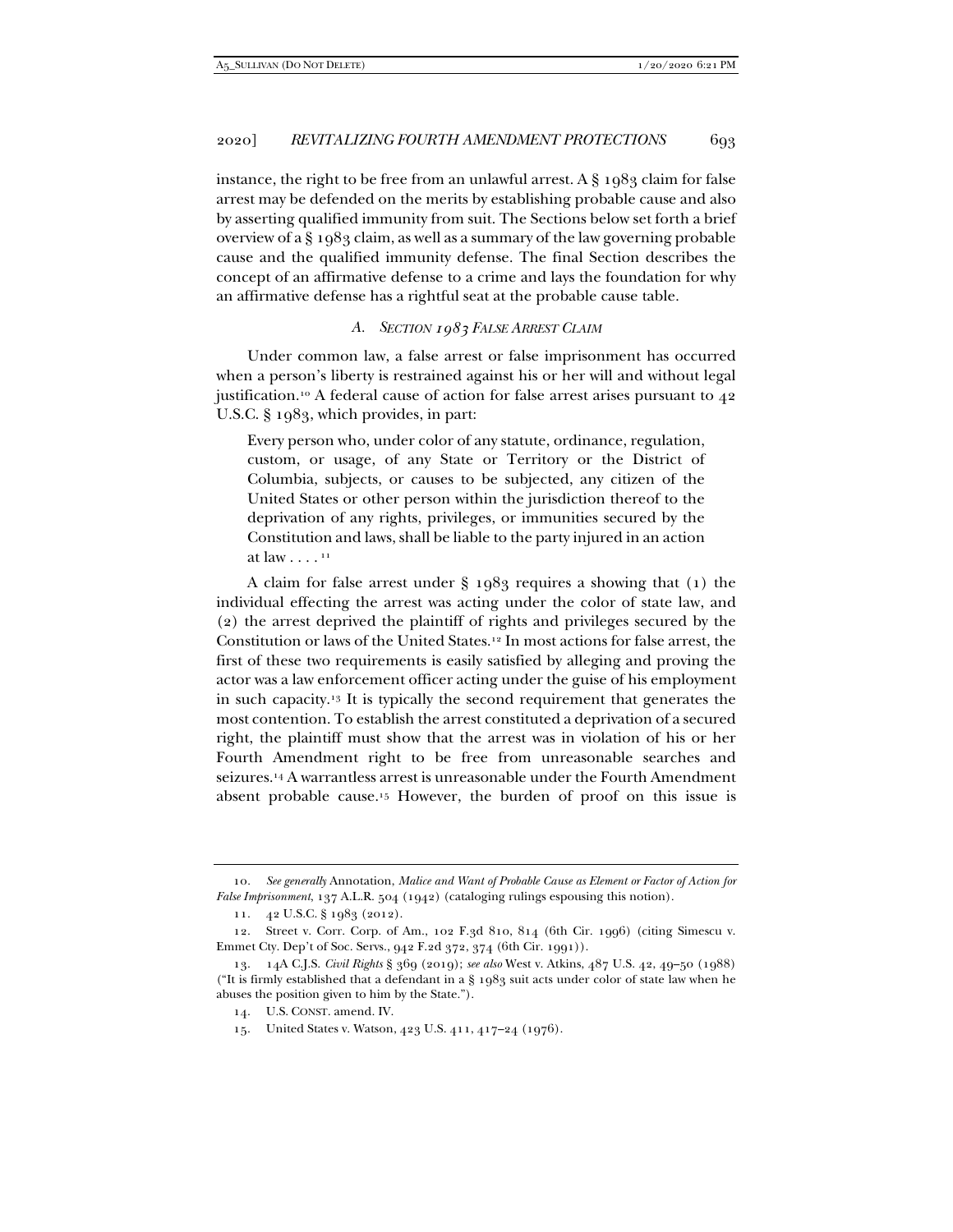somewhat murky.16 Courts are split as to whether the burden is on the arrestee to prove the absence of probable cause, or on the government to prove its presence.17 The often intertwined standards for proving the defense of probable cause (defense from liability) and the defense of qualified immunity (defense from suit)<sup>18</sup> further complicate the issue.

### *B. PROBABLE CAUSE*

The primary determinant of success in a § 1983 action based on false arrest is the presence or absence of probable cause.19 The Supreme Court has found the probable cause standard "represents a necessary accommodation between the individual's right to liberty and the State's duty to control crime."20 As the Supreme Court expounded in *Brinegar v. United States*, "[t]he rule of probable cause is a practical, nontechnical conception affording the best compromise that has been found for accommodating these often opposing interests. Requiring more would unduly hamper law enforcement. To allow less would be to leave law-abiding citizens at the mercy of the officers' whim or caprice."<sup>21</sup> The probable cause determination involves an inquiry into whether "the totality of facts and circumstances within a police officer's knowledge at the moment of arrest are sufficient for a *reasonable person* to

 <sup>16.</sup> For an in-depth analysis on this issue, see Sarah Hughes Newman, Note, *Proving Probable Cause: Allocating the Burden of Proof in False Arrest Claims Under § 1983*, 73 U. CHI. L. REV. 347, 354–64 (2006). Further contributing to the discussion is a piece by Jonathan Levy, Note, *A Principled Approach to the Standard of Proof for Affirmative Defenses in Criminal Trials*, 40 AM.J.CRIM. L. 281 (2013).

 <sup>17.</sup> The question of who bears the burden of establishing the existence or absence of probable cause varies jurisdictionally. *Compare* Sullivan v. City of Pembroke Pines, 161 F. App'x 906, 908 (11th Cir. 2006) ("To prove a § 1983 claim for false arrest, a plaintiff must demonstrate the absence of probable cause." (citing Rankin v. Evans, 133 F.3d 1425, 1436 (11th Cir. 1998))), with Dickerson v. Napolitano, 604 F.3d 732, 751 (2d Cir. 2010) ("When an arrest is not made pursuant to a judicial warrant, the defendant in a false arrest case bears the burden of proving probable cause as an affirmative defense." (citing Broughton v. State, 373 N.Y.S.2d 87, 95 (1975))). Who bears the burden also depends on whether the claim is brought under state or federal law; for discussion on this variable, see *Rankin*, 133 F.3d at 1436. It is also worth noting that if probable cause is found present for *any* of the charges forming the basis for arrest, the § 1983 claim for false arrest will likely be defeated. *See* Wells v. Bonner, 45 F.3d 90, 95 (5th Cir. 1995) ("If there was probable cause for any of the charges made . . . then the *arrest* was supported by probable cause, and the claim for false arrest fails." (emphasis added) (citing Heck v. Humphrey, 512 U.S. 477, 485-87 (1994))).

<sup>18</sup>*. See* Kenneth Duvall, *Burdens of Proof and Qualified Immunity*, 37 S. ILL. U. L.J. 135, 148–57 (2012).

<sup>19</sup>*. See, e.g.*, Schertz v. Waupaca Cty., 875 F.2d 578, 582 (7th Cir. 1989) ("[T]he existence of probable cause for arrest is an absolute bar to a Section 1983 claim for unlawful arrest . . . ." (citing Mark v. Furay, 769 F.2d 1266, 1269 (7th Cir. 1985))); 4 HOWARD FRIEDMAN & CHARLES J. DIMARE, LITIGATING TORT CASES § 50:42 (2018) ("Like the tort of false arrest, the basis of a § 1983 claim for false arrest is the lack of probable cause.").

 <sup>20.</sup> Gerstein v. Pugh, 420 U.S. 103, 112 (1975).

 <sup>21.</sup> Brinegar v. United States, 338 U.S. 160, 176 (1949).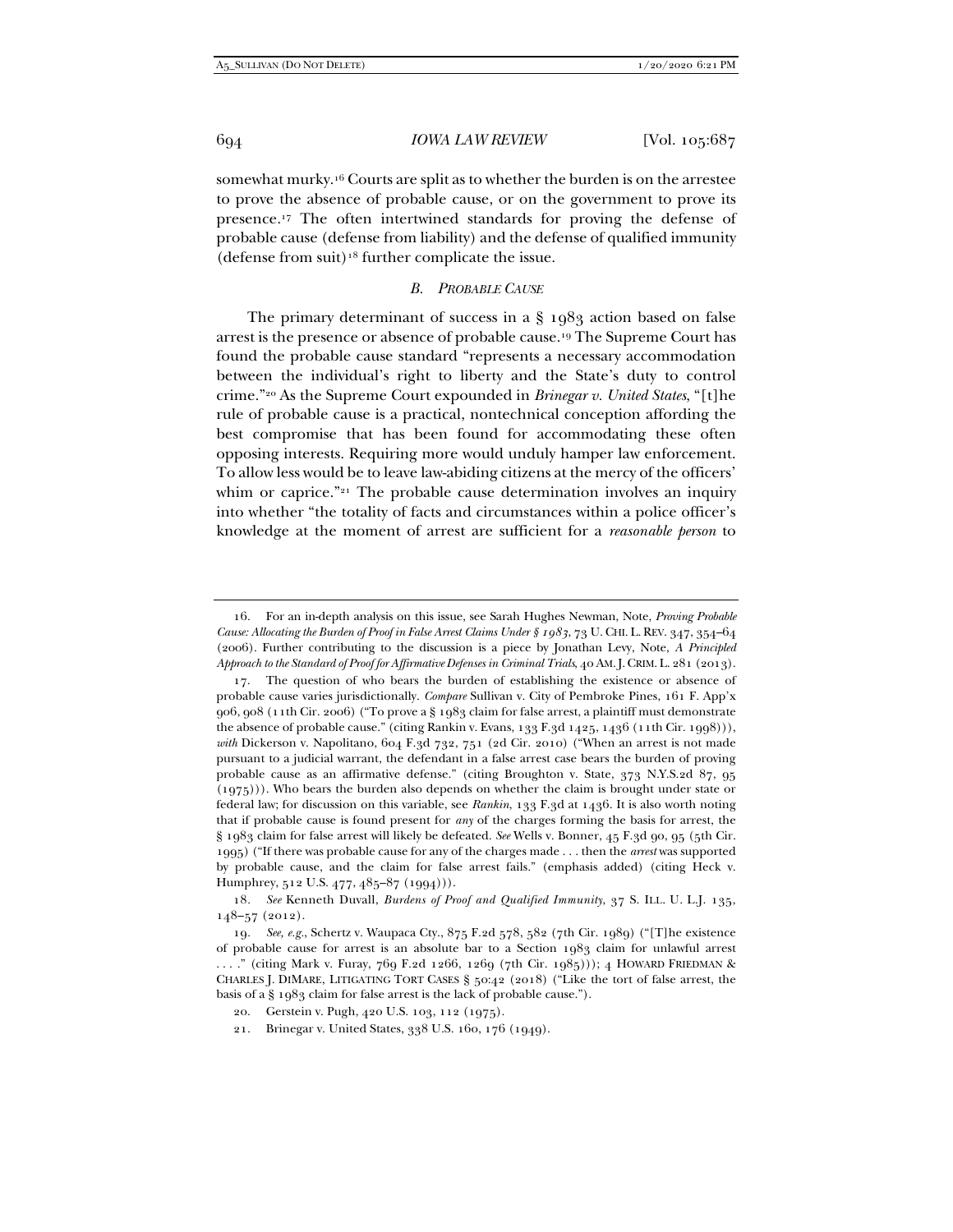conclude that the suspect had committed or was committing an offense."22 An objective inquiry excludes the officer's actual beliefs and focuses only on what the facts and circumstances available to a particular officer would lead a prudent man to believe.23 The traditional objective inquiry also ignores the subjective motives of the arresting officer, but, notably, it does not remove from the analysis the officer's personal knowledge of related facts present at the time of the arrest.<sup>24</sup> Both inculpatory facts (those tending to establish guilt) and exculpatory facts (those tending to clear from guilt) must be considered.25 Though "[t]he test for probable cause is not reducible to [a] 'precise definition or quantification,'" like "beyond a reasonable doubt or by a preponderance of the evidence," the standard is clearly higher than a reasonable suspicion, but lower than what is required to secure a conviction.26 The standard does not require high probability,<sup>27</sup> but, as one commentator

24*. See infra* Section V.C.

25*. Accord* Andrews v. Scuilli, 853 F.3d 690, 699 (3d Cir. 2017); Stansbury v. Wertman, 721 F.3d 84, 93 (2d Cir. 2013); Buck v. City of Albuquerque, 549 F.3d 1269, 1281 (10th Cir. 2008); *see, e.g.*, Wesley v. Campbell, 779 F.3d 421, 429 (6th Cir. 2015) ("A probable cause determination is based on the 'totality of the circumstances,' and must take account of 'both the inculpatory *and* exculpatory evidence.'" (quoting Gardenhire v. Schubert, 205 F.3d 303, 318 (6th Cir. 2000))); Kuehl v. Burtis, 173 F.3d 646, 650 (8th Cir. 1999) ("An officer contemplating an arrest is not free to disregard plainly exculpatory evidence, even if substantial inculpatory evidence (standing by itself) suggests that probable cause exists." (citing Bigford v. Taylor, 834 F.2d 1213, 1218 (5th Cir. 1988))); *see also* Michael Avery, *Paying for Silence: The Liability of Police Officers Under Section 1983 for Suppressing Exculpatory Evidence*, 13 TEMPLE POL. & CIV. RTS. L. REV. 1, 9 (2003) (comparing rulings on this issue and finding that while most courts conclude an officer has no duty to investigate all exculpatory leads, "they cannot turn a blind eye toward potentially exculpatory evidence known to them"). While the Supreme Court has not explicitly ruled on this point, writing in dissent in *United States v. Watson*, Justice Marshall, joined by Justice Brennan, opined that both inculpatory and exculpatory evidence are to be considered in evaluating the validity of a warrant, and in that matter concluded the exculpatory evidence present was in fact sufficient to invalidate the warrant. United States v. Watson, 423 U.S. 411, 452 n.18 (1976) (Marshall, J., dissenting).

 26. Florida v. Harris, 568 U.S. 237, 243 (2013) (citing Maryland v. Pringle, 540 U.S. 366, 371 (2003)); Illinois v. Gates, 462 U.S. 213, 235 (1983).

27*. See, e.g.*, United States v. Winchenbach, 197 F.3d 548, 555–56 (1st Cir. 1999) ("The probable cause standard does not require the officers' conclusion to be ironclad, or even highly

 <sup>22.</sup> United States v. Levine, 80 F.3d 129, 132 (5th Cir. 1996) (emphasis added) (citing United States v. Wadley, 59 F.3d 510, 512 (5th Cir. 1995)); *accord* NOAH J. GORDON, 5 AM. JUR. 2D *Arrest* § 33 (2019); *see also* United States v. Moncivais, 401 F.3d 751, 756 (6th Cir. 2005) (finding that "determination of probable cause involves evaluating the historical facts leading up to the arrest, and whether those facts, viewed by an 'objectively reasonable police officer,' satisfy the legal standard of probable cause" (citing Ornelas v. United States, 517 U.S. 690, 696 (1996))).

 <sup>23.</sup> Whren v. United States, 517 U.S. 806, 813 (1996) ("Subjective intentions play no role in ordinary, probable-cause Fourth Amendment analysis."). *But see* Wyatt v. Cole, 504 U.S. 158, 178 n.2 (1992) (distinguishing the common law defense of probable cause and the modern qualified immunity inquiry, the court opined, "[a]t common law, a plaintiff can show the lack of probable cause either by showing that the actual facts did not amount to probable cause (an objective inquiry) or by showing that the defendant lacked a sincere belief that probable cause existed (a subjective inquiry). . . . But relying on the subjective belief, rather than on an objective lack of probable cause, is clearly exceptional." (citation omitted)).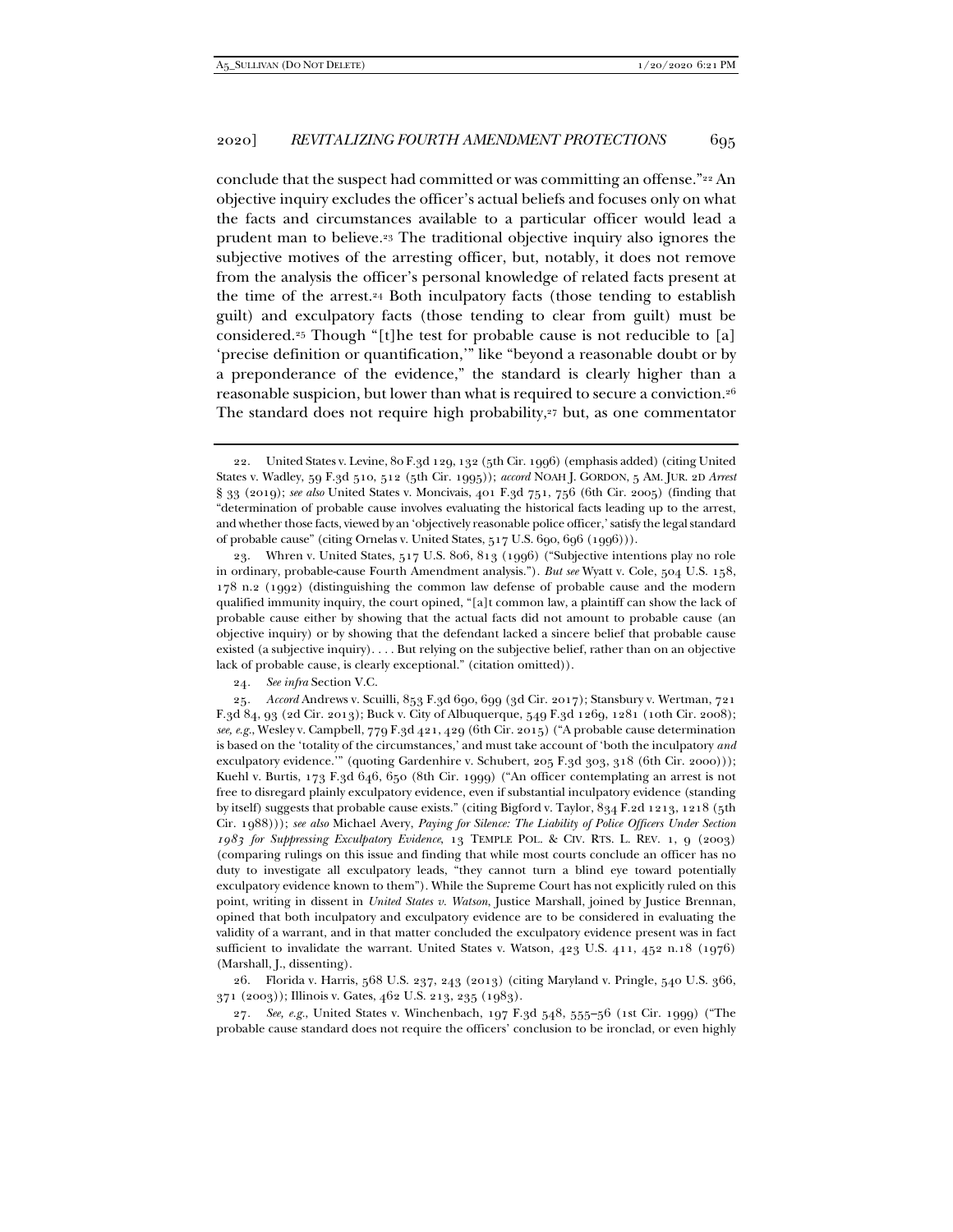noted, at a minimum the arresting officer should be convinced that it is at least more likely than not the suspect is or was engaged in criminal activity.<sup>28</sup> All seem to agree the standard is a "fluid concept—turning on the assessment of probabilities in particular factual contexts . . . ."29

Probable cause is evaluated through the eyes and ears of the arresting officer, rather than the view point of a bystanding officer who may be unaware of exculpatory evidence available to the arresting officer.30 In *Thomas* for example, a third officer arriving on the scene at the point of Mr. Thomas' defensive threats would likely have had probable cause to arrest Mr. Thomas, where such officer presumably lacked knowledge of the other officers' earlier conduct that gave rise to the affirmative defense.

In many instances, probable cause is established at the point the officer has knowledge of the existence of facts to satisfy the necessary elements of a crime.31 Most courts agree that once the officer possesses a reasonable belief that a crime has been or is about to be committed, i.e., probable cause, the officer has no duty to conduct further investigation before effecting the arrest.32 The corollary is that officers may not cherry pick the facts that establish probable cause while disregarding those that negate it.33

30*. See, e.g.*, Jocks v. Tavernier, 316 F.3d 128, 137–38 (2d Cir. 2003). In *Jocks*, the plaintiff had asserted false arrest claims against two arresting officers. The court found that while the first officer lacked probable cause as a result of that officer's first-hand knowledge of the plaintiff's affirmative defense, the second officer, who arrived later and had no knowledge of the facts giving rise to the affirmative defense, was, as a matter of law, not liable for false arrest.

31*. See, e.g.*, Beauchamp v. City of Noblesville, 320 F.3d 733, 745–46 (7th Cir. 2003) ("Once an officer has established probable cause on every element of a crime, he need not continue investigating to test the suspect's claim of innocence." (citing Gramenos v. Jewel Cos., 797 F.2d 432, 437–42 (1986))).

32*. See, e.g.*, Ahlers v. Schebil, 188 F.3d 365, 371 (6th Cir. 1999) ("Once probable cause is established, an officer is under no duty to investigate further or to look for additional evidence which may exculpate the accused." (citations omitted)); Ricciuti v. N.Y.C. Transit Auth., 124 F.3d 123, 128 (2d Cir. 1997) ("Once a police officer has a reasonable basis for believing there is probable cause, he is not required to explore and eliminate every theoretically plausible claim of innocence before making an arrest."). But see *infra* Section V.B for a discussion on courts who have required law enforcement to conduct some minimal investigation before concluding a crime had actually been committed.

 33. Bigford v. Taylor, 834 F.2d 1213, 1218 (5th Cir. 1988) ("As a corollary . . . of the rule that the police may rely on the totality of facts available to them in establishing probable cause, they also may not disregard facts tending to dissipate probable cause." (footnote omitted)).

probable. Their conclusion that probable cause exists need only be reasonable." (citing Texas v. Brown, 460 U.S. 730, 742 (1983))).

<sup>28</sup>*. See* Sherry F. Colb, *Probabilities in Probable Cause and Beyond: Statistical Versus Concrete Harms*, 73 L. & CONTEMP. PROBS., Summer 2010, at 69, 72 n.10 (indicating that for an officer to "reasonably believe" something to be true, he must, at the very least, believe it "is more likely to be true than it is to be false").

<sup>29</sup>*. Gates*, 462 U.S. at 232. Notably, however, what constitutes the "totality of the circumstances" often depends on how the court interprets the reasonableness standard. *See* JAMES A. ADAMS & DANIEL D. BLINKA, PROSECUTOR'S MANUAL FOR ARREST, SEARCH AND SEIZURE § 6-6(B) (2d ed. 2004).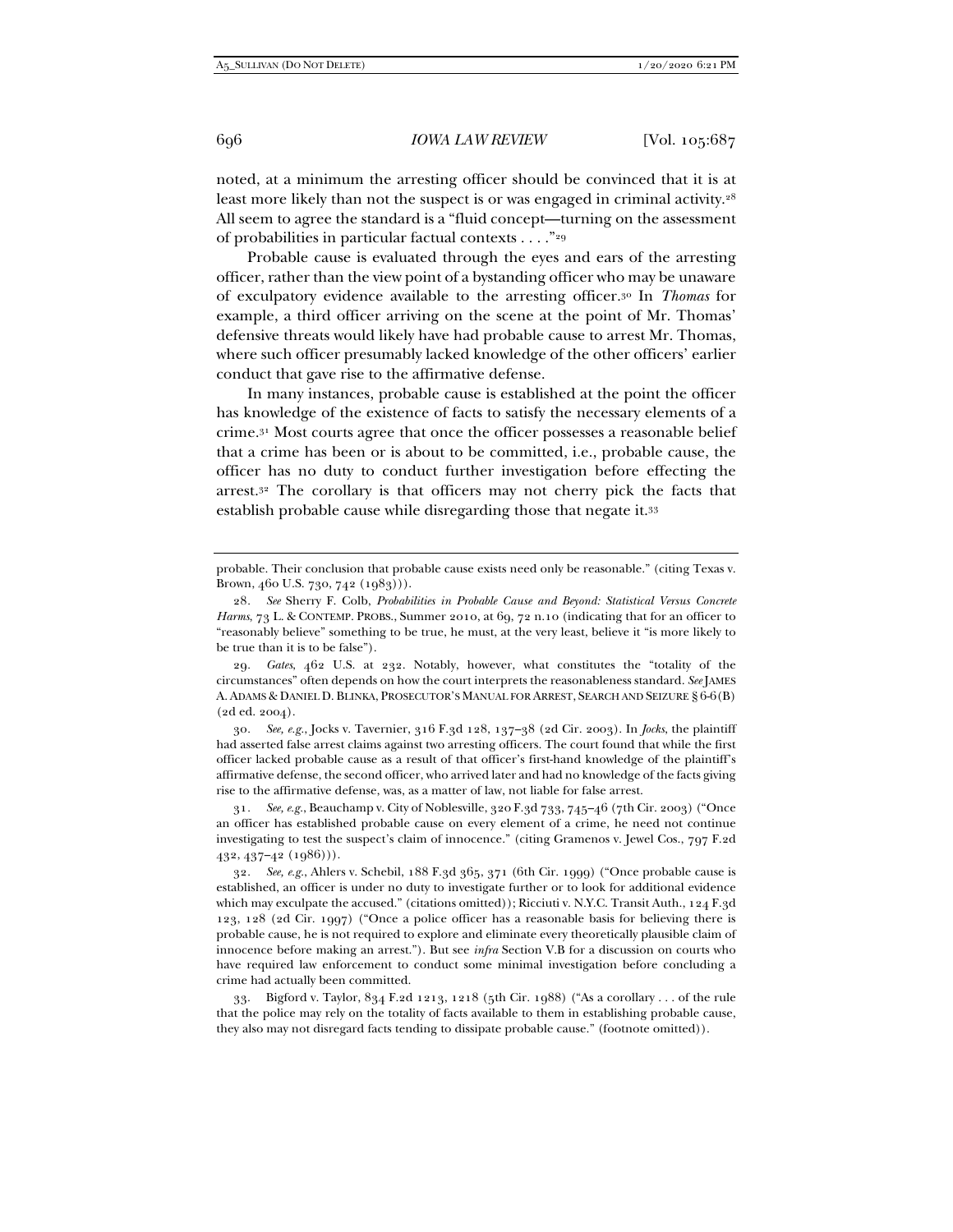As discussed in the next Section, even when it is found the arrest was without probable cause, the officer may nonetheless be granted immunity from the claim if the court finds the officer was reasonable in believing probable cause was present.

## *C. QUALIFIED IMMUNITY DEFENSE*

Occupations in law enforcement present many challenges and risks. One of these risks is the possibility of being sued for an action taken in the course and scope of employment. In an effort to minimize unsubstantiated claims and permit law enforcement "liberty to exercise their functions with independence and without fear of consequences," government actors are entitled to assert qualified immunity as a barrier to being sued.34 As the name implies, this type of immunity is protective, but is not an absolute shelter from civil liability. The doctrine of qualified immunity provides protection for "government officials performing discretionary functions . . . from liability for civil damages insofar as their conduct does not violate *clearly established* statutory or constitutional rights of which a reasonable person would have known."35 The standard is specifically designed to "avoid excessive disruption of government and permit the resolution of many insubstantial claims on summary judgment."36 A primary function of the doctrine is to reduce "the risk that fear of personal monetary liability and harassing litigation will unduly inhibit officials in the discharge of their duties."37 Thus, qualified immunity, at least in theory, offers not only protection from liability, but immunity from suit entirely.38 For this reason, the issue of qualified immunity is typically a matter resolved "by the court long before trial."39

Qualified immunity analysis involves two general inquiries: whether the plaintiff's allegations, taken as true, amount to a constitutional violation, and

 <sup>34.</sup> Pierson v. Ray, 386 U.S. 547, 554 (1967) (quoting Scott v. Stansfield (1868) 3 LR Exch. 220 at 223).

 <sup>35.</sup> Harlow v. Fitzgerald, 457 U.S. 800, 818 (1982) (emphasis added).

<sup>36</sup>*. Id.*

 <sup>37.</sup> Anderson v. Creighton, 483 U.S. 635, 638 (1987).

 <sup>38.</sup> Pearson v. Callahan, 555 U.S. 223, 237 (2009) ("Qualified immunity is 'an immunity from suit rather than a mere defense to liability." (quoting Mitchell v. Forsyth, 472 U.S. 511, 526 (1985))).

 <sup>39.</sup> Hunter v. Bryant, 502 U.S. 224, 228 (1991); *see also* Borello v. Allison, 446 F.3d 742, 746 (7th Cir. 2006) ("Qualified immunity protects a defendant from liability as well as from the burden of standing trial. For that reason, courts should determine as early on in the proceedings as possible whether a defendant is entitled to qualified immunity." (citations omitted)); Littrell v. Franklin, 388 F.3d 578, 584–85 (8th Cir. 2004) ("The law of our circuit is clear. The issue of qualified immunity is a question of law for the court, rather than the jury, to decide: '[I]t is the province of the jury to determine disputed predicate facts, the question of qualified immunity is one of law for the court.'" (quoting Peterson v. City of Plymouth, 60 F.3d 469, 473 n.6 (8th Cir. 1995))). *But see* Brosseau v. Haugen, 543 U.S. 194, 206 (2004) (Stevens, J., dissenting) ("Although it is preferable to resolve the qualified immunity question at the earliest possible stage of litigation, this preference does not give judges license to take inherently factual questions away from the jury." (citations omitted)).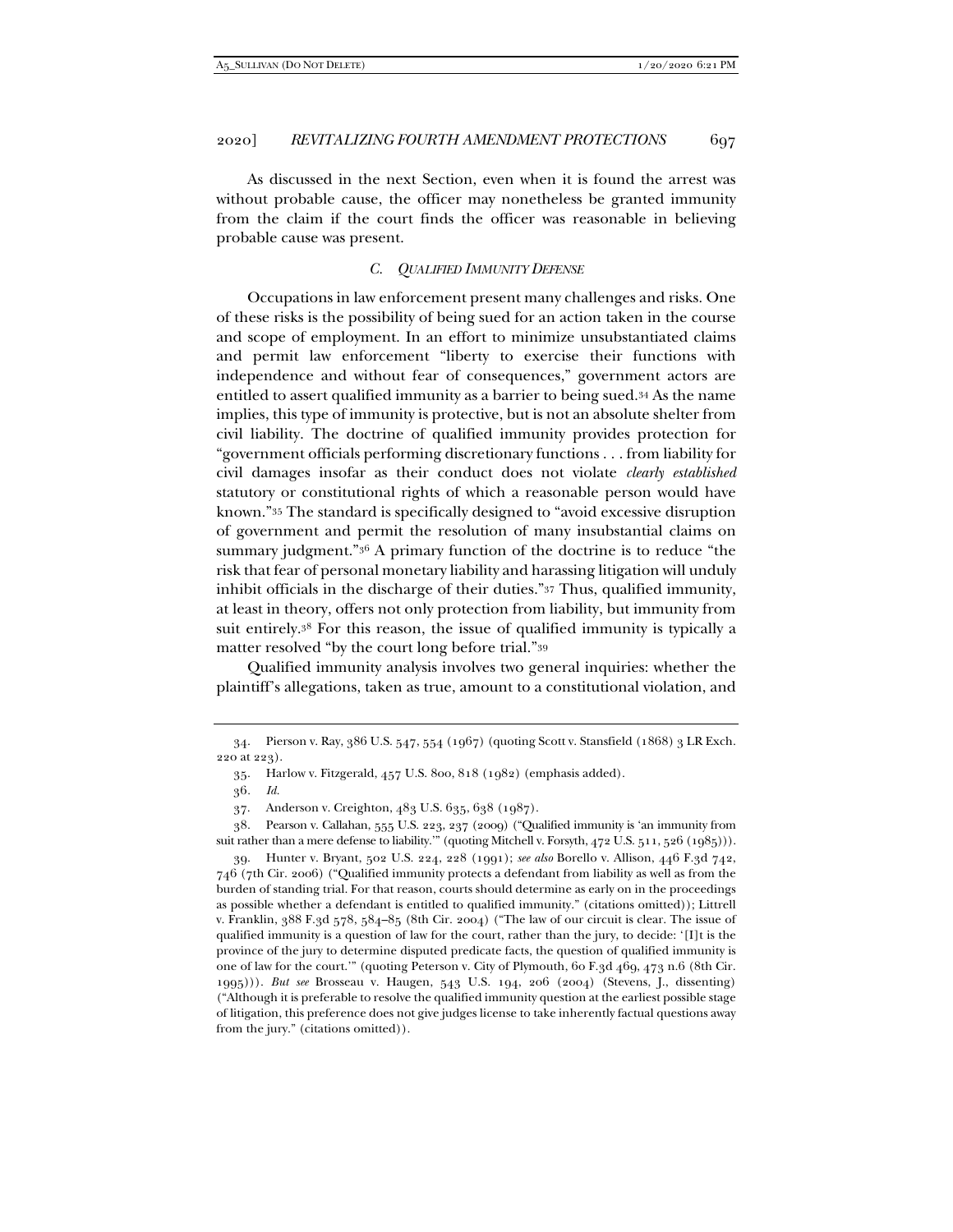whether the conduct alleged was objectively reasonable in light of a clearly established law at the time that the challenged conduct occurred. Although the first inquiry is indeed susceptible to contention, it is the second that has become the source for many legal and scholarly debates. This second inquiry is better understood as two separate inquiries: (1) whether the allegedly violated constitutional right was clearly established at the time of the incident; and if so, (2) whether the conduct of the officer was objectively reasonable in light of the clearly established law.40 In *Saucier v. Katz*, the Supreme Court mandated that courts first consider the constitutionality of the action prior to evaluating whether it was clear law; this mandate was intended to promote the development of constitutional law in this area.<sup>41</sup> That mandate, however, was short-lived. Just eight years later, in *Pearson v. Callahan*, the Court reversed its position, therein and thereafter providing trial courts discretion to dispose of the claim at the pleading stage if it cannot be shown that the law was clearly established.42 The Supreme Court has time and again set a high bar for what it means to be "clearly established," demanding that, "'[t]he contours of [a] right [are] sufficiently clear' that *every* 'reasonable official would have understood that what he is doing violates that right.'"43 Recently, in *District of Columbia v. Wesby*, the Court found "[t]he 'clearly established' standard also requires that the legal principle clearly prohibit the officer's conduct in the particular circumstances before him,"44 and that the inquiry "requires a high 'degree of specificity.'"45

In suits premised on false arrest, the rule provides that an officer should not be held personally liable where he reasonably, but mistakenly, concludes that probable cause was present for the arrest.46 The defense provides "ample room for mistaken judgments" and aims to "protect[] 'all but the plainly

<sup>40</sup>*. See Pearson*, 555 U.S. at 244.

 <sup>41.</sup> Saucier v. Katz, 533 U.S. 194, 201 (2001) ("A court required to rule upon the qualified immunity issue must consider, then, this threshold question: Taken in the light most favorable to the party asserting the injury, do the facts alleged show the officer's conduct violated a constitutional right? This must be the initial inquiry." (citing Siegert v. Gilley, 500 U.S. 226, 232 (1991))).

<sup>42</sup>*. Pearson*, 555 U.S. at 236 ("[W]hile the sequence set forth [in *Saucier*] is often appropriate, it should no longer be regarded as mandatory. The judges of the district courts and the courts of appeals should be permitted to exercise their sound discretion in deciding which of the two prongs of the qualified immunity analysis should be addressed first in light of the circumstances in the particular case at hand."). As one can imagine, most courts, in the name of judicial efficiency, often choose to pass over the constitutional question if it can be determined that the law was not clearly established, resulting in a dearth of development of constitutional law in this area.

 <sup>43.</sup> Ashcroft v. al-Kidd, 563 U.S. 731, 741 (2011) (alterations in original) (emphasis added) (quoting Anderson v. Creighton, 483 U.S. 635, 640 (1987)).

 <sup>44.</sup> District of Columbia v. Wesby, 138 S. Ct. 577, 590 (2018).

<sup>45</sup>*. Id.* (quoting Mullenix v. Luna, 136 S. Ct. 305, 309 (2015) (per curiam)).

<sup>46</sup>*. See Anderson*, 483 U.S. at 638–39. The intent of the immunity defense is to shield from liability police officers "who act in ways they reasonably believe to be lawful." *Id.* at 641 (citing Malley v. Briggs, 475 U.S. 335, 344–45 (1986)).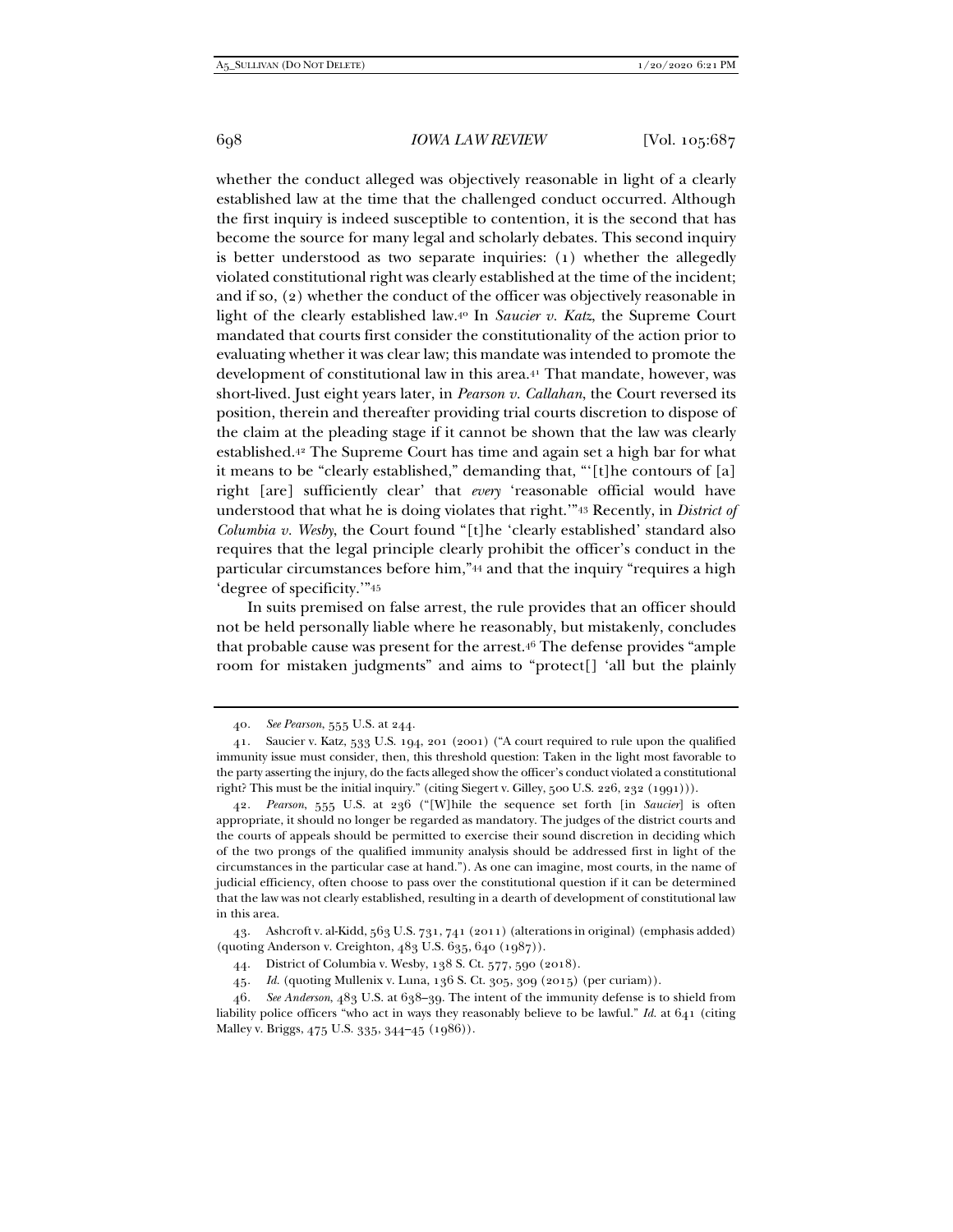incompetent or those who knowingly violate the law.'"47 Expressed another way, qualified immunity should be granted if "officers of reasonable competence could disagree on whether the probable cause test was met."48 Thus, qualified immunity aims to protect those officers who make a reasonable error in determining whether there is probable cause to arrest.49 Frequently, the defense of qualified immunity and an officer's defense on the merits to the false arrest claim become indistinct.50 It is often observed that a plaintiff who can overcome a qualified immunity defense in the early stages of litigation, will ultimately satisfy the second element of a § 1983 false arrest claim, where both hinge on the existence or absence of probable cause. Of course, a multitude of factors will vary the outcome, including substantiation of the facts as alleged, as well as who bears the burden of proof on the probable cause determination.51 Defeating qualified immunity is no easy task. To overcome the defense, a plaintiff must "point[] to a clearly analogous case establishing a right to be free from the specific conduct at issue" or show that "the conduct [at issue] is so egregious that no reasonable person could have believed that it would not violate clearly established rights."52

In essence, and in practice, the qualified immunity defense gives law enforcement two bites at the reasonableness apple: Even if it is found that the evidence was insufficient for a reasonable officer to conclude the suspect had committed a crime (i.e., no probable cause), the officer may still escape liability if it is found the mistake was a reasonable one, or that the relevant law was not clearly established at the time of arrest.

Consider the following example: An officer arrests a suspect for possession of stolen property, even though he had no evidence of the suspect's intent to possess property that was stolen. If specific intent were required to establish probable cause in that jurisdiction, a court may find the officer lacked probable cause for the arrest, yet rule he is entitled to immunity protection if it found a reasonable officer would also have not known that

 <sup>47.</sup> Hunter v. Bryant, 502 U.S. 224, 229 (1991) (quoting *Malley*, 475 U.S. at 343, 341).

 <sup>48.</sup> Robison v. Via, 821 F.2d 913, 921 (2d Cir. 1987) (citations omitted); *see also Malley*, 475 U.S. at 341 ("Defendants will not be immune if, on an objective basis, it is obvious that no reasonably competent officer would have concluded that a warrant should issue; but if officers of reasonable competence could disagree on this issue, immunity should be recognized.").

<sup>49</sup>*. Anderson*, 483 U.S. at 642–43.

 <sup>50.</sup> Kenneth Duvall, *Burdens of Proof and Qualified Immunity*, 37 S.ILL. U. L.J. 135, 142 (2012) ("Despite these (at least theoretical) differences between an affirmative defense on the merits and a qualified immunity from suit, the two concepts are often interchanged, if not outright conflated.").

 <sup>51.</sup> See *supra* Section II.A for a brief discussion on who bears the burden of proof on the issue of probable cause.

 <sup>52.</sup> Smith v. City of Chicago, 242 F.3d 737, 742 (7th Cir. 2001) (citing Saffell v. Crews, 183 F.3d 655, 658 (7th Cir. 1999)).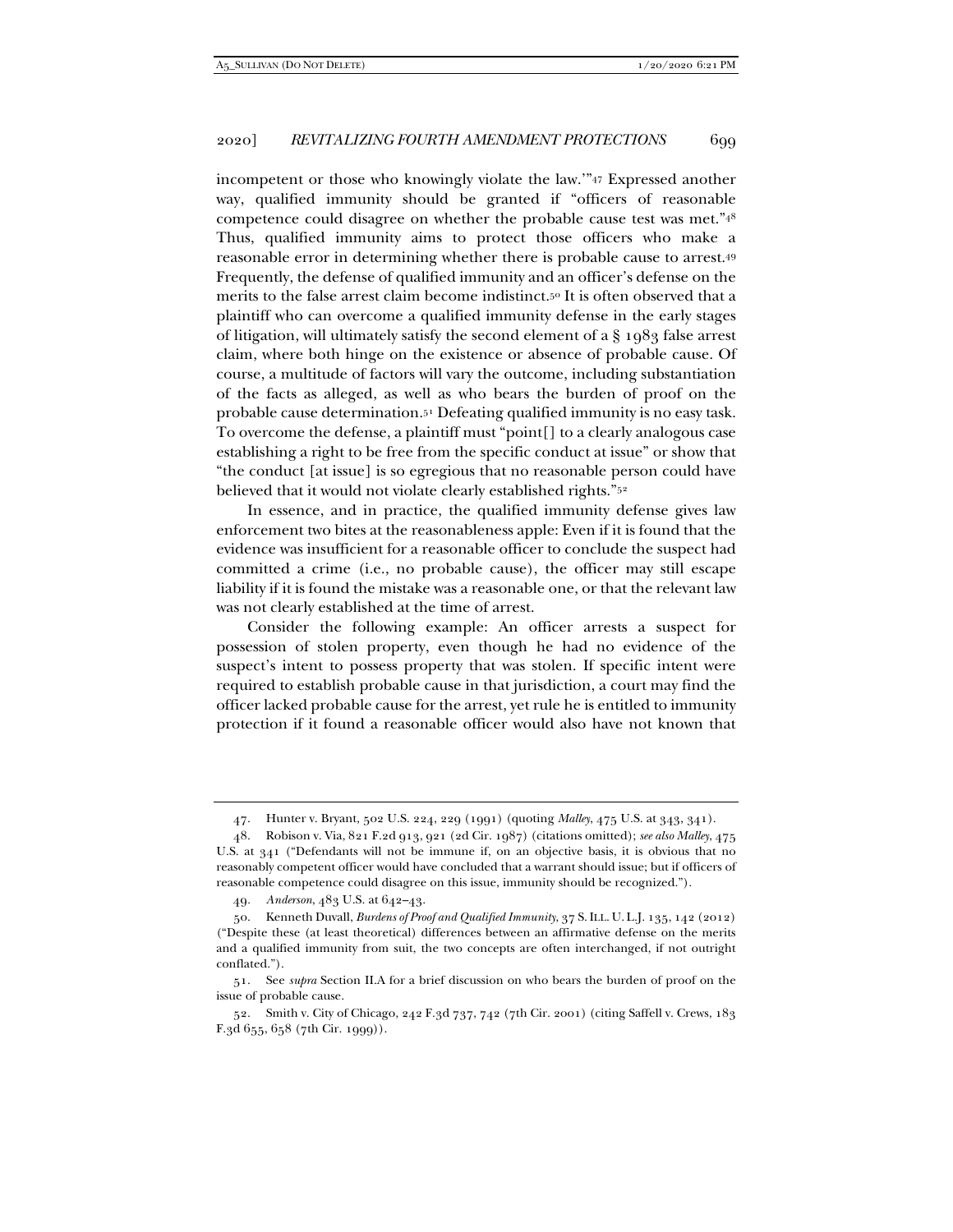evidence of *mens rea* was necessary to establish probable cause.53 Since the test is objective, the officer in this example may be entitled to immunity even if he subjectively was aware the law in his jurisdiction required evidence of intent for probable cause, as long as it could be shown that a reasonable officer would not have been wise to the law. Qualified immunity would offer similar protection in scenarios involving an available affirmative defense where it is found that a reasonable officer would not have been aware of the law that gave rise to the affirmative defense.

#### *D. AFFIRMATIVE DEFENSE TO A CRIME*

"[A]n 'affirmative defense' is any defense that assumes the [commission of the act] . . . but raises other facts that, if true, would" negate the element of intent, or "establish a valid excuse or justification or a right to engage in the conduct in question."54 In other words, an affirmative defense admits the *act*, but refutes the act was *criminal*. 55 Common affirmative defenses include: (i) justification defenses such as self-defense, defense of property, or necessity; (ii) excuse defenses such as insanity, duress, diminished capacity, intoxication, and infancy;56 and, (iii) statutory affirmative defenses such as those which provide authorization or permission for what would otherwise be

 54. Stephen Michael Everhart, *Putting a Burden of Production on the Defendant Before Admitting Evidence that Someone Else Committed the Crime Charged: Is It Constitutional?*, 76 NEB. L. REV. 272, 290 (1997) (quoting State v. Cohen, 568 So. 2d 49, 51–52 (Fla. 1990)).

<sup>53</sup>*. See, e.g.*, Rodis v. City of San Francisco, 558 F.3d 964, 969 (9th Cir. 2009). *Rodis* involved the arrest of a suspect for the crime of possession of counterfeit currency, a specific intent crime. The court acknowledged "that 'when specific intent is a required element of the offense, the arresting officer must have probable cause for that element in order to reasonably believe that a crime has occurred.'" *Id.* (quoting Gasho v. United States, 39 F.3d 1420, 1428 (9th Cir. 1994)). While it determined the officers lacked probable cause on that element, and thus lacked probable cause for the arrest, the court nonetheless granted qualified immunity to the officers on its finding that the law in this area was not sufficiently clear to impose civil liability.

 <sup>55.</sup> There remains some disagreement on the issue of whether an affirmative defense negates the criminality of the act, or merely serves as a legal excuse for committing a criminal act. This Author is of the view that if an affirmative defense establishes the suspect was not guilty of a crime, it follows then that the act committed was not a *criminal* act, even if under different circumstances the same act would have been deemed criminal. This is not to say that an act that is made not criminal by virtue of an affirmative defense becomes lawful; an act in violation of a criminal code remains unlawful, but is not *criminal* if performed with a legal excuse or justification.

 <sup>56.</sup> Worth noting is that an excuse defense will almost never defeat probable cause; not because excuse defenses are irrelevant to the analysis, but because it would be nearly impossible for an arresting officer to be aware of sufficient facts at the scene of the arrest that would permit an objectively reasonable officer to conclude an excuse defense was available. Moreover, while a statutory defense or justification may make an otherwise criminal act not criminal, the same cannot be said for an excuse defense, such as intoxication or insanity. Such defenses acknowledge a "crime" has been committed but excuse the individual's actions due to the individual's mental capacity or state of mind at the moment of the act.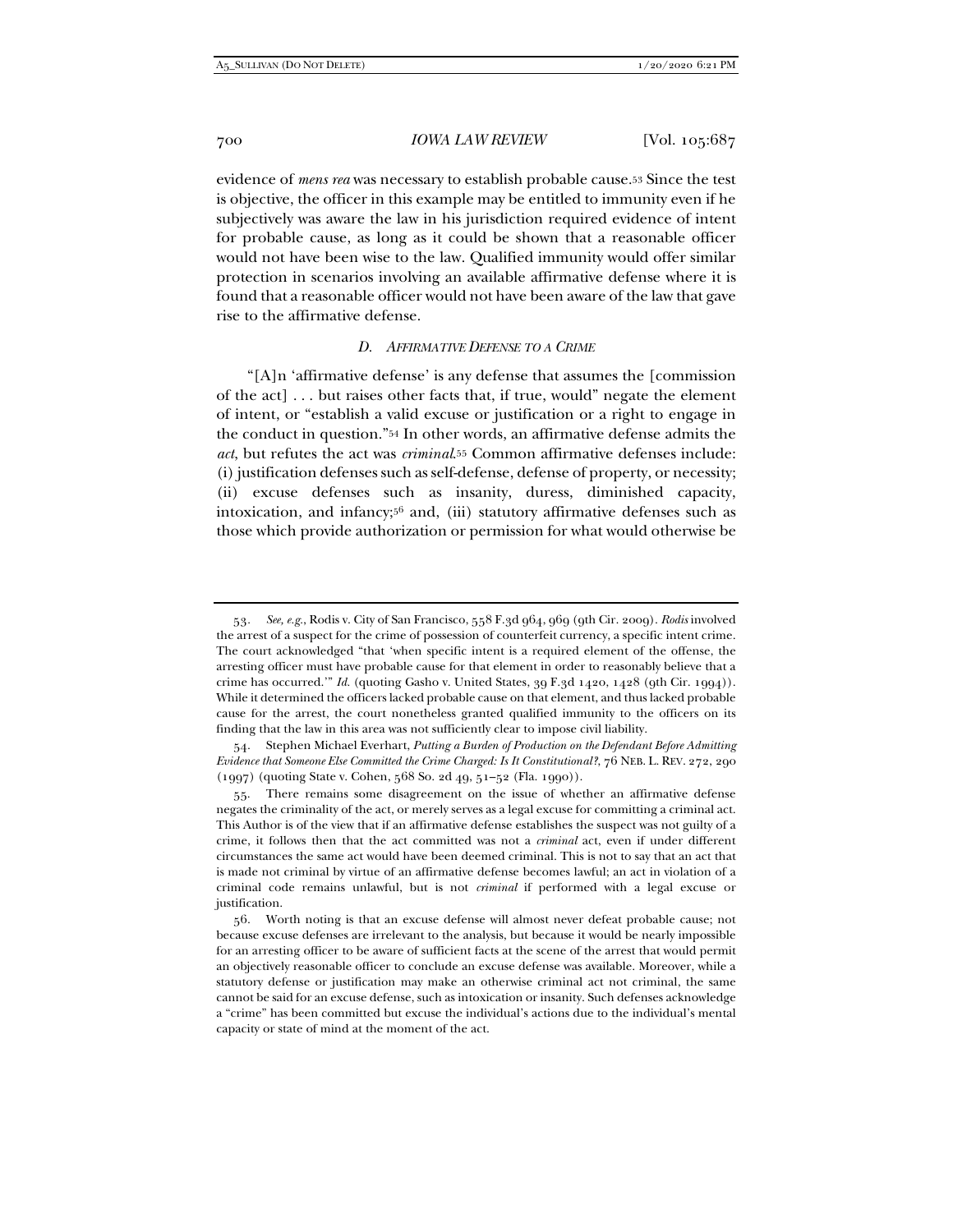deemed unlawful conduct.57 Unlike a traverse, an affirmative defense traditionally does not concern itself with the elements of the offense at all, it concedes them.58 "In effect, an affirmative defense says, 'Yes, I did it, but I had a good reason.'"59 However, some courts have found that an affirmative defense, such as self-defense, can actually negate the *mens rea* element for the crime charged.60 Essentially, "I did the act, but my intent was to protect myself, not commit a crime."

Courts often confuse "satisfaction of the elements of crime" with the "commission of a crime," in discussing probable cause, but the two are quite distinct. The former indicates the suspect has committed acts for which he could be found guilty of a crime absent a legal justification; the latter indicates the suspect acted unlawfully and without legal justification. Though a suspect may have committed an act satisfying the elements of a particular criminal code, if the suspect is found not guilty of the crime as a result of an established defense, it cannot be said the suspect committed a crime, or that his conduct was criminal.<sup>61</sup> With few exceptions,<sup>62</sup> a proven affirmative defense removes all criminal culpability. Thus, an otherwise criminal act that is justified or permitted by an affirmative defense is no crime at all.63 This point is crucial to understanding and contemplating the inclusion of an affirmative defense

 58. White v. Arn, 788 F.2d 338, 344–45 (6th Cir. 1986) (explaining that a defendant claiming self-defense does not dispute or negate the elements of the crime charged, but instead seeks to establish the elements of self-defense).

 <sup>57.</sup> Examples of statutory affirmative defenses include: a license to possess a firearm; authorization to possess a firearm by virtue of employment (e.g., police officer or security guard); or authorization to possess a controlled substance (e.g., via a medical marijuana card or a valid prescription for Vicodin or OxyContin or another Schedule II or Schedule III prescribed narcotic). Without the statutory affirmative defense, these acts are criminal. In jurisdictions where affirmative defenses are deemed irrelevant or only arguably relevant in determining probable cause, officers are not required to consider the presentment of a license or prescription prior to effecting arrest. *See, e.g.*, State v. Fry, 174 P.3d 1258, 1260 (Wash. Ct. App. 2008) (concluding "the mere production of a document purporting to be a marijuana use authorization does not prohibit further investigation by the State. . . . Whether the affirmative defense of medical use of marijuana was viable was an issue for trial").

<sup>59</sup>*. Cohen*, 568 So. 2d at 52.

<sup>60</sup>*. See, e.g.*, Engle v. Isaac, 456 U.S. 107, 108 (1982) (finding that under Ohio law, a claim of self-defense challenged the *mens rea* requirement for culpability, and thus put the burden on the state to disprove the defense). *But see* Thomas v. Arn, 704 F.2d 865, 875 (6th Cir. 1983) ("Self-defense does not negate an element of aggravated assault; instead it excuses and makes non-criminal an act which would otherwise be criminal.").

<sup>61</sup>*. See supra* note 55.

<sup>62</sup>*. See supra* notes 55–56 and accompanying text.

<sup>63</sup>*. See* State v. Ouellette, 37 A.3d 921, 926 (Me. 2012) ("Self-defense, like other justifications, is a complete defense, meaning that it negates the commission of the crime; an act committed in self-defense is 'simply no crime at all.'" (quoting State v. Singleton, 974 A.2d 679, 690 (Conn. 2009))); *see also* Aparicio v. Artuz, 269 F.3d 78, 98 (2d Cir. 2001) ("Affirmative defenses are complete defenses that, once proven by the defendant by a preponderance of the evidence, negate criminal liability for an offense, notwithstanding that the State has otherwise proven all the elements of that offense beyond a reasonable doubt.").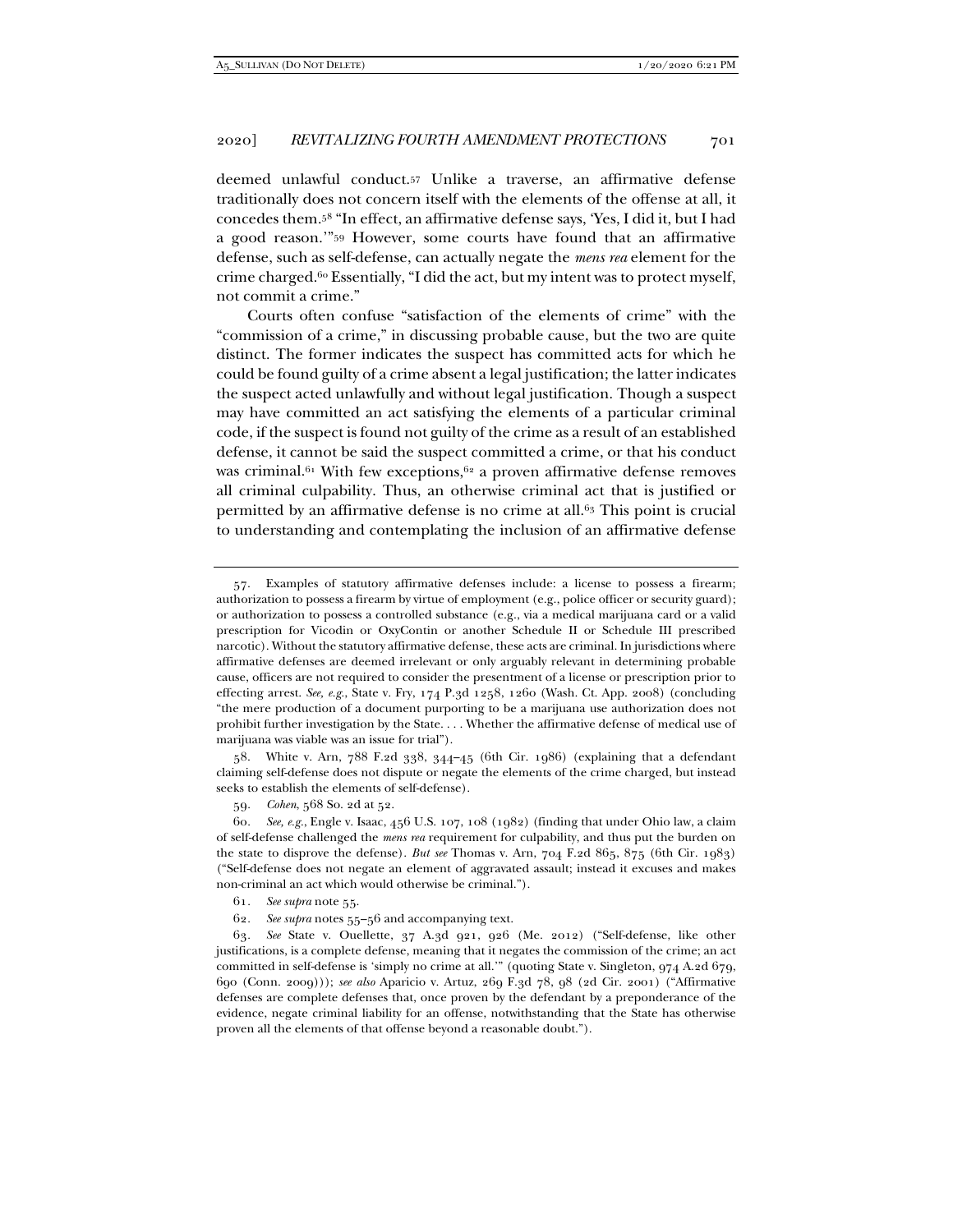in probable cause analysis, where the fundamental inquiry is whether the arresting officer reasonably believed the suspect was *guilty of committing a crime*.64

#### III. *THOMAS V. CITY OF GALVESTON*

The case of *Thomas v. City of Galveston* illustrates when an officer's alleged knowledge of an affirmative defense may negate probable cause in a § 1983 civil action for false arrest.65 *Thomas* involved an incident which occurred in Galveston. Texas in the wake of Hurricane Ike.<sup>66</sup> Galveston is an island off the coast of Texas and has endured 14 catastrophic hurricanes over the last 100 years.67 Hurricane Ike struck the island on September 13, 2008 and was devastating, completely destroying 2,228 homes.68 Prior to the hurricane making landfall, the mayor of Galveston issued a mandatory evacuation of the island—everyone was to leave except for police and fire personnel, and a handful of city officials. Although the evacuation was labeled mandatory, it was not a crime to stay. Kerry Thomas and his wife chose to stay on the island and ride out the storm. Their decision to stay was motivated in part by concerns that their home would be vandalized and looted if they left it vacant, as was the case when they evacuated for Hurricane Rita in 2005.

When the 110 mile per hour winds finally died down and the 17-foot surge of water subsided, Mr. Thomas made his way to the nearest supply store and purchased a 15,000 kilo-watt generator which would be used to power his home until utilities were restored.<sup>69</sup> He left the generator on a flatbed trailer parked directly in front of his house.70 To give the appearance it was secured, Mr. Thomas hung across the unit two heavy log chains, which doubled as a

<sup>64</sup>*. See* Peng v. Mei Chin Penghu, 335 F.3d 970, 976 (9th Cir. 2003) ("Under California law, an officer has probable cause for a warrantless arrest 'if the facts known to him would lead a [person] of ordinary care and prudence to believe and conscientiously entertain an honest and strong suspicion that the person is guilty of a crime.'" (alteration in original) (quoting People v. Adams, 175 Cal. App. 3d 855, 861 (1985))); Penn v. Harris, 296 F.3d 573, 576–77 (7th Cir. 2002) ("Probable cause exists when, based on the facts known, a reasonable person would believe a person was guilty of committing an offense." (citing Cervantes v. Jones, 188 F.3d 805, 811 (7th Cir. 1999))); *see also* Neely v. Henkel, 180 U.S. 109, 123 (1901) (stating that extradition is proper "only upon evidence establishing probable cause to believe him guilty of the offence charged").

 <sup>65.</sup> Thomas v. City of Galveston, 800 F. Supp. 2d 826, 835–38 (S.D. Tex. 2011).

<sup>66</sup>*. Id.* at 829.

 <sup>67.</sup> TEX. HURRICANE CTR. FOR INNOVATIVE TECH., TEXAS COASTAL COUNTIES WITH DIRECT HURRICANE HITS (1900–2008) (2008), *available at* http://hurricane.egr.uh.edu/sites/hurricane. egr.uh.edu/files/files/counties.pdf [https://perma.cc/ZS8A-E8H2].

 <sup>68.</sup> DIV. OF EMERGENCY MGMT., STATE OF TEX., HURRICANE IKE: IMPACT REPORT 18 (2008), *available at* https://www.fema.gov/pdf/hazard/hurricane/2008/ike/impact\_report.pdf [https:// perma.cc/26DM-Z9M7].

 <sup>69.</sup> According to Mr. Thomas, he had also promised his neighbors free use of the generator to run their necessary appliances and charge their cellular phones.

<sup>70</sup>*. Thomas*, 800 F. Supp. 2d at 830.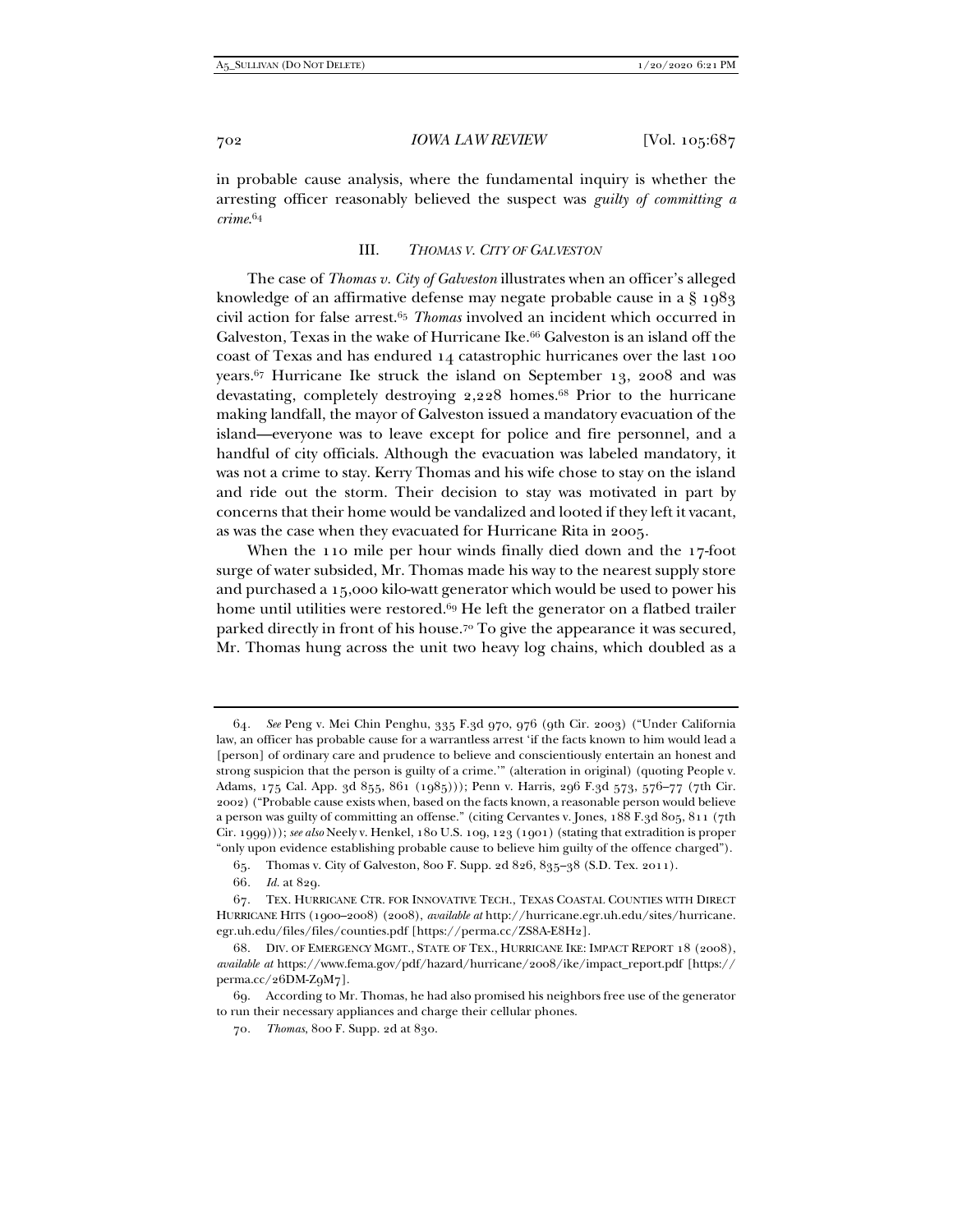crude alarm. Curfew having been set at 8:00 PM, Mr. Thomas and his wife turned in early.<sup>71</sup>

Around 10:00 PM, Mr. Thomas awoke to the sound of barking dogs.72 He looked out his second-floor bedroom window and saw what looked like two men with flashlights lurking around where he had parked the trailer.73 He then heard the metal on metal sound of the log chain being slowly removed from atop his generator. Mr. Thomas put on his slippers and proceeded downstairs.74 Through the window next to the front door Mr. Thomas yelled at the individuals to identify themselves.75 The flashlights stopped moving, but there was no response.76 Mr. Thomas repeated the request numerous times over a period of several minutes.77 No response. He located his rifle which he had kept near the front door, opened the door and stood just inside the doorway with the rifle at port arms.78 Hoping to scare off who he thought to be looters, he stated, "[I]dentify yourself or you will be fired upon."79 Immediately the flashlights began to move again, but the individuals did not run away. Instead, one exclaimed, "Galveston Police, throw down your gun."80 This was the first and only time the individuals lurking around the Thomas' generator had identified themselves as law enforcement.81

Mr. Thomas immediately bent down, placed his rifle on the porch, and put his hands in the air with his palms forward.<sup>82</sup> According to Mr. Thomas, the two apparent looters, now in the role of police officers, threw him from his porch, beat him unconscious, and took him to jail.<sup>83</sup> He was released several days later and all charges were dismissed "in the interest of justice."84

Mr. Thomas subsequently brought a § 1983 claim alleging false arrest and excessive force, among other claims.85 In a Motion to Dismiss under Federal Rule of Civil Procedure 12(b)(6), the police officers sought qualified immunity from the false arrest claim, asserting probable cause to arrest Mr.

- 73*. Id.*
- 74*. Id.*
- 75*. Id.*
- 76*. Id.*
- 77*. Id.*

79*. Thomas*, 800 F. Supp. 2d at 830.

80*. Id.*

- 81*. See id.*
- 82*. Id.*
- 83*. Id.*
- 84*. Id.* at 831.
- 85*. Id.*

<sup>71</sup>*. Id.* at 830.

<sup>72</sup>*. Id.*

<sup>78</sup>*. Id.* Port arms is a military term describing the act of holding a rifle diagonally in front of the body with the muzzle pointing upward and to the left. U.S. DEP'T OF THE ARMY, DRILL AND CEREMONIES fig.5-4 (2003), *available at* https://www.usarmyband.com/pdf/FM\_3\_21\_5.pdf [https://perma.cc/U9H2-SBFF].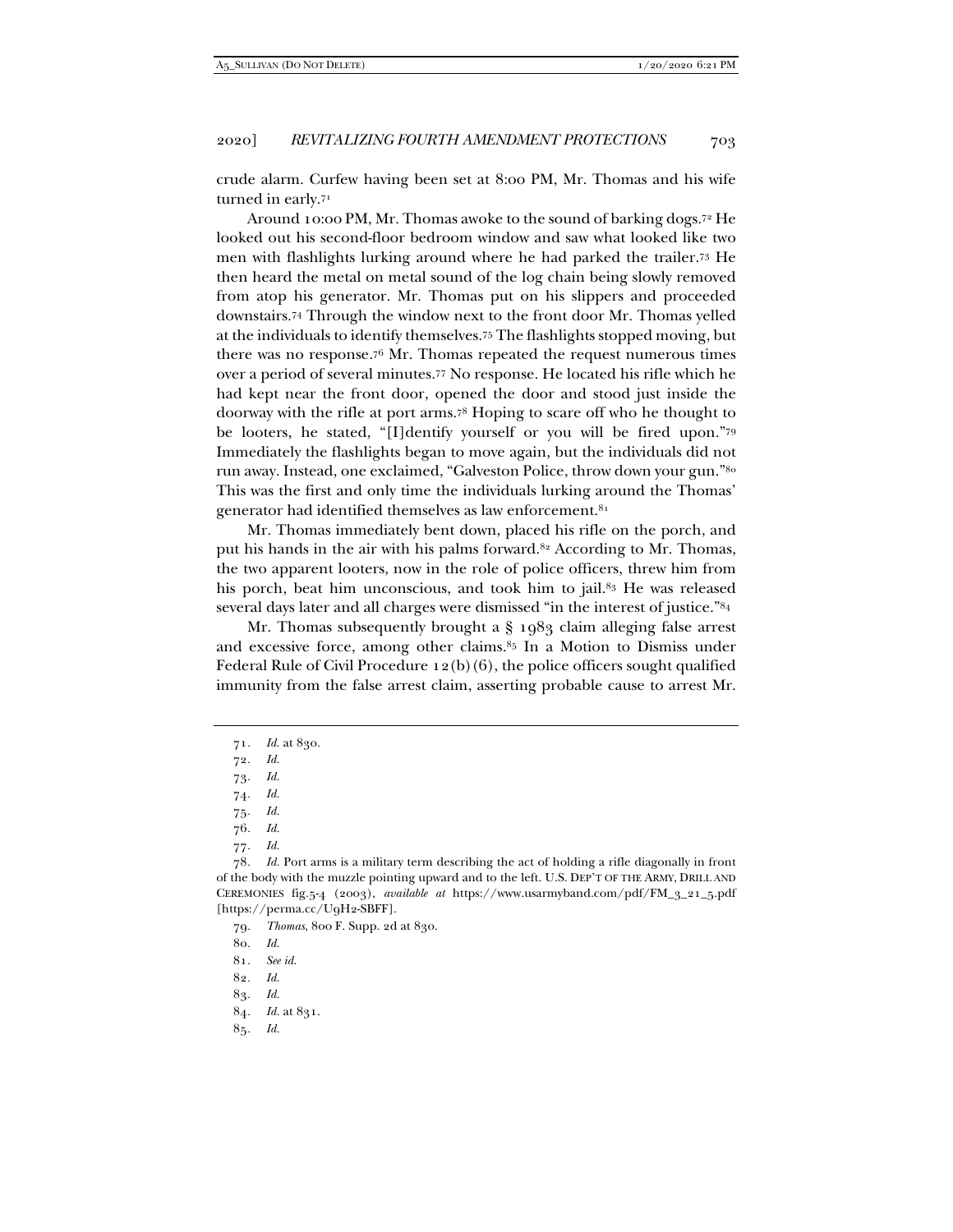Thomas for violating curfew and for committing a terroristic threat.86 As to the charge of violating curfew, the district court ruled that no reasonable officer could have believed a man standing in his own doorway was in violation of curfew.87 However, much more complex was the issue of whether the yelling of "identify yourself or you will be fired upon" was sufficient to give rise to probable cause in light of Mr. Thomas' allegations the officers knew the threat was in direct response to the officers' own mischievous conduct. The issue before the federal district court was whether probable cause analysis required consideration of the officers' first-hand knowledge of Mr. Thomas' affirmative defense of defense of property.88

Although this particular issue had yet to be resolved in the Fifth Circuit when *Thomas* was decided, other courts had found probable cause analysis requires the evaluation of both inculpatory and *exculpatory* evidence, and in *Jocks v. Tavernier*, the Second Circuit found "a police officer's awareness of the facts supporting a defense can *eliminate* probable cause."89 The facts in *Thomas* were comparable to those in *Jocks*, wherein the court found relevant the allegations that the arresting officer knew the suspect was acting in defense to the officer's own misconduct.90 Allowing *Jocks* to proceed to trial, the Second Circuit found that "a reasonable jury could have concluded that [the officer] should have known that Jocks was acting in self-defense" and "could therefore find that the arrest lacked probable cause."91 Similarly, in *Thomas*, the court held "[p]laintiff's actions were allegedly provoked entirely by the conduct of the officers, so the officers would have known that [the] Plaintiff only made a threat of force in defense of his property and had those [sic] done nothing wrong."92 In view of the facts presented, and in line with the logic expressed by a handful of other courts on this issue, the district court in *Thomas* concluded there *were* circumstances in which facts pertaining to an affirmative defense were pertinent in probable cause analysis.93 The court opined, "[a]t a minimum, if the arresting officer knows of facts that conclusively establish that an affirmative defense applies, it cannot accurately be said that the officer has probable cause that the suspect committed the offense."94

- 92*. Thomas*, 800 F. Supp. 2d at 836.
- 93*. Id.* at 835–37.

94*. Id.* at 836. In denying the defendant's motion to dismiss the false arrest claim, the district court found Mr. Thomas' allegations pertaining to the officers' own culpable conduct were sufficient to establish the officers' awareness of the affirmative defense of defense of property which consequently negated any claim of probable cause. *Id.* at 837. The court ruled

<sup>86</sup>*. Id.* at 834.

<sup>87</sup>*. Id.* at 836–38.

<sup>88</sup>*. See id.* at 834–36.

 <sup>89.</sup> Jocks v. Tavernier, 316 F.3d 128, 135 (2d Cir. 2003) (emphasis added).

 <sup>90.</sup> In *Jocks*, the officer unlawfully and unreasonably pointed his pistol at Jocks and threatened to blow his head off; in response, Jocks threw the handset of a payphone at the officer and ran for his life. *Id.* at 132–36.

<sup>91</sup>*. Id.* at 136.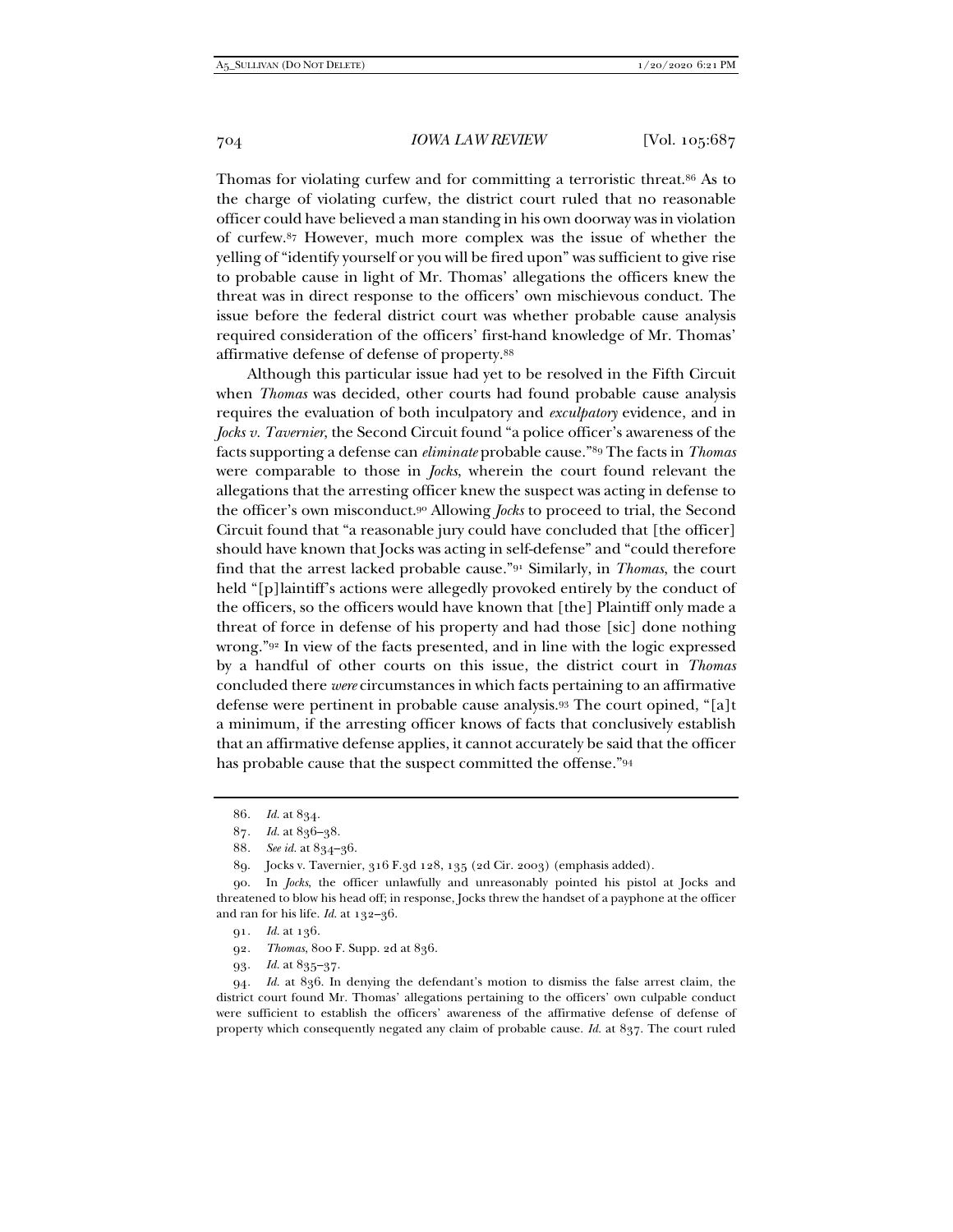The ruling exemplifies what appears to be the plurality view on the issue: An officer's knowledge of an available affirmative defense is relevant in the probable cause analysis.95 This plurality view, however, stops short of the rule proposed by this Article. Even courts concluding an affirmative defense is relevant in the analysis incorporate the caveat that the facts of the affirmative defense must first be deemed "conclusive."96 Courts routinely find that while inculpatory facts are to be evaluated using a "probable" or "reasonably credible" standard, exculpatory facts should be evaluated using a separate "conclusive" standard.97 As discussed in greater detail in Part IV, the totality of circumstances test does not require nor permit such differing standards for inculpatory and exculpatory evidence; instead, the entirety of the facts available must be evaluated under the objectively prudent officer standard.

What follows is discussion and examination of the relevance of an affirmative defense in probable cause analysis, and the proposition that inclusion is not only required by the totality of circumstances approach but is the most appropriate method of determining Fourth Amendment reasonableness.

## IV. AFFIRMATIVE DEFENSE RELEVANCE IN PROBABLE CAUSE ANALYSIS

The basic inquiry in determining probable cause ex post in a civil action for false arrest is a simple one: Upon review of all the facts and circumstances available to the arresting officer, was the seizure reasonable? Probable cause analysis should not burden law enforcement with the onus of selecting at the scene of the arrest which facts to consider and which to disregard, nor should it require the officer to weigh differently inculpatory and exculpatory facts. Instead, the analysis should permit, and arguably require, the officer to consider unrestricted the totality of facts available. It is upon a review of this totality of facts that the officer shall make a reasonable determination as to whether it is probable that the suspect had committed a crime. The following Sections explain why the rule proposed by this Article is in alignment with the totality of facts and circumstances test, why differing evaluative standards for

that Thomas had alleged sufficient facts to state a claim for false arrest and to foreclose the defendants' immunity defense. *Id.* The defendants' motion to dismiss was denied and the case was allowed to proceed to trial. *Id.* at 846. Following some initial discovery, the defendants proposed settlement, and the matter was ultimately resolved prior to trial.

 <sup>95.</sup> In each of the Second, Fifth, Sixth, Seventh, and Eleventh Circuits, at least one federal court has ruled that an affirmative defense to a crime is relevant in probable cause analysis.

<sup>96</sup>*. See, e.g.*, Williams v. Sirmons, 307 F. App'x 354, 358 (11th Cir. 2009); Hodgkins *ex rel.* Hodgkins v. Peterson, 355 F.3d 1048, 1061 (7th Cir. 2004) ("A police officer may not ignore conclusively established evidence of the existence of an affirmative defense . . . ." (citations omitted)); *Jocks*, 316 F.3d at 135; Fridley v. Horrighs, 291 F.3d 867, 874 (6th Cir. 2002); *Thomas*, 800 F. Supp. 2d at 836.

<sup>97</sup>*. See supra* note 96 and accompanying text.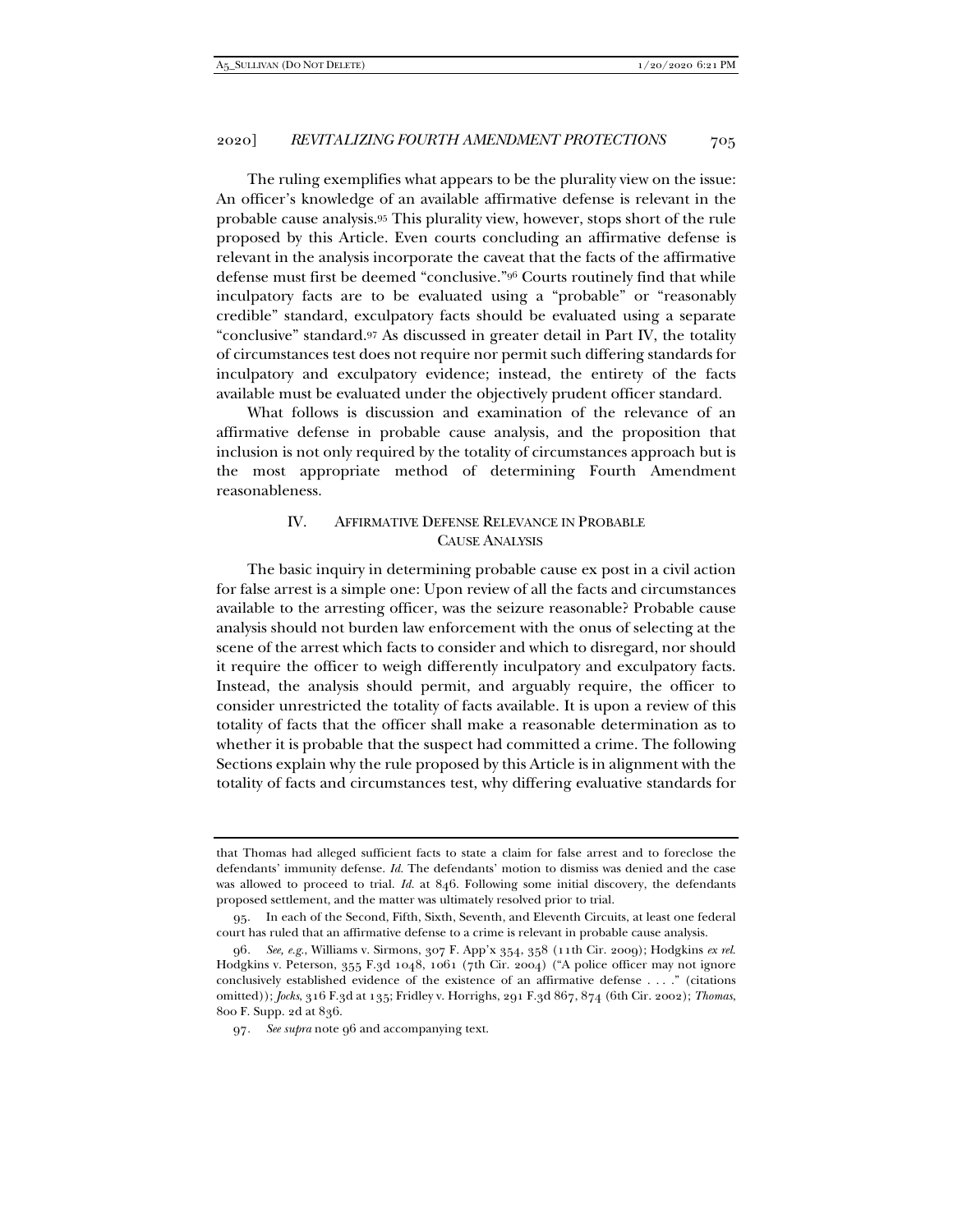inculpatory and exculpatory facts is improper, and how an available affirmative defense may impact the criminality of an act.

## *A. TOTALITY OF THE FACTS AND CIRCUMSTANCES TEST*

As previously noted, probable cause analysis requires an objective consideration of the totality of facts and circumstances available to the officer at the moment of arrest. Totality, meaning "an aggregate amount,"98 is allinclusive. Thus, the rule compels a review of each and every fact available to the officer, whether inculpatory, exculpatory, or neutral. The totality requirement was avowed by the Supreme Court in *Illinois v. Gates*, where the Court "reaffirm[ed] the totality-of-the-circumstances analysis that traditionally has informed probable cause determinations."99 Though the *Gates* ruling pertained to probable cause for a search, the standard has been applied universally to all Fourth Amendment protections.100 Even when the "totality" descriptor is not present, when the Court describes what must be considered in determining probable cause, it consistently does so with language implying the review shall be all-inclusive.<sup>101</sup> Even Fourth Amendment intrusions that are not subject to strict application of probable cause are evaluated for "reasonableness, under all the circumstances."102

Although the Supreme Court has yet to rule explicitly on the probable cause-affirmative defense issue,103 adoption of the True Totality Rule would generally comport with the Court's proclivity to require review of *everything* in determining Fourth Amendment reasonableness. Even as recent Supreme Court precedent has subtly eroded Fourth Amendment protections and substantially lowered the bar for probable cause, it remains steadfast in the

 102. New Jersey v. T.L.O., 469 U.S. 325, 341 (1985); *see also* Almeida-Sanchez v. United States, 413 U.S. 266, 298 (1973) (White, J., dissenting) ("The clear rule of the circuit, however, is that conveyances may be stopped and examined for aliens without warrant or probable cause when in *all* the circumstances it is reasonable to do so." (emphasis added)).

 103. In *District of Columbia v. Wesby*, the Court was presented with a set of facts similar to those addressed by this Article. District of Columbia v. Wesby, 138 S. Ct. 577, 583–85 (2018). Though not specifically acknowledging the issue as one involving an affirmative defense (the Court referred to it as an "innocent explanation"), its holding there may offer some insight on how it might view the relevance of an affirmative defense in probable cause analysis. *Id.* at 588. The *Wesby* matter is discussed further in Section VI.A below.

 <sup>98.</sup> THE MERRIAM-WEBSTER DICTIONARY (2016); ROGETS II, THE NEW THESAURUS 1024 (1988) ("An amount or quantity from which nothing is left out or held back.").

 <sup>99.</sup> Illinois v. Gates, 462 U.S. 213, 238 (1983) (citations omitted).

<sup>100</sup>*. See, e.g*., Maryland v. Pringle, 540 U.S. 366, 371 (2003) (applying the totality of facts and circumstances test in evaluating probable cause of an arrest while citing the *Gates* decision).

<sup>101</sup>*. See, e.g.*, Florida v. Harris, 568 U.S. 237, 248 (2013) (holding that courts should not prescribe "an inflexible set of evidentiary requirements" when evaluating probable cause, noting that "every inquiry into probable cause" requires consideration of "all the facts"); *see also* Ornelas v. United States, 517 U.S. 690, 700–01 (1996) (Scalia, J., dissenting) ("[P]robable cause . . . involve[s] a two-step process. First, a court must identify all of the relevant historical facts known to the officer . . . .").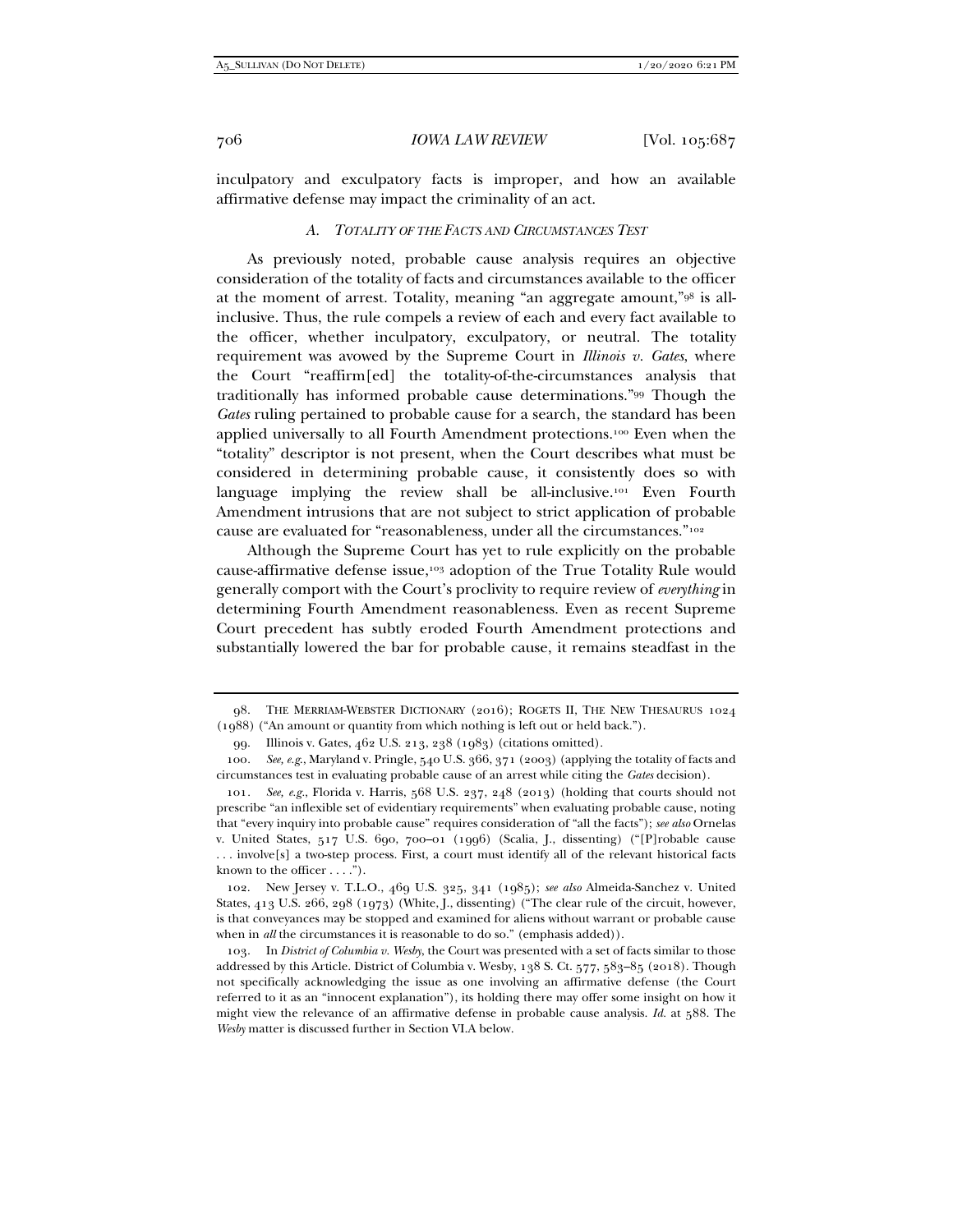notion that courts should not review in isolation each fact known to the arresting officer, but should instead "consider 'the whole picture'" in evaluating probable cause.104 In fact, the Court in *District of Columbia v. Wesby*, admonished the lower court for evaluating the facts one by one, finding "[t]he totality-of-the-circumstances test 'precludes this sort of divide-and-conquer analysis.'"105

Supreme Court precedent aside, the true totality approach in evaluating probable cause is appropriate because it provides the most practical, straightforward method for law enforcement to evaluate the situation. Officers should be free to make a determination based on all the evidence available to them, and not be forced to weigh evidence differently based on whether it indicates guilt or innocence. A rule requiring an officer to exclude certain facts from the analysis could inhibit an officer's reasonable determination of probable cause, where she would have to pick and choose what evidence she is allowed to consider, as opposed to simply making a reasonable judgment based upon everything she has observed. Officers should be given reasonable discretion in assessing the probability of whether the suspect would actually be found guilty of a crime observed and should not be limited or restricted by the formalistic distinction between the elements of a crime and the elements of an affirmative defense.

The trial court in *Diop v. City of New York*, applying a rule bearing similarities to that proposed by this Article, found that the officer's awareness of Diop's affirmative defense of necessity prohibited the court from finding as a matter of law that the officer had probable cause for the arrest.106 Diop was observed running a red light, fleeing the scene of an accident, and driving the wrong way down a one-way street.107 These facts standing alone would no doubt amount to probable cause. However, the officer was also aware that Diop had been robbed and was acting at the direction of one of the robbers holding a knife to his neck. The court held:

These facts should have indicated to Officer Blake that Diop's reckless driving was 'necessary as an emergency measure to avoid an imminent . . . private injury' and thus was not criminal under N.Y. Penal Law § 35.05(2). In light of these facts, which Officer Blake was required to consider in determining whether there was probable cause, the Court is unable to conclude as a matter of law that Officer Blake had probable cause to arrest Diop.108

<sup>104.</sup> Id. at 588 (quoting United States v. Cortez, 449 U.S. 411, 417 (1981)).

<sup>105</sup>*. Id.* (quoting United States v. Arvizu, 534 U.S. 266, 274 (2002)).

 <sup>106.</sup> Diop v. City of New York, 50 F. Supp. 3d 411, 419–20 (S.D.N.Y. 2014).

<sup>107</sup>*. Id.* at 419.

<sup>108</sup>*. Id.* at 419–20 (footnote omitted) (citations omitted). Of course, to negate probable cause, the facts must establish the unlawful conduct was in fact necessary. *See* Holman v. City of York, 564 F.3d 225, 229 (3d Cir. 2009) (holding that facts of affirmative defense were insufficient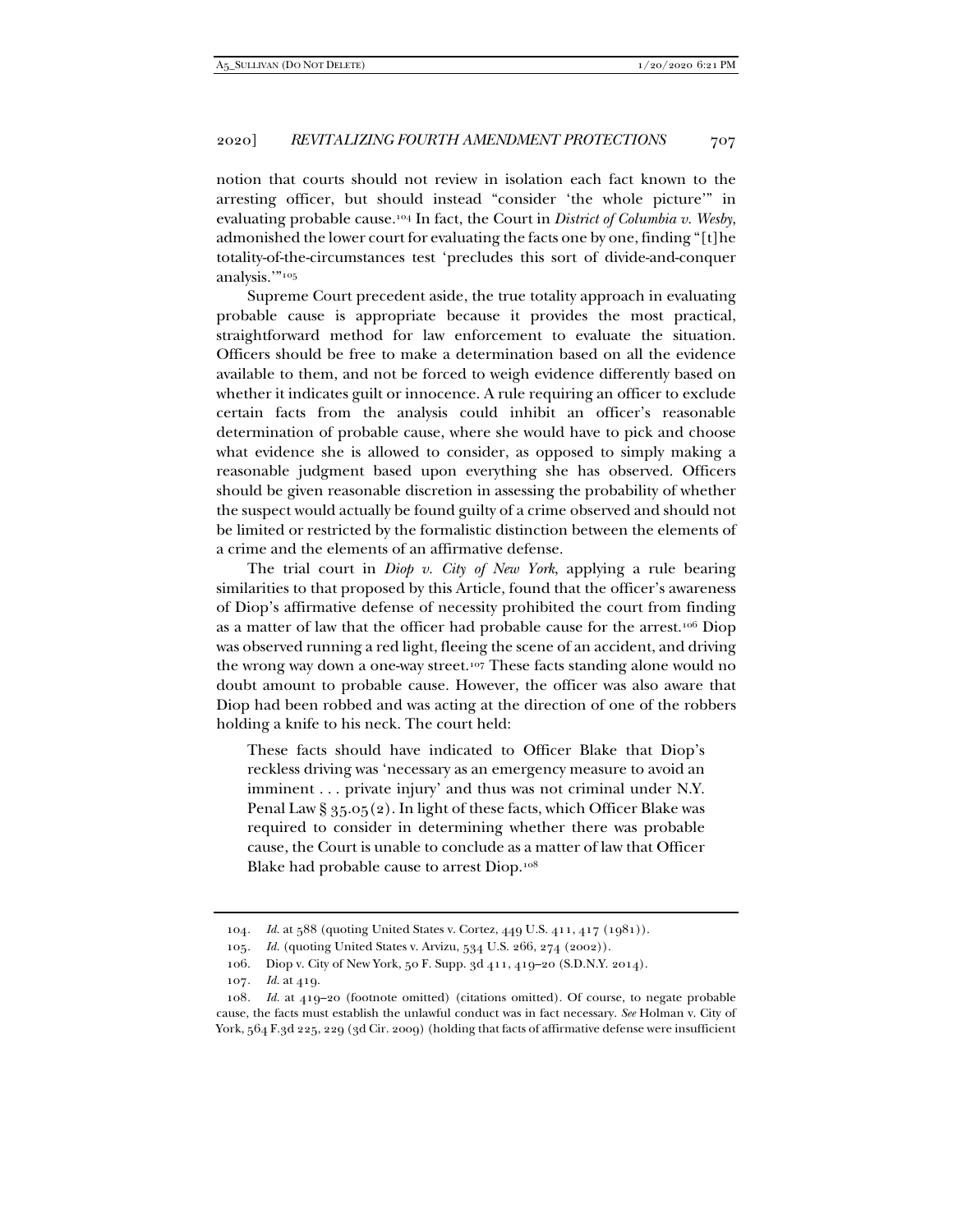If the ultimate goal of the probable cause requirement is to limit warrantless arrests to only those found objectively reasonable under the Fourth Amendment, the most appropriate rule is one that would not only permit but require an officer to consider the entirety of the facts available. The true totality approach is also appropriate because it goes to the heart of the Fourth Amendment reasonableness requirement. Only upon a review of *all* the facts and circumstances available to the officer should it be judged whether a warrantless arrest was reasonable. As it stands, there exists no Supreme Court jurisprudence signaling exceptions to or exclusions from its totality standard for determining probable cause,109 and most circuits have found the standard mandates consideration of both inculpatory and exculpatory facts.<sup>110</sup>

#### *B. "CONCLUSIVITY" REQUIREMENT*

Even courts that have agreed an affirmative defense is relevant in probable cause analysis will often weigh differently the inculpatory and exculpatory evidence available to the officer; that is, *reasonably credible* evidence is sufficient for an officer to believe the elements of a crime are present for the purpose of establishing probable cause, yet only *conclusive* evidence of an affirmative defense can negate it.111 Courts often equate

110*. See supra* note 25 and accompanying text.

111*. See, e.g.*, Williams v. Sirmons, 307 F. App'x 354, 359 (11th Cir. 2009) ("[I]n determining whether probable cause to arrest exists, an officer must consider all facts and circumstances within that officer's knowledge, including facts and circumstances *conclusively establishing* an

to compel a reasonable officer to conclude it was necessary to trespass onto private property in order to avoid risk of injury).

 <sup>109.</sup> The only opinion of the Court that teeters on this proposition is *United States v. Williams*, where, in a five to four ruling, the Court found a prosecutor's failure to disclose to the grand jury substantial exculpatory evidence in its possession insufficient to dismiss an otherwise valid indictment. United States v. Williams, 504 U.S. 36, 51 (1992). The Court found the responsibility of a grand jury is "to assess whether there is adequate basis for bringing a criminal charge" and historically "it has always been thought sufficient to hear only the prosecutor's side." *Id.* at 37, 51. Moreover, "'[i]t would run counter to the whole history of the grand jury institution' to permit an indictment to be challenged 'on the ground that there was inadequate or incompetent evidence before the grand jury.'" *Id.* at 54 (alteration in original) (quoting Costello v. United States, 350 U.S. 359, 363–64 (1956)). It is upon this historical precedent pertaining specifically to the grand jury process the ruling is based, not on a newly proscribed rule permitting a prosecutor to purposefully hide from the grand jury evidence establishing no crime was committed. As Justice Stevens explained in his dissent, "[r]equiring the prosecutor to ferret out and present all evidence that could be used at trial to create a reasonable doubt as to the defendant's guilt would be inconsistent with the purpose of the grand jury proceeding . . . . But that does not mean that the prosecutor may mislead the grand jury into believing that there is probable cause to indict by withholding clear evidence to the contrary." *Id.* at 69 (Stevens, J., dissenting). Justice Stevens goes on to quote a passage from the U.S. Department of Justice, United States Attorneys' Manual: "[W]hen a prosecutor conducting a grand jury inquiry is personally aware of substantial evidence which directly negates the guilt of a subject of the investigation, the prosecutor must present or otherwise disclose such evidence to the grand jury before seeking an indictment against such a person." *Id.* at 69-70.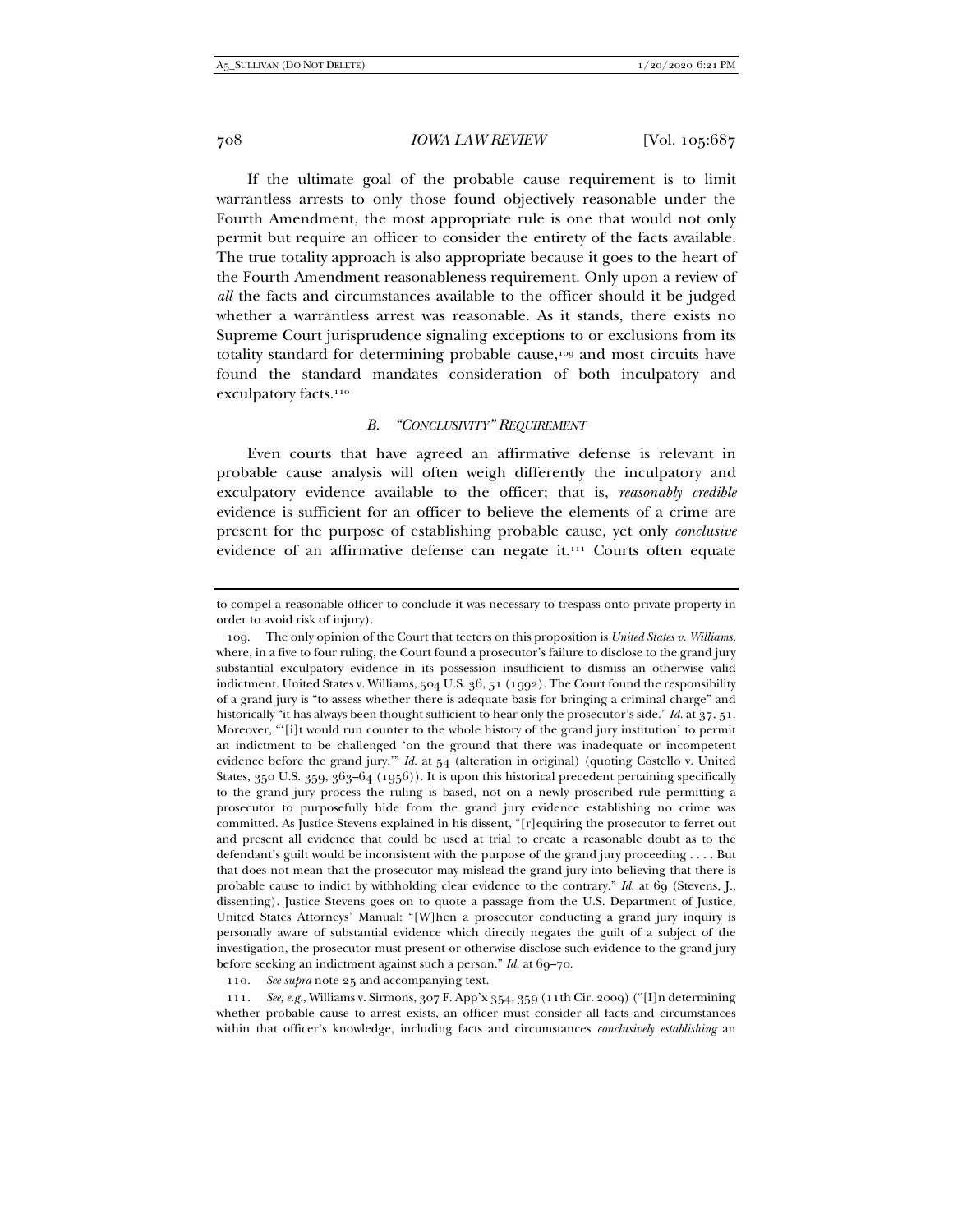conclusive with the officer having observed the evidence first-hand.112 This conclusivity requirement has the propensity to result in constitutional violations without any avenue for recovery, particularly in cases where an officer is permitted to disregard evidence that clearly signals the presence of an affirmative defense. For example, suppose an officer arrives on the scene of a fight that had just ended. The first party claims the other assaulted him. The other, with visible facial injuries, claims he was only acting in self-defense, and a half dozen bystanders corroborate that claim. In jurisdictions invoking the conclusivity requirement, if the statement of the first party was deemed *reasonably credible*, it alone would be sufficient to justify the arrest of the second, despite the abundance of evidence he was acting in self-defense; such courts would likely find that since the officer did not observe the exculpatory evidence first-hand, the defense would likely not be deemed *conclusive*.

The above example highlights why this "first-hand knowledge/ conclusivity" requirement is unreasonable. Certainly, an officer's first-hand knowledge of an event may be given more credence than an account by a witness, but this does not mean the witness account should carry no weight at all. The witness statement should be reviewed in conjunction with the entirety of the evidence available, and an assessment should be made upon that totality review. If the statement of a witness is deemed sufficient to establish probable cause, then, under certain circumstances, a statement from a witness should also be sufficient to establish a probable cause-negating affirmative defense.<sup>113</sup> A rule limiting affirmative defense inclusion to only those scenarios when the facts are observed first-hand by the arresting officer would permit the officer in the second scenario to subject both men to the awfulness of arrest, even though one was clearly a victim.

affirmative defense." (emphasis added)); Hodgkins v. Peterson, 355 F.3d 1048, 1061 (7th Cir. 2004) ("A police officer may not ignore *conclusively established* evidence of the existence of an affirmative defense . . . ." (emphasis added)); Estate of Dietrich v. Burrows, 167 F.3d 1007, 1012 (6th Cir. 1999) ("[T]he officers in this case had full knowledge of facts and circumstances that *conclusively established*, at the time of the [plaintiffs'] arrests, that the plaintiffs were justified—by statute—in carrying concealed weapons during their work." (emphasis added)). See also Judge Smith's concurring opinion in *Mazuka v. Rice Twp. Police Dep't* for an in-depth analysis on the infusion of an affirmative defense in probable cause analysis, and her conclusion that "an affirmative defense is only applicable to the probable cause analysis when a reasonable officer making an arrest without a warrant would *conclusively know* that the affirmative defense excuses the offending conduct." Mazuka v. Rice Twp. Police Dep't, 655 F. App'x 892, 897 (3d Cir. 2016) (Smith, J., concurring). No court has expressly adopted the proposition that evidence of an affirmative defense should be weighed equally among evidence tending to establish guilt.

<sup>112</sup>*. See, e.g.*, Jocks v. Tavernier, 316 F.3d 128, 137–38 (2d Cir. 2003); *see also Hodgkins*, 355 F.3d at 1061 (concluding that a conclusive affirmative defense must be considered, but absent first-hand knowledge of the facts giving rise to the defense "the officer is free to arrest her and leave the assessment of the . . . affirmative defense for a judicial officer").

 <sup>113.</sup> Again, where there are conflicting credible statements, and the determination of guilt is not clear, the officer will be given significant leeway in determining reasonableness for the arrest, particularly where there is reason to believe arrest is prudent under the circumstances.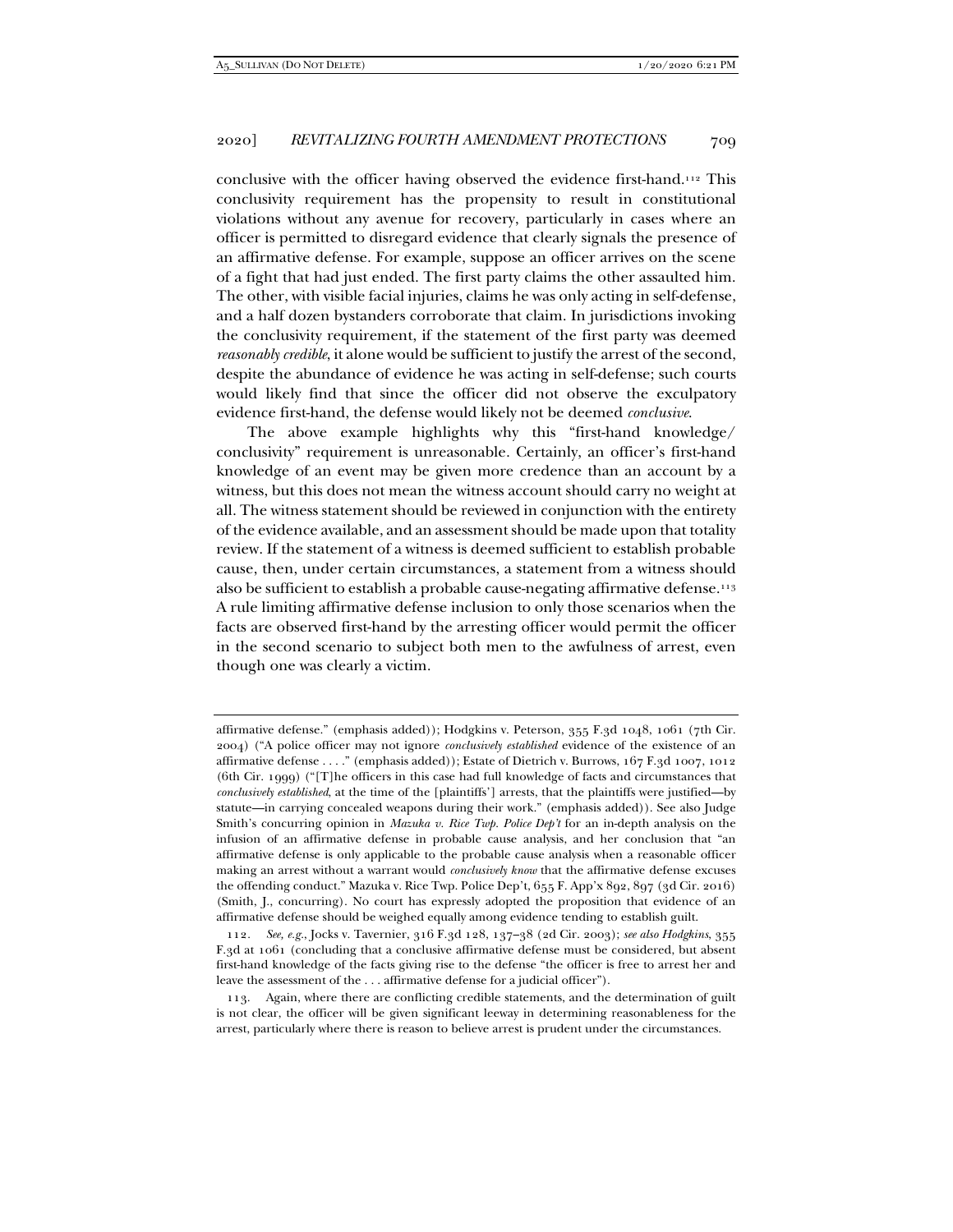Requiring conclusivity is unnecessary in most circumstances, where the tests for probable cause and qualified immunity are both founded in reasonableness: whether it was *reasonable* for the officer to believe the conduct observed was criminal, despite evidence of an available affirmative defense to the conduct (probable cause), and whether *reasonable* officers could disagree as to whether the conduct observed was made lawful by an available affirmative defense (qualified immunity). Thus, the test need not be one of conclusivity or even reasonable conclusivity of the affirmative defense, but rather, *probability* that a crime had been committed in view of the *totality of the facts*—both inculpatory and exculpatory.114 Just as the traditional probable cause determination contemplates whether the facts available would lead a reasonable officer to believe an unlawful act had been committed, this analysis would consider whether a reasonable officer would have believed an affirmative defense was available to justify that unlawful act. In cases presenting a close call, the officer would be given substantial deference, as probable cause jurisprudence has always provided. This is especially true in situations involving exigent or urgent circumstances.

Under exigent circumstances, or when the officer has reason to believe the suspect is likely to escape arrest or commit further criminal acts, it may be found *reasonable* for the officer to institute arrest despite strong evidence of an available affirmative defense. Conversely, if no such circumstances are present, it may be found *unreasonable* for the officer to ignore even weak indication of an affirmative defense.115

#### *C. EFFECT OF AN AFFIRMATIVE DEFENSE ON THE CRIMINALITY OF AN ACT*

At trial on the criminal charge, if evidence of an affirmative defense is determined sufficient to legally justify the act, the jury should find no crime was committed—not guilty. As a corollary, if facts are observed at the scene which establish an affirmative defense to the crime, a reasonable officer should conclude no crime was committed—no probable cause. Only a reasonable belief that a crime has been or is about to be committed

 <sup>114.</sup> There is no reason for the two-part test proposed by the court in *Thomas* and by Judge Smith in her concurring opinion in *Mazuka*. *Mazuka*, 655 F. App'x at 895–900. What Judge Smith describes in her concurring opinion is a test whereby the officer would have to first determine whether it was probable that the elements of the crime were present, and then evaluate separately whether the available exculpatory evidence conclusively establishes an affirmative defense. A much simpler approach is to allow the officer to review the totality of the evidence equally, and perform a single evaluation based on probability and reasonableness, as the Constitution requires.

<sup>115</sup>*. See, e.g.*, Kuehl v. Burtis, 173 F.3d 646, 650 (8th Cir. 1999). In *Kuehl*, the court held "officers have a duty to conduct a reasonably thorough investigation prior to arresting a suspect, at least in the absence of exigent circumstances . . . ." *Id.* Here, the court found the officers failed to interview an eyewitness to an altercation who would have confirmed the act was in self-defense. *Id.* The court concluded that such minimal investigation "would not have unduly hampered the process of law enforcement." *Id.* at 651.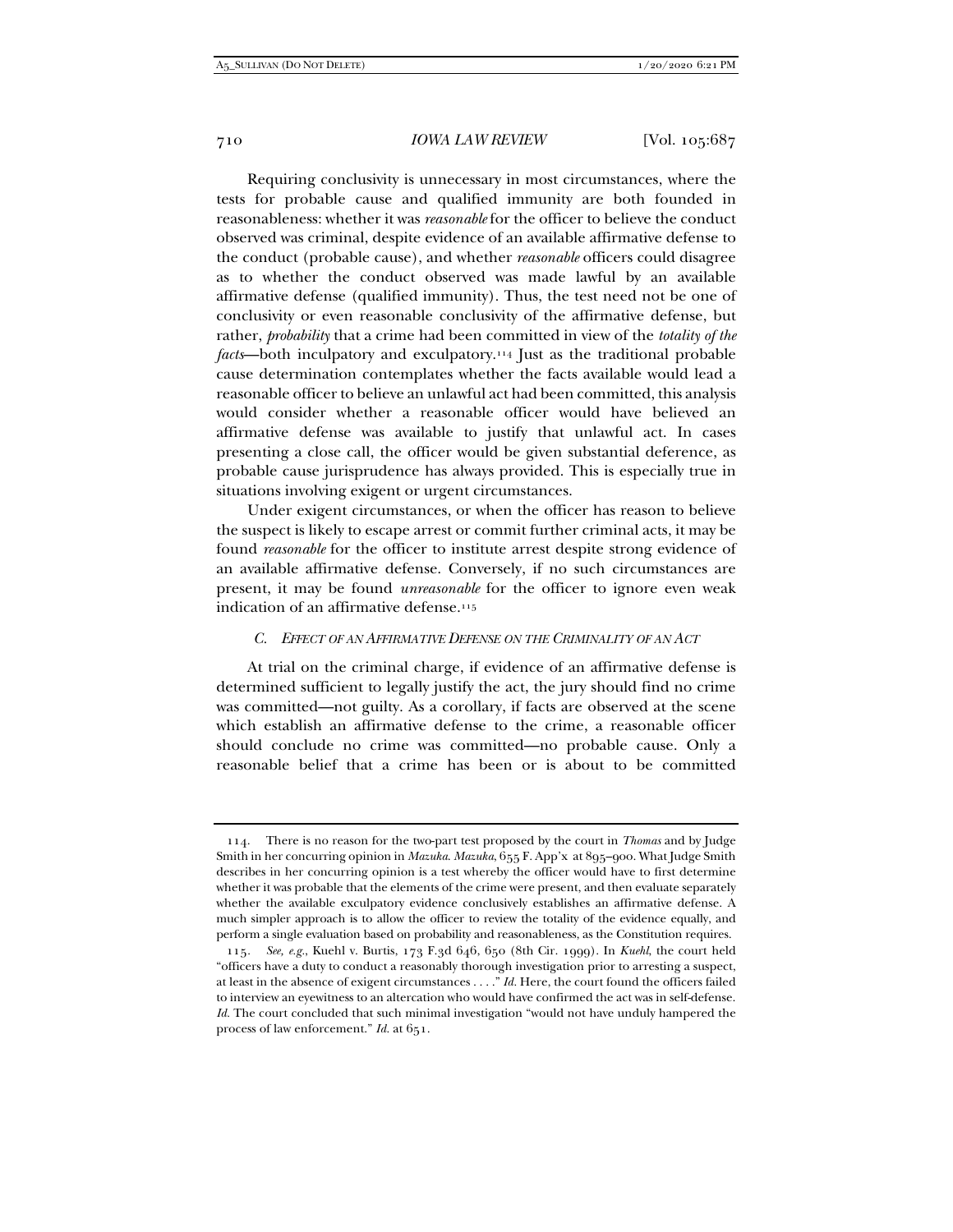shall permit an officer to lawfully effect an arrest.<sup>116</sup> It follows then, the determination of whether an officer believed a crime had been committed must comprise a review of all evidence, including that which may make the observed act not criminal.117 Certain courts have mistakenly excluded from the analysis evidence of an available affirmative defense on the grounds that an officer has no duty to conduct further investigation or evaluate the merits of an affirmative defense once the elements of the crime are satisfied.118 Merely observing conduct that satisfies the elements of a crime, however, is not always sufficient to form a reasonable basis to believe the conduct is criminal, especially when additional facts are available indicating the conduct was not criminal.<sup>119</sup>

A police officer needs only probable cause to effect the arrest, as opposed to a belief beyond a reasonable doubt;120 though the evaluative standards are distinct, the underlying inquiry at both the moment of the arrest and at the criminal proceeding is the same: Is the suspect (or accused) guilty of committing a crime?121 Presumably, the primary objectives of an arrest are to

118*. See, e.g.*, Morris v. Town of Lexington, 748 F.3d 1316, 1325 (11th Cir. 2014); United States v. Cooper, 293 F. App'x 117, 119 (3d Cir. 2008) (citing Commonwealth v. Robinson, 600 A.2d 957, 959 (Pa. Super. Ct. 1991)); Commonwealth v. Romero, 673 A.2d 374, 377 (Pa. Super. Ct. 1996); GeorgiaCarry.Org, Inc. v. Metro. Atlanta Rapid Transit Auth., No. 1:09-CV-594-TWT, 2009 WL 5033444, at \*5 (N.D. Ga. Dec. 14, 2009).

119*. See Diop*, 50 F. Supp. 3d at 419–20, discussed in detail at *supra* Section IV.A.

 120. Paff v. Kaltenbach, 204 F.3d 425, 436 (3d Cir. 2000) ("[T]he law recognizes that probable cause determinations have to be made 'on the spot' under pressure and do 'not require the fine resolution of conflicting evidence that a reasonable doubt or even a preponderance standard demands.'" (quoting Gerstein v. Pugh, 420 U.S. 103, 121 (1975))).

 121. In *McCarthy v. De Armit*, the Supreme Court of Pennsylvania summed up the definition of probable cause in this way: "The substance of all the definitions is a reasonable ground for belief of guilt." McCarthy v. De Armit, 99 Pa. 63, 69 (1881) (cited approvingly in Carroll v. United States, 267 U.S. 132, 161 (1925)). To be clear, the officer need not predict with certainty whether the suspect would be found guilty, but instead need only make a reasonable determination of

 <sup>116.</sup> Devenpeck v. Alford, 543 U.S. 146, 152 (2004) ("The Fourth Amendment protects '[t]he right of the people to be secure in their persons, houses, papers, and effects, against unreasonable searches and seizures.' In conformity with the rule at common law, a warrantless arrest by a law officer is reasonable under the Fourth Amendment where there is probable cause to believe that a criminal offense has been or is being committed." (alteration in original) (citing United States v. Watson, 423 U.S. 411, 417–24 (1976); Brinegar v. United States, 338 U.S. 160, 175–76 (1949))).

<sup>117</sup>*. See* Diop v. City of New York, 50 F. Supp. 3d 411, 419–20 (S.D.N.Y. 2014), discussed in detail at *supra* Section IV.A. Notably, other courts have expressed the opposite view, finding that an affirmative defense *does not* decriminalize an otherwise criminal act. *See, e.g.*, State v. Fry, 228 P.3d 1, 6 (Wash. 2010) ("An affirmative defense does not per se legalize an activity and does not negate probable cause that a crime has been committed."); *see also* United States v. Mahmood, No. 07-MJ-603, 2009 WL 1118085, at \*1 (E.D.N.Y. Apr. 27, 2009) ("Facts giving rise to an affirmative defense, however, do not negate probable cause; an affirmative defense 'is an excuse for a crime, not a denial of one.'" (quoting Labensky v. County of Nassau, 6 F. Supp. 2d 161, 177 (E.D.N.Y. 1998))). Worth noting, the *Labensky* holding pertained specifically to the defense of entrapment, an affirmative defense which several courts have viewed differently in this context.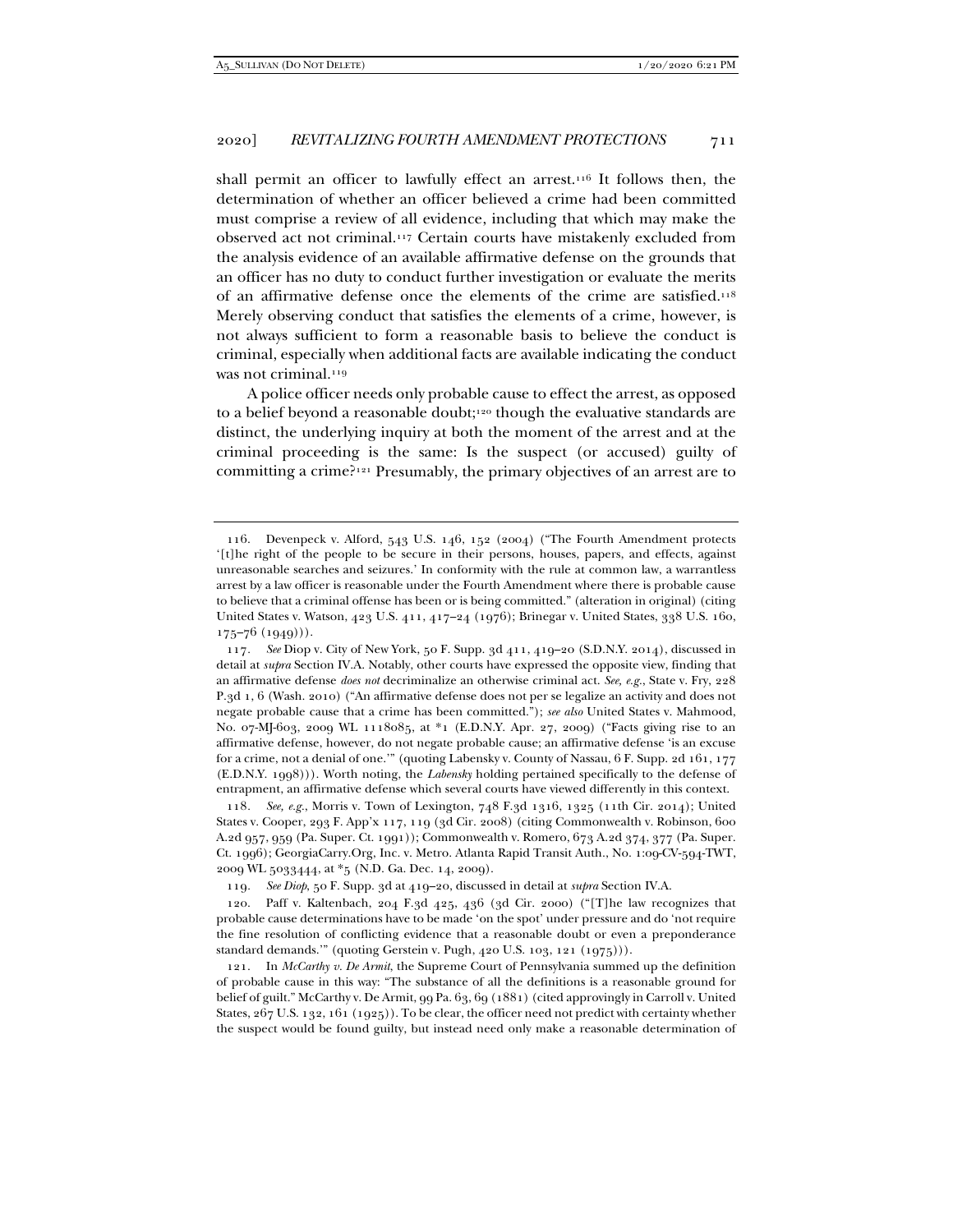ensure prosecution for a crime and to protect the public from continued criminal conduct. If the totality of the evidence observed by the officer reveals a complete affirmative defense to an alleged crime, neither objective is indulged by arresting the suspect for the sole reason that certain elements of the crime are observed. If the true inquiry is whether the officer reasonably believed the conduct was criminal (and thus justifying arrest for the purpose of ensuring prosecution or protecting the public), the inquiry must include available facts that could establish the conduct was in fact not criminal.

Maintaining focus on the "totality" and "reasonableness" requirements has underpinned the success of some plaintiffs on this issue; still, many courts are reluctant to include evidence of an affirmative defense in the analysis, often due to misplaced reliance on principles appearing to, but that do not, require exclusion. Part V explains how the True Totality Rule is actually in harmony with certain principles on which courts often rely when refusing to consider evidence of an affirmative defense in the probable cause determination<sup>122</sup>

## V. AFFIRMATIVE DEFENSE INCLUSION SQUARES WITH TRADITIONAL PROBABLE CAUSE PRINCIPLES

There are certain universally accepted interrelated probable cause concepts that some courts have found to be in conflict with affirmative defense inclusion in probable cause analysis. To the contrary, the Rule aligns and can be uniformly reconciled with the general principles of each. One position commonly asserted by defendant officers (and regularly adopted by courts) is that an affirmative defense is a mechanism to be invoked at trial to determine guilt, and is therefore not relevant at the scene of an arrest on the determination of probable cause.123 Another is the notion that once an officer has probable cause for the arrest, he has no duty to investigate further or to rule out claims of innocence.124 The third is the often unqualified assertion that an officer's subjective motives are irrelevant in probable cause analysis.125 As will be discussed below, these general principles remain substantially undisturbed even upon adoption of the True Totality Rule.

## *A. AN AFFIRMATIVE DEFENSE IS ASSERTED AT TRIAL IN DEFENSE OF THE CRIME*

An argument often made against affirmative defense inclusion in the probable cause analysis is that an affirmative defense is to be presented at trial

whether it is *probable* that they be found guilty based on the totality of facts and circumstances available to the officer at the time of the arrest.

<sup>122</sup>*. See infra* Part V.

<sup>123</sup>*. See infra* Section V.A.

<sup>124</sup>*. See infra* Section V.B.

<sup>125</sup>*. See infra* Section V.C.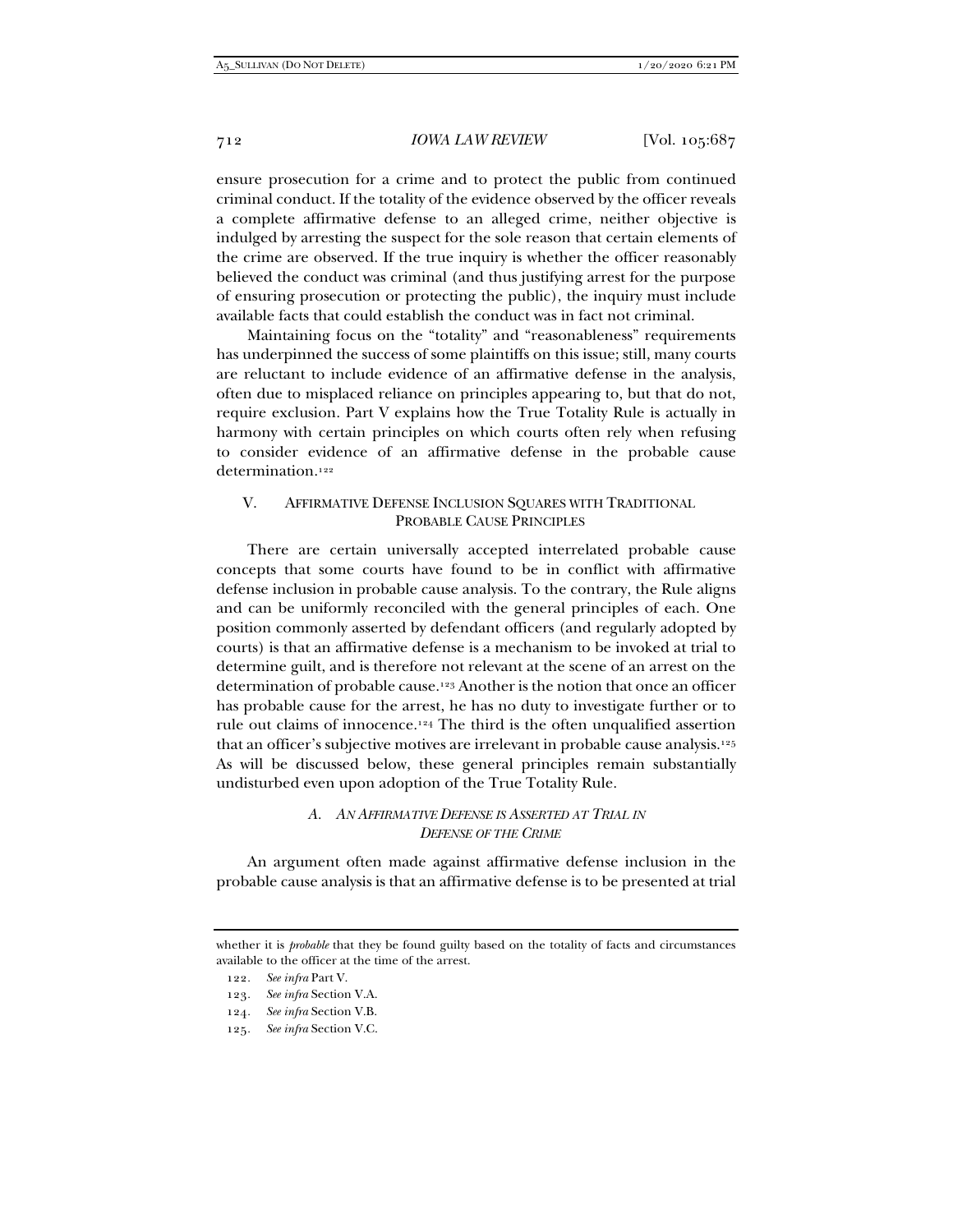on the issue of guilt, not evaluated on the scene of an arrest.126 It is true that an affirmative defense is typically asserted by the defendant in response to a criminal complaint, and facts supporting the defense are evaluated in criminal proceedings in determining guilt beyond a reasonable doubt. Often, however, these facts are also available to the officer prior to effecting the arrest. Certainly, it would be unreasonable to require an officer to predict with certainty at the moment of arrest how a jury would resolve a factual dispute on the issue; nonetheless, when there is no reasonable dispute as to the existence of facts supporting an affirmative defense, the officer's knowledge of such facts should affect probable cause.

The use of an affirmative defense at trial and the inclusion of facts supporting an affirmative defense in probable cause analysis are not mutually exclusive and, in fact, utilize distinct analyses. In a criminal proceeding, facts supporting an affirmative defense are evaluated to resolve whether a crime had been committed;<sup>127</sup> in a civil action for false arrest, such facts are evaluated to determine the reasonableness of the arrest.128 At the criminal trial, the fact finder considers all admissible facts in existence that support the affirmative defense; in probable cause analysis, only those facts available to the arresting officer are reviewed.129 In a criminal setting, the burden of proving the affirmative defense varies by defense and by jurisdiction,<sup>130</sup> but at the scene of the arrest, it is *always* the burden of the officer to consider the totality of facts in resolving probable cause. Moreover, the determination of guilt beyond a reasonable doubt and the reasonableness of an arrest are independently resolvable. Consider this hypothetical: A citizen is found in possession of marijuana by a police officer.131 The citizen tells the officer he has a prescription but has no prescription card in his possession. Because the officer has no obligation to believe the suspect, and presumably no duty to investigate further, the officer likely has probable cause to proceed with the

<sup>126</sup>*. See, e.g.*, Holman v. City of York, 564 F.3d 225, 231 (3d Cir. 2009) (finding it would be impractical to require the officer to "painstakingly . . . weigh possible defenses" on the scene of the arrest, "particularly given the rapidity with which the events transpired here"); State v. Decker, No. 73949-2-1, 2017 WL 1137220, at \*5 (Wash. Ct. App. Mar. 27, 2017), *review dismissed*, State v. Decker, 403 P.3d 43 (Wash. 2017) (finding that the validity of an affirmative defense is a determination made by the court, not an arresting officer).

 <sup>127. 115</sup> AM.JUR. PROOF OF FACTS 3D 309, *Proof of Necessity Defense in a Criminal Case* § 22 (2019).

<sup>128</sup>*. See* Hunter v. Bryant, 502 U.S. 224, 227 (1991).

 <sup>129.</sup> Beck v. Ohio, 379 U.S. 89, 96 (1964); *accord* Smith v. Dowson, 158 F.R.D. 138, 141 (D. Minn. 1994) (finding evidence relating to police investigation which occurred after the arrest was irrelevant in probable cause analysis).

<sup>130</sup>*. See* Martin v. Ohio, 480 U.S. 228, 235–36 (1987) (discussing state law on burden shifting in proving self-defense; all but two states put the burden on the prosecution to prove the absence of self-defense once properly raised by the defendant).

 <sup>131.</sup> In this hypothetical, the alleged crime is possession of marijuana and the affirmative defense is a medical marijuana prescription. But these facts could be easily interchanged with other possession-related crimes for which a statutory affirmative defense would remove criminal culpability, such as having a prescription for a controlled substance, or a license to possess a firearm.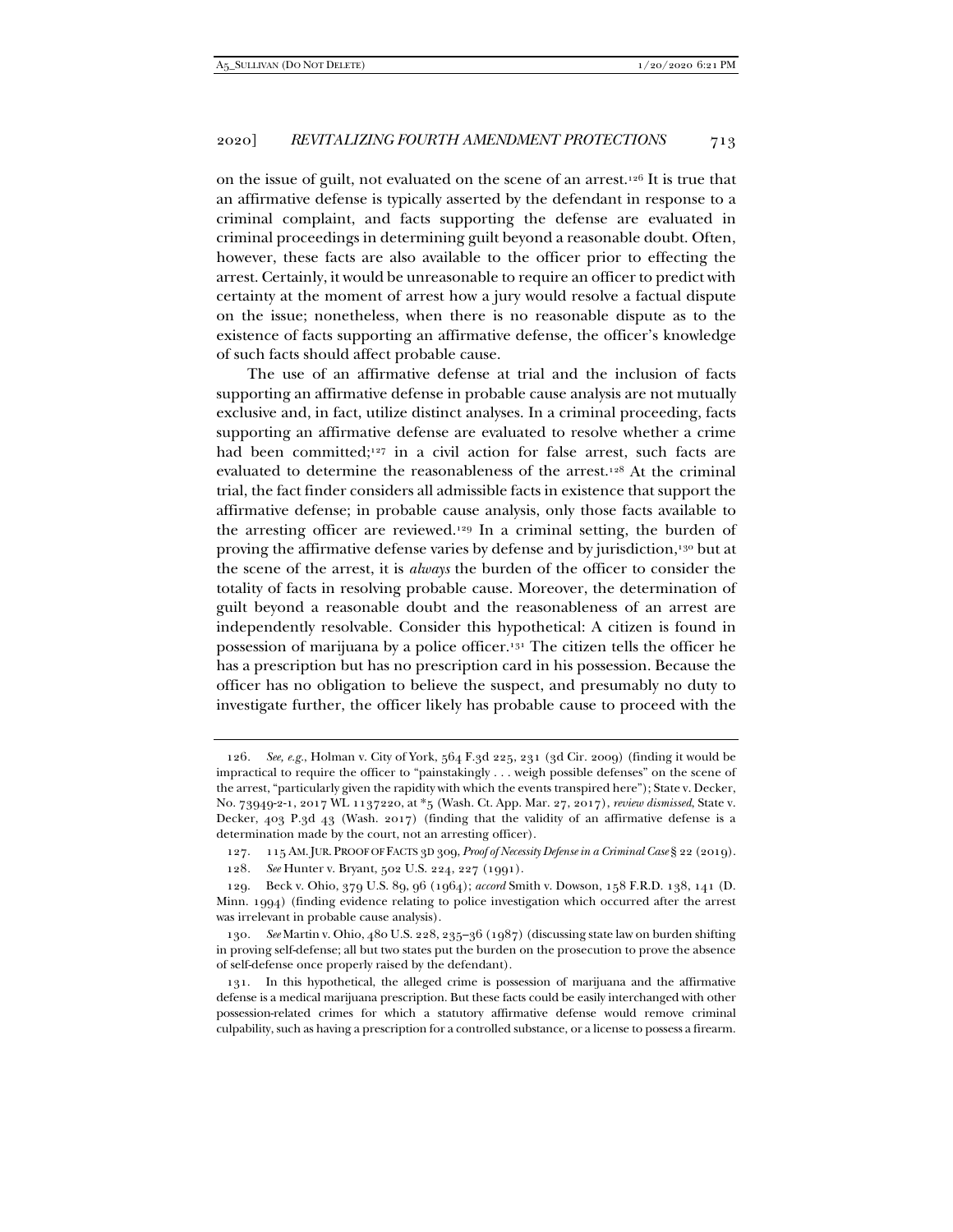arrest. Assume, however, the suspect had provided the prescription card to the officer. Should presentment of the license defeat probable cause? While one would assume that presentment of a license *should* keep someone from being hauled into jail, courts are split on whether production of a prescription card is sufficient to thwart probable cause to arrest.132 Moreover, it may be reasonable for the officer to discredit, and thus ignore, the presentment of the affirmative defense, if there is evidence the document is fake or otherwise fraudulent.133

Now add the additional fact that the suspect had previously been arrested by this officer on the same charge, and in that case it was determined the suspect's license was in fact valid. In this scenario, probable cause is likely lacking where a reasonable officer with that information would have known the defense was available and therefore no crime had been committed. The point made here is that the citizen, under all versions of the hypothetical, should be found not guilty if able to present *at trial* a valid license to possess. Such a finding, however, would not affect probable cause for the original arrest ex post, which, as illustrated here, is a separate and distinct inquiry. Only upon an independent finding that the officer was unreasonable in ignoring exculpatory facts available should a court find probable cause lacking.

The Third Circuit addressed the issue in the context of criminal firearm possession where licensure was an affirmative defense to the crime.134 Failing to distinguish the use of an affirmative defense at trial with its role in probable cause analysis, the Third Circuit found the affirmative defense of licensure irrelevant to the determination of probable cause.135 Following Pennsylvania

<sup>132</sup>*. See, e.g.*, United States v. Fieck, 54 F. Supp. 3d 841, 843 (W.D. Mich. 2014) (stating that defendant's medical marijuana card, allowing him to both grow and consume medical marijuana, did not negate probable cause for a search warrant); People v. Strasburg, 56 Cal. Rptr. 3d 306, 311 (Ct. App. 2007) ("The fact that defendant had a medical marijuana prescription, and could lawfully possess an amount of marijuana greater than that Deputy Mosely initially found, does not detract from the officer's probable cause."). *But see* Allen v. Kumagai, 356 F. App'x 8, 9 (9th Cir. 2009) (holding "the officers' knowledge of his medical authorization may be relevant to whether they had probable cause to believe he had committed a crime").

Permitting an officer to discount or believe to be fraudulent a written prescription or similar authorization document presented by a citizen pre-arrest is in line with the permitted, yet controversial practice of government agencies refusing to give full faith and credit to birth certificates presented for the purpose of obtaining a passport. *See generally* Sanchez v. Kerry, 648 F. App'x 386 (5th Cir. 2015) (per curiam) (discussing doubt as to validity). In *Sanchez*, however, there were factors that created doubt as to the validity of the government issued passport (i.e., it was issued by a particular midwife who was known for issuing fraudulent birth certificates). *Id.* Thus, absent reason to doubt the authenticity of the document, officers should be compelled to take it at face value; otherwise, there would be no realized value in possessing and presenting the document.

 <sup>134.</sup> United States v. Cooper, 293 F. App'x 117, 120 (3d Cir. 2008); United States v. Bond, 173 F. App'x 144, 146 (3d Cir. 2006).

<sup>135</sup>*. See, e.g.*, *Cooper*, 293 F. App'x at 120 (finding that the affirmative defense of licensure is irrelevant); *Bond*, 173 F. App'x at 146 (citing Commonwealth v. Bigelow, 399 A.2d 392, 396 (Pa. 1979)) (finding that the affirmative defense of licensure is irrelevant).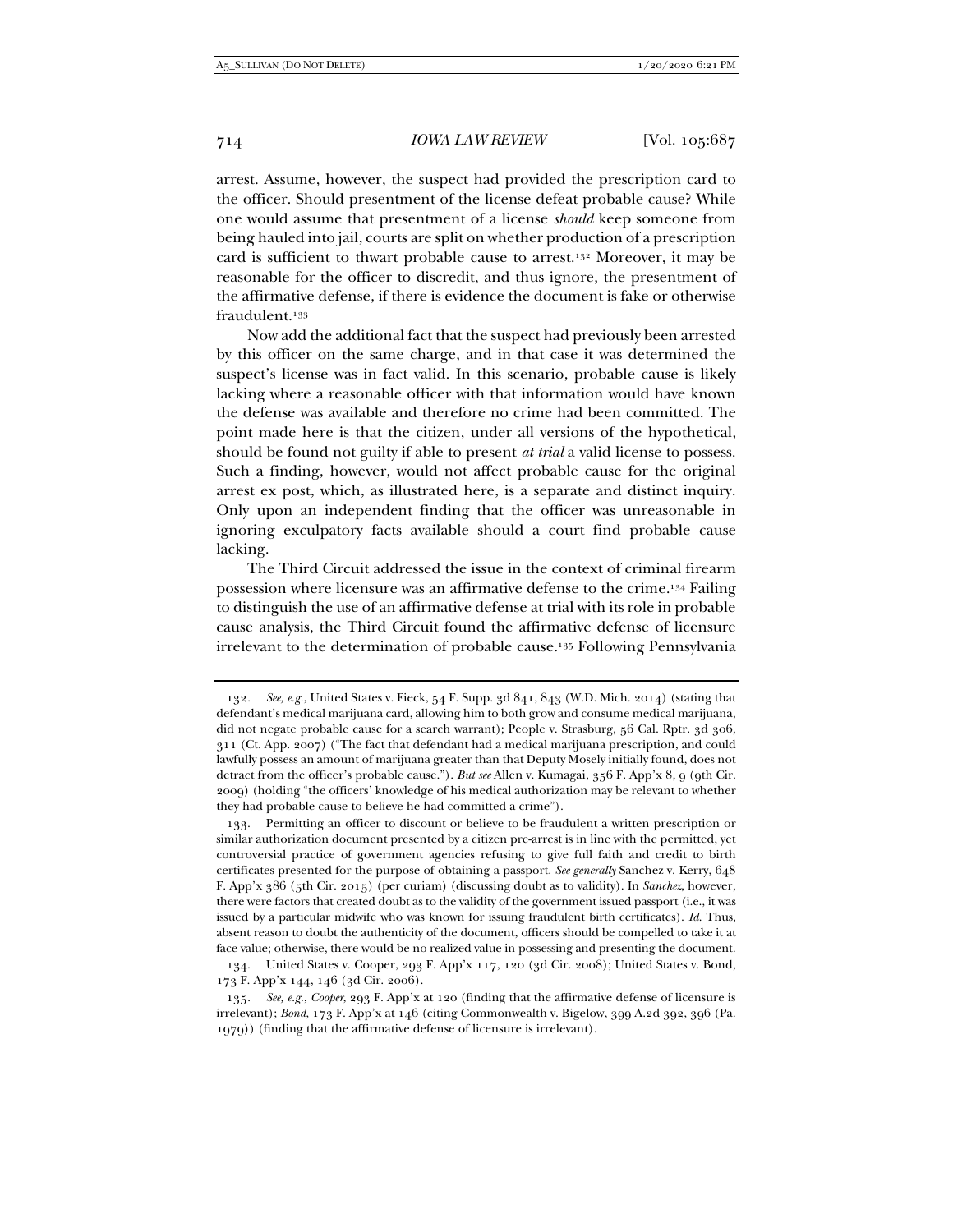courts, who have interpreted the relevant criminal statute (which contains the affirmative defense of licensure) as not requiring the prosecution to prove at trial that the suspect did not have a license for the firearm, the Third Circuit concluded the arresting officer also need not consider licensure prior to making the arrest.136 In *United States v. Bond*, the court noted that "under Pennsylvania law, a police officer has probable cause to arrest an individual for violation of section 6108 based solely on the officer's observation that the individual is in possession of a firearm on the streets of Philadelphia."137 Though an officer observing a citizen with a firearm may have reasonable suspicion sufficient to stop and question the individual to determine whether they had a license, to say the officer had probable cause to arrest the citizen is an extreme conclusion.138 Applying the probable cause standard used in *Bond* to other conduct prohibited without a license by statute exposes the unfeasibility of universal application. For instance, Pennsylvania Statute section 1501 expressly prohibits the driving of a "motor vehicle upon a highway or public property,"139 something several million Pennsylvanians do every day. Like section 6108 (firearm possession), section 1501 (operating a motor vehicle) includes the affirmative defense of *licensure* (i.e., a driver's license).140 Applying the standard used in *Bond*, probable cause for an arrest for a violation of section 1501, i.e., driving a car, would materialize upon the mere observation by law enforcement of an individual driving a motor vehicle in the Commonwealth of Pennsylvania—an absurd result when viewed in this context.141

<sup>136</sup>*. See, e.g.*, *Cooper*, 293 F. App'x at 117; *Bond*, 173 F. App'x at 146.

<sup>137</sup>*. Bond*, 173 F. App'x at 146 (citing Commonwealth v. Romero, 673 A.2d 374, 377 (1996)). Later, in *Cooper*, the court appeared to retract slightly its position in *Bond*, finding observation of an individual of a firearm in a public place provided *reasonable suspicion* to detain the individual, as opposed to probable cause for the arrest. *Cooper*, 293 F. App'x at 119. In *Cooper*, the individual did not have a license. *Id.*

<sup>138</sup>*. See generally* United States v. Santana, 427 U.S. 38, 48 (1976) (Marshall, J., dissenting) ("While a police decision that the time is right to arrest a suspect should properly be given great deference . . . the power to arrest is an awesome one and is subject to abuse." (citation omitted)); BeVier v. Hucal, 806 F.2d 123, 127 (7th Cir. 1986) (finding an officer has a duty "to make a thorough investigation and exercise reasonable judgment before invoking the awesome power of arrest and detention" (quoting Moore v. Marketplace Rest., Inc., 754 F.2d 1336, 1345–46 (7th  $Cir. 1985$ .

 <sup>139. 75</sup> PA. CONS. STAT. § 1501 (2018).

<sup>140</sup>*. Compare* 75 PA. CONS. STAT. § 1501 ("No person, except those expressly exempted, shall drive any motor vehicle upon a highway or public property in this Commonwealth unless the person has a driver's license valid under the provisions of this chapter."), *with* 18 PA. CONS. STAT. § 6108 (2018) ("No person shall carry a firearm, rifle or shotgun at any time upon the public streets or upon any public property in a city of the first class unless . . . such person is licensed to carry a firearm . . . .").

 <sup>141.</sup> Even assuming *Cooper* overruled *Bond* (which is unlikely due to the fact the *Cooper* opinion makes no mention of *Bond*) the standard set out in *Cooper* would still lead to ridiculous results if applied broadly, in that it would create reasonable suspicion sufficient to permit an officer to pull over any person he observed operating a vehicle on a public highway.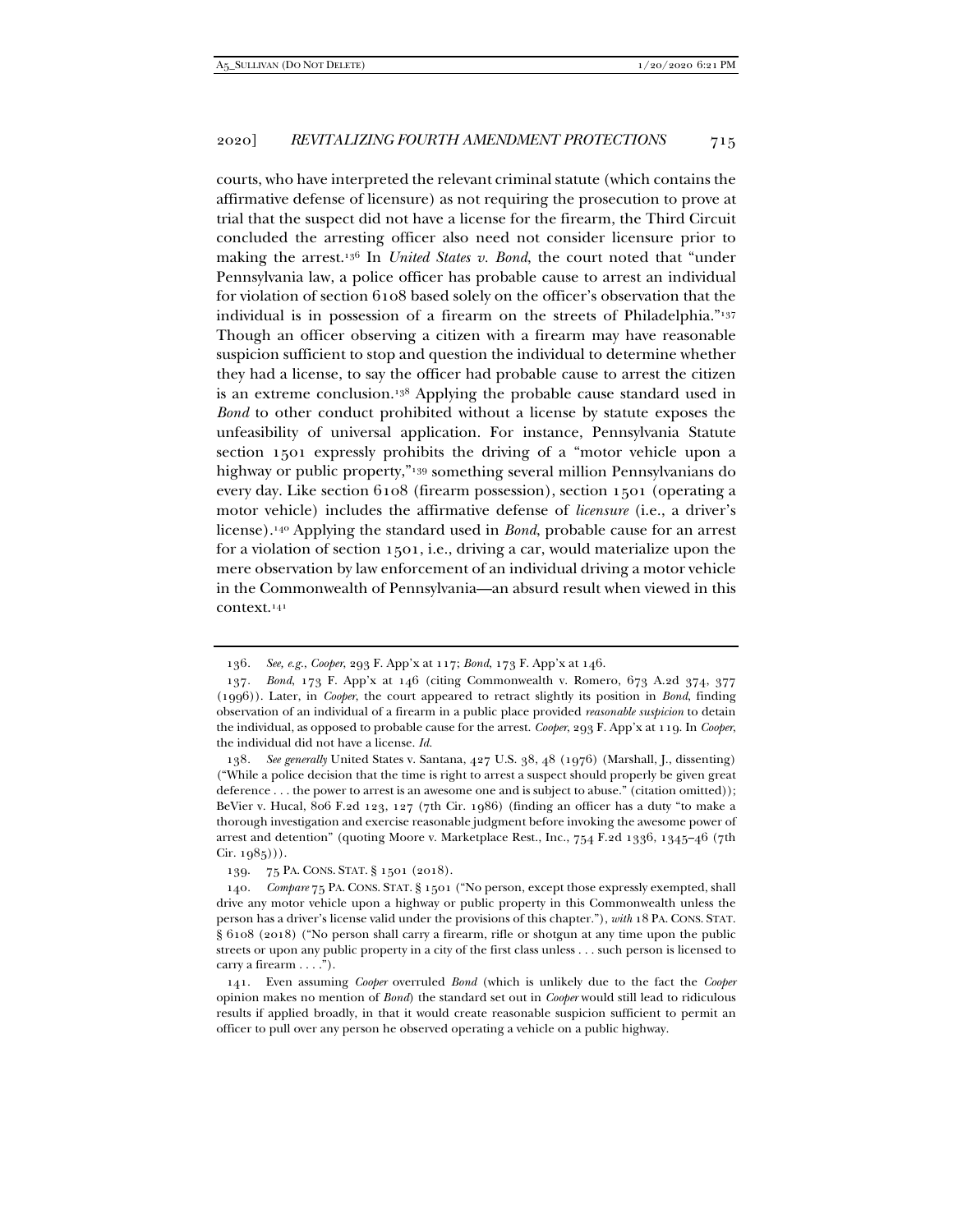Certain courts have found the argument persuasive that an affirmative defense is logically irrelevant in probable cause analysis because, to assert an affirmative defense, one must first admit having committed the crime, and an admission of having committed a crime conclusively establishes probable cause.142 This argument, however, ignores the procedural distinctions between a criminal trial (where the inquiry is the culpability of the defendant), and the later-in-time civil suit for false arrest (where the inquiry is the reasonableness of the seizure). Contrary to the view of some,<sup>143</sup> the right to assert an affirmative defense to a criminal charge does not somehow make evidence of the defense irrelevant in probable cause analysis. Though an officer may not be burdened with the task of determining guilt beyond a reasonable doubt at the scene of the arrest, the Fourth Amendment nonetheless requires a reasonable determination be made as to the probability of guilt. If the officer has evidence that the suspect is legally justified in his actions, this factor must play a role in assessing such probability. As noted in *Thomas*, "[t]he Fourth Amendment does not permit police officers to arrest individuals whom they know have done nothing wrong, based solely on the formalistic distinction between 'elements of a crime' and 'affirmative defenses.'"144

## *B. NO DUTY TO INVESTIGATE FURTHER ONCE PROBABLE CAUSE IS ESTABLISHED*

The law provides that once a law enforcement officer has an objectively reasonable belief that a crime has or is about to be committed, the officer has

<sup>142</sup>*. See* Beiles v. City of Chicago, 987 F. Supp. 2d 830, 836–37 (N.D. Ill. 2013) ("There is no legal basis for allowing an affirmative defense, which might have allowed the plaintiff to escape a conviction . . . to interfere with the established . . . probable-cause-to-arrest analysis." (quoting Humphrey v. Staszak, 148 F.3d 719, 724 (7th Cir. 1998))); Morrison v. Exec. Aircraft Refinishing, Inc., 434 F. Supp. 2d 1314, 1318 (S.D. Fla. 2005) ("By its very definition, '[a]n affirmative defense is established only when a defendant *admits the essential facts* of a complaint and sets up other facts in justification or avoidance.'" (alteration in original) (quoting Will v. Richardson-Merrell, Inc., 647 F. Supp. 544, 547 (S.D. Ga. 1986))); Corbett v. Goode, No. 87-7360, 1990 WL 181499, at \*5 (E.D. Pa. Nov. 19, 1990) ("Defendants persuasively argue that the availability of the affirmative defense in the statute is logically irrelevant to issue of whether probable cause to arrest existed: 'The availability of an affirmative defense focuses on the ultimate analysis of guilt *at trial*, but has nothing to do with whether the threshold elements of the offense, or probable cause, existed *at the time of arrest* . . . [I]n order to assert the affirmative defense, plaintiff must first admit that she committed the crime of defiant trespass as charged. Logically, an admission that she committed the act charged also constitutes an admission that probable cause existed.'" (alteration in original) (quoting Memorandum of Law in Support of Defendant's Motion for Summary Judgment at 15, 16).

<sup>143</sup>*. See, e.g.*, *Humphrey*, 148 F.3d at 724 ("Entrapment is not part of our Fourth Amendment probable-cause-to-arrest analysis. . . . [It] is an affirmative defense of a criminal defendant to otherwise culpable conduct.").

 <sup>144.</sup> Thomas v. City of Galveston, 800 F. Supp. 2d 826, 836 (S.D. Tex. 2011).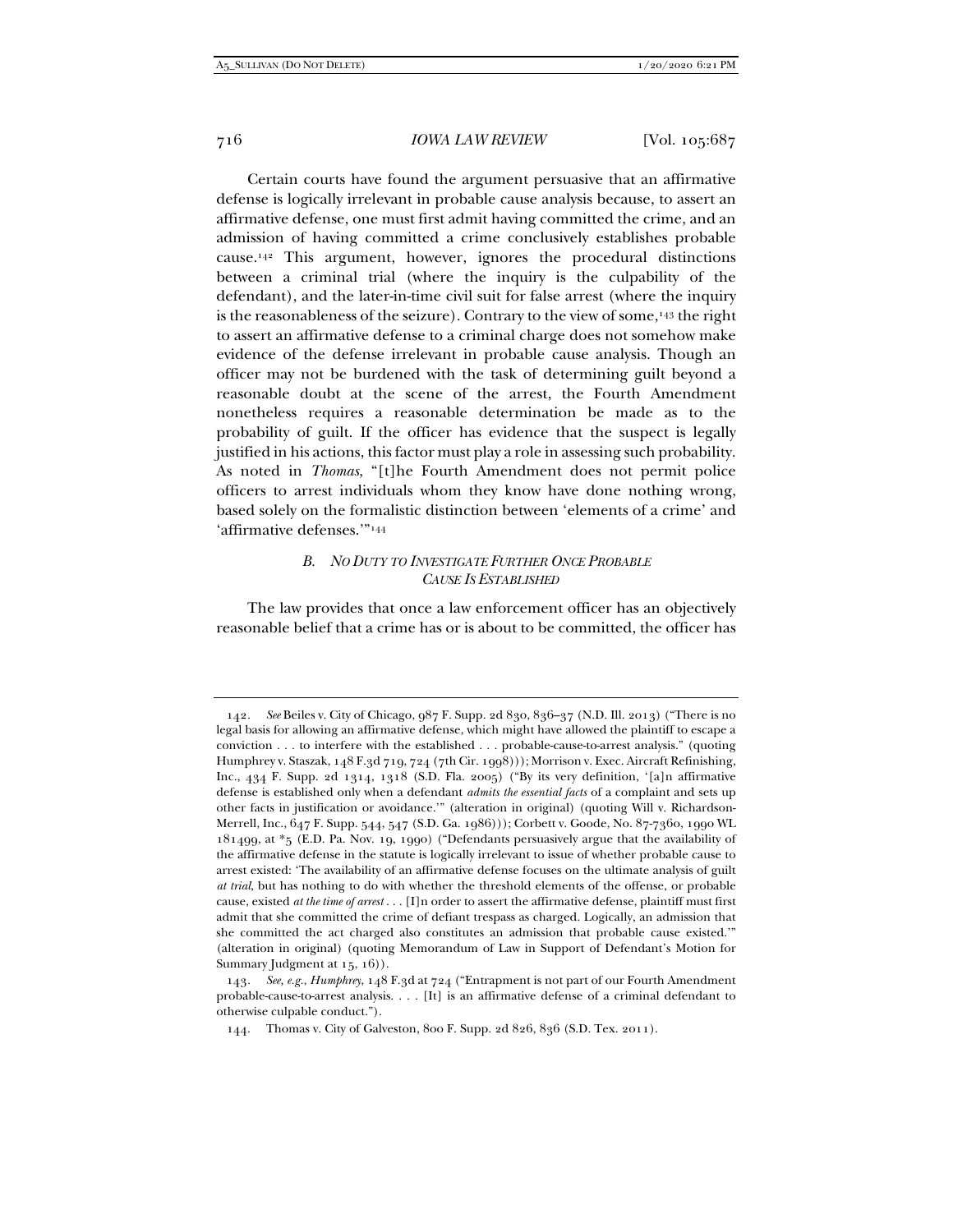no duty to investigate further before arresting the suspect.145 It follows, then, that an officer would have no furthering obligation to investigate a suspect's claims of innocence146 or mere assertion of an affirmative defense to the crime.147 Courts have held an officer's failure to pursue potentially exculpatory leads will not in itself negate probable cause.148 As such, the law does not require the officer to "exhaust every potentially exculpatory lead or resolve every doubt about a suspect's guilt before probable cause is established."149 The query in a civil matter for false arrest is whether probable cause existed to reasonably believe a suspect engaged in criminal conduct; this reasonableness standard "does not require an officer to be certain that subsequent prosecution of the arrestee will be successful."150 As noted by the Supreme Court, "[t]he Constitution does not guarantee that only the guilty will be arrested. If it did, § 1983 would provide a cause of action for every defendant acquitted—indeed, for every suspect released."151 Without diminishing these basic tenets, some courts have imposed on an officer a duty to conduct some minimal investigation when principles of reasonableness require it. In *Romero v. Fay*, the Tenth Circuit acknowledged police need not interview alleged alibi witnesses, but found the officers had a duty "to

<sup>145</sup>*. See, e.g.*, Ahlers v. Schebil, 188 F.3d 365, 371 (6th Cir. 1999) ("Once probable cause is established, an officer is under no duty to investigate further or to look for additional evidence which may exculpate the accused."); Schertz v. Waupaca Cty., 875 F.2d 578, 583 (7th Cir. 1989) ("[I]t appears that once police officers have discovered sufficient facts to establish probable cause, they have no constitutional obligation to conduct any further investigation in the hopes of uncovering potentially exculpatory evidence." (citing Baker v. McCollan, 443 U.S. 137, 145-46 (1979))).

<sup>146</sup>*. Baker*, 443 U.S. at 145–46 ("Given the requirements that arrest be made only on probable cause and that one detained be accorded a speedy trial, we do not think a sheriff executing an arrest warrant is required by the Constitution to investigate independently every claim of innocence . . . ."); *accord* Beauchamp v. City of Noblesville, 320 F.3d 733, 744 (7th Cir. 2003); *see also* Panetta v. Crowley, 460 F.3d 388, 395–96 (2d Cir. 2006) ("[A]n officer's failure to investigate an arrestee's protestations of innocence generally does not vitiate probable cause.").

<sup>147</sup>*. See Baker*, 443 U.S. at 145–46 (holding that an officer has no duty to investigate the validity of any defense prior to effecting an arrest); *see also* Frodge v. City of Newport, 501 F. App'x 519, 527 (6th Cir. 2012) ("[W]hen a suspect asserts an affirmative defense, this does not automatically vitiate probable cause. The officer is not required to accept the explanation without question . . . ."); Hodgkins *ex rel*. Hodgkins v. Peterson, 355 F.3d 1048, 1061 (7th Cir. 2004).

<sup>148</sup>*. See, e.g.*, Wadkins v. Arnold, 214 F.3d 535, 541 (4th Cir. 2000) ("Although an officer may not disregard readily available exculpatory evidence of which he is aware, the failure to pursue a potentially exculpatory lead is not sufficient to negate probable cause." (citations omitted)); Jean v. City of New York, No. 08-CV-00157, 2009 WL 3459469, at \*6 (E.D.N.Y. Oct. 22, 2009) ("Simply asking a few more questions to get a more complete picture might have even saved Jean from the burden of undergoing stressful and time-consuming prosecution. Hindsight, of course, is 20–20. But the law does not require hindsight, let alone a perfect investigation prior to establishing probable cause to arrest."); Black v. District of Columbia, 466 F. Supp. 2d 177, 180 (D.D.C. 2006) ("[F]ailure to investigate a suspect's alibi does not belie probable cause." (citation omitted)).

 <sup>149.</sup> Torchinsky v. Siwinski, 942 F.2d 257, 264 (4th Cir. 1991) (citation omitted).

 <sup>150.</sup> Krause v. Bennett, 887 F.2d 362, 371 (2d Cir. 1989).

<sup>151</sup>*. Baker*, 443 U.S. at 145.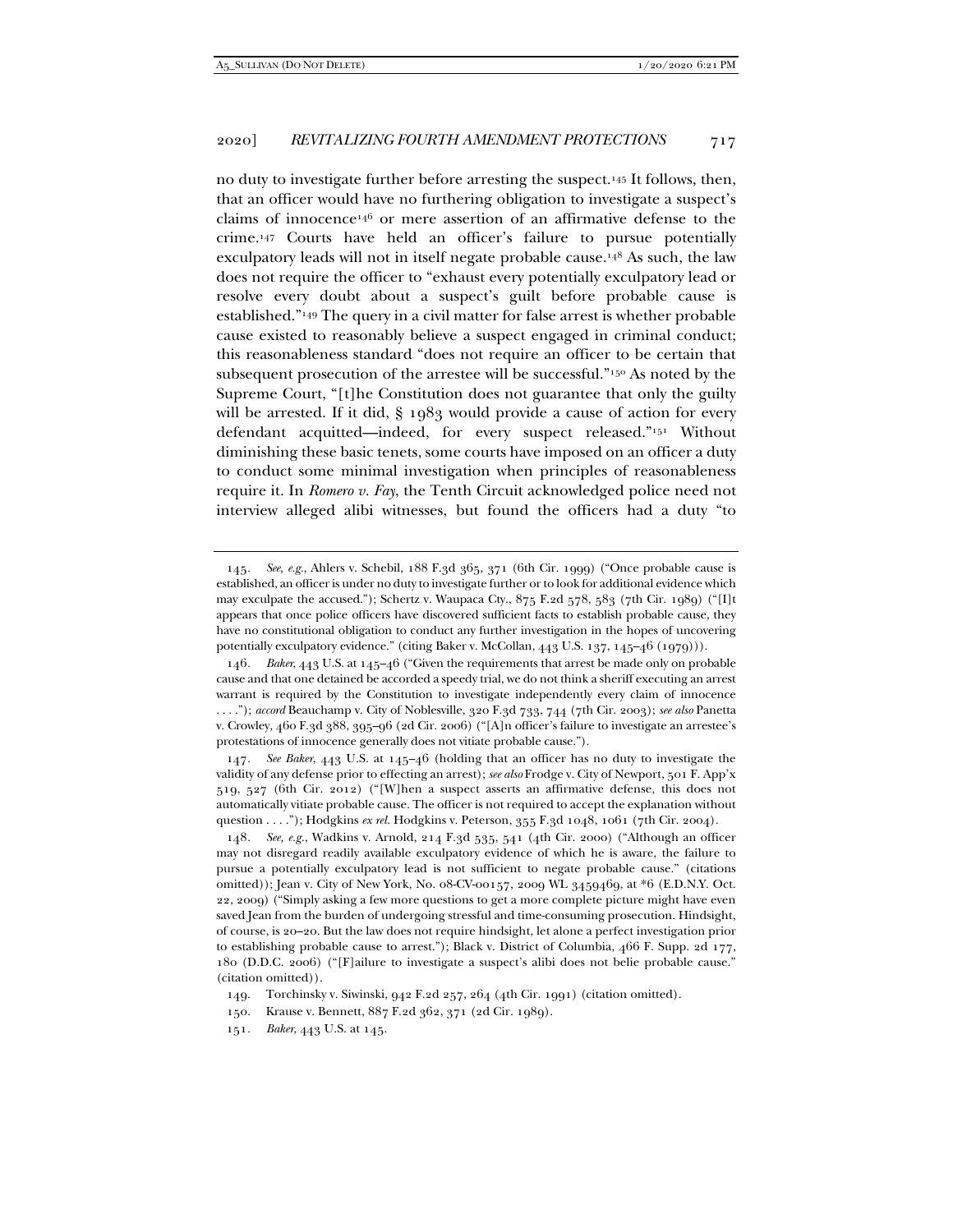reasonably interview witnesses readily available at the scene, investigate basic evidence, or otherwise inquire if a crime has been committed at all before invoking the power of warrantless arrest and detention."152 Similarly, in *Sevigny v. Dicksey,* the Fourth Circuit found probable cause lacking where the officer unreasonably failed to interview witnesses at the scene of an automobile accident who would have verified the arrestee's version of the facts.153 There, the court emphasized the officer's failure to "avail himself of readily available information that would have clarified matters to the point that one of the offenses would have been flatly ruled out as factually unsupportable."154 In *Bigford v. Taylor*, the Fifth Circuit concluded the facts available to the officer were insufficient to establish probable cause where "[m]inimal further investigation . . . would have reduced any suspicion created by the facts the police had discovered."155 In each case, the courts supported the idea that officers must conduct some investigation when reasonableness requires it.

A cognizable argument can be made that probable cause analysis requires not only an inquiry into the totality of facts available to the officer at the moment of arrest, but also the reasonableness of the investigation performed.156 Much uncertainty lies in the interpretation of the phrase "readily available" used by many courts in discussing the totality of the information *available* to the officer—whether it encompasses only facts actually known to the officer at the moment of arrest, or also includes those additional potentially exculpatory facts which could be obtained with minimal effort or investigation. Whether an officer has a duty to conduct a minimal investigation into potentially exculpatory facts is beyond the scope of this Article, but it would seem that a rule requiring at least some minimal investigation in non-exigent circumstances would appeal to the notion of reasonableness.

For jurisdictions that already require a minimal investigation into potentially exculpatory evidence prior to making an arrest, imposing the True Totality Rule would add little to any burden on law enforcement. Even in jurisdictions that hold that no investigation is necessary in resolving probable cause, such a view would not be offended by the True Totality Rule, as the Rule would only require consideration of the officer's *present knowledge* of facts supporting an affirmative defense. Such knowledge is within the totality of facts and circumstances which must be considered in determining

 <sup>152.</sup> Romero v. Fay, 45 F.3d 1472, 1476–77, 1477 n.2 (10th Cir. 1995).

 <sup>153.</sup> Sevigny v. Dicksey, 846 F.2d 953, 956–58 (4th Cir. 1988).

<sup>154</sup>*. Id.* at 957.

 <sup>155.</sup> Bigford v. Taylor, 834 F.2d 1213, 1219 (5th Cir. 1988); *see also* Kuehl v. Burtis, 173 F.3d 646, 650 (8th Cir. 1999).

<sup>156</sup>*. See* Barfield v. Louisiana *ex rel.* La. Dep't of Justice, 325 F. App'x 292, 296 (5th Cir. 2009) ("[A]n officer must have probable cause to make an arrest based on an investigation that was reasonable under the circumstances.").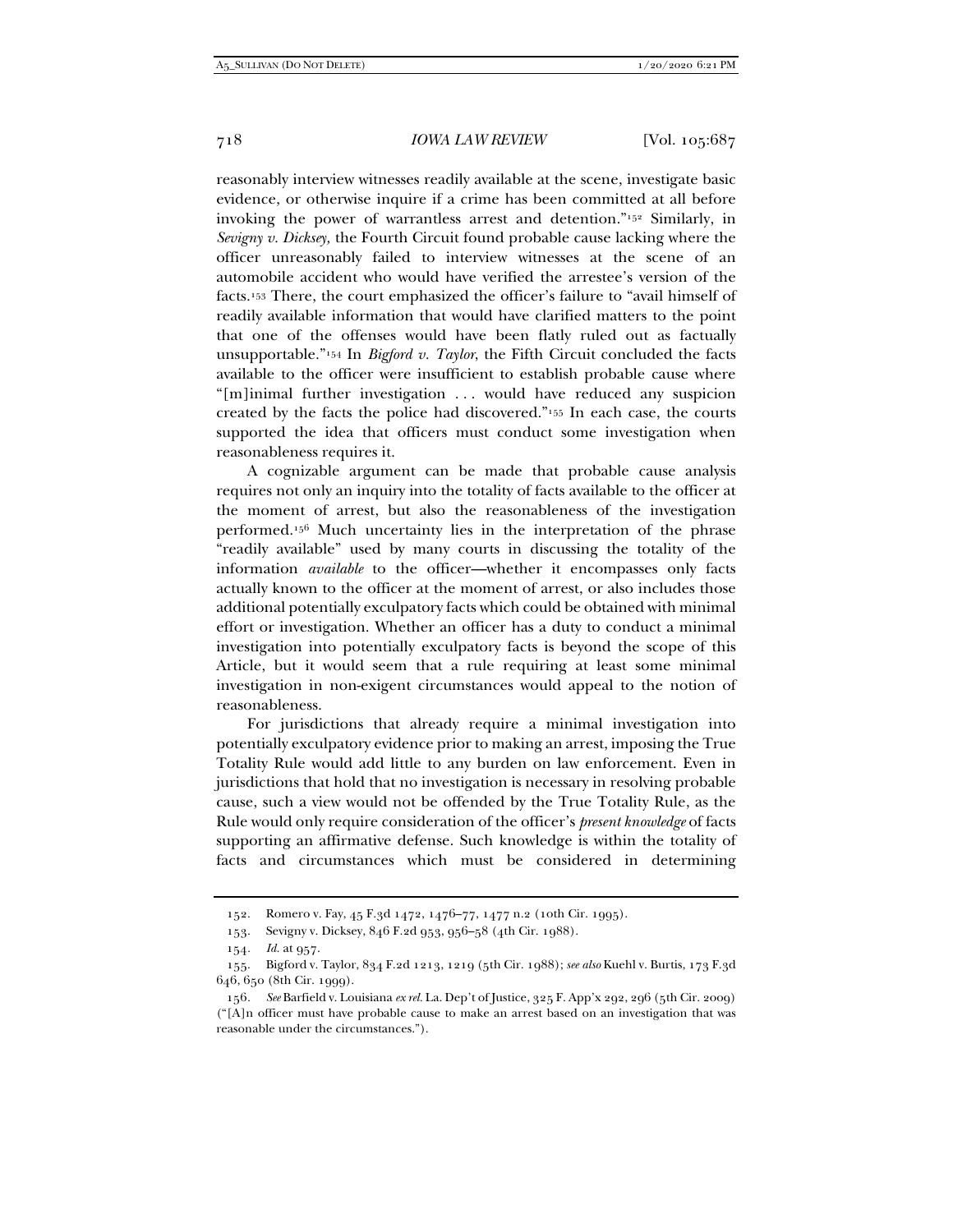reasonableness for the seizure, especially where such seizure is deemed lawful only upon an objectively reasonable conclusion "that the suspect had committed or was committing an offense."157 As noted by the court in *Thomas*, "[t]his is in line with the distinction . . . between considering facts actually known by the officer (which officers must do) and investigating all potential defenses (which they need not to do)."158

#### *C. OFFICER MOTIVES ARE IRRELEVANT IN PROBABLE CAUSE ANALYSIS*

In *Whren v. United States*, the Supreme Court concluded matter-of-factly that "[s]ubjective intentions play no role in ordinary, probable-cause Fourth Amendment analysis."<sup>159</sup> These facts alleged to be known to the officers establish Mr. Thomas' right to defend his property, and, thus, if found to be true, should negate probable cause.160 *Thomas* illustrates the distinction between an officer's *motive* (subjective) and his awareness of certain *facts* relating to such motive (which may be objectively evaluated).

Moreover, a distinction should be noted between the arguably legitimate ulterior motives of law enforcement exemplified in *Whren* and cases cited therein, and the self-serving unlawful motives present in cases such as *Thomas* and *Jocks*. For instance, in *Whren*, the ulterior motive was to gather evidence to secure an arrest for the commission of an actual crime. Conversely, in *Thomas* and *Jocks*, the officers' alleged motive for the arrest was to cover up their own unlawful conduct. In *Whren*, an articulated distinction could be made between the officer's subjective motive and the objectively reasonable basis for seizure; this is not the case in *Thomas* and *Jocks*, where the officers' subjective motive for the arrest and objective reasonableness are inseparable, and therefore must be analyzed as such.

## VI. VIABILITY OF THE RULE AND ISSUES WITH IMPLEMENTATION

Adoption of the True Totality Rule will require significant flexibility by the courts, education and training of law enforcement, and monitoring. First, courts will need to grapple with whether the rule would apply to pending cases, or only to matters arising after the adoption of the rule, for purposes of

<sup>157</sup>*. See, e.g.*, United States v. Levine, 80 F.3d 129, 132 (5th Cir. 1996) (citing United States v. Wadley, 59 F.3d 510, 512 (5th Cir. 1995)).

 <sup>158.</sup> Thomas v. City of Galveston, 800 F. Supp. 2d 826, 836 (S.D. Tex. 2011).

 <sup>159.</sup> Whren v. United States, 517 U.S. 806, 813 (1996); *see also* Scott v. United States, 436 U.S. 128, 138 (1978) (agreeing that "[s]ubjective intent alone . . . does not make otherwise lawful conduct illegal or unconstitutional"); Gustafson v. Florida, 414 U.S. 260, 266 (1973) (holding that an officer may search a suspect's person incident to a custodial arrest, even without a subjective fear of the suspect); United States v. Robinson, 414 U.S. 218, 221 n.1 (1973) (finding a traffic-violation arrest to be lawful, even if it were a pretext for a drug search).

<sup>160</sup>*. Thomas*, 800 F. Supp. 2d at 837 ("'[I]n assessing probable cause to effect an arrest,' [the officers] could not 'ignore information known to [the]m which proves that the suspect is protected by an affirmative legal justification for his suspected criminal actions.'" (first and third alterations in the original) (quoting Painter v. Robertson, 185 F.3d 557, 571 (6th Cir. 1999))).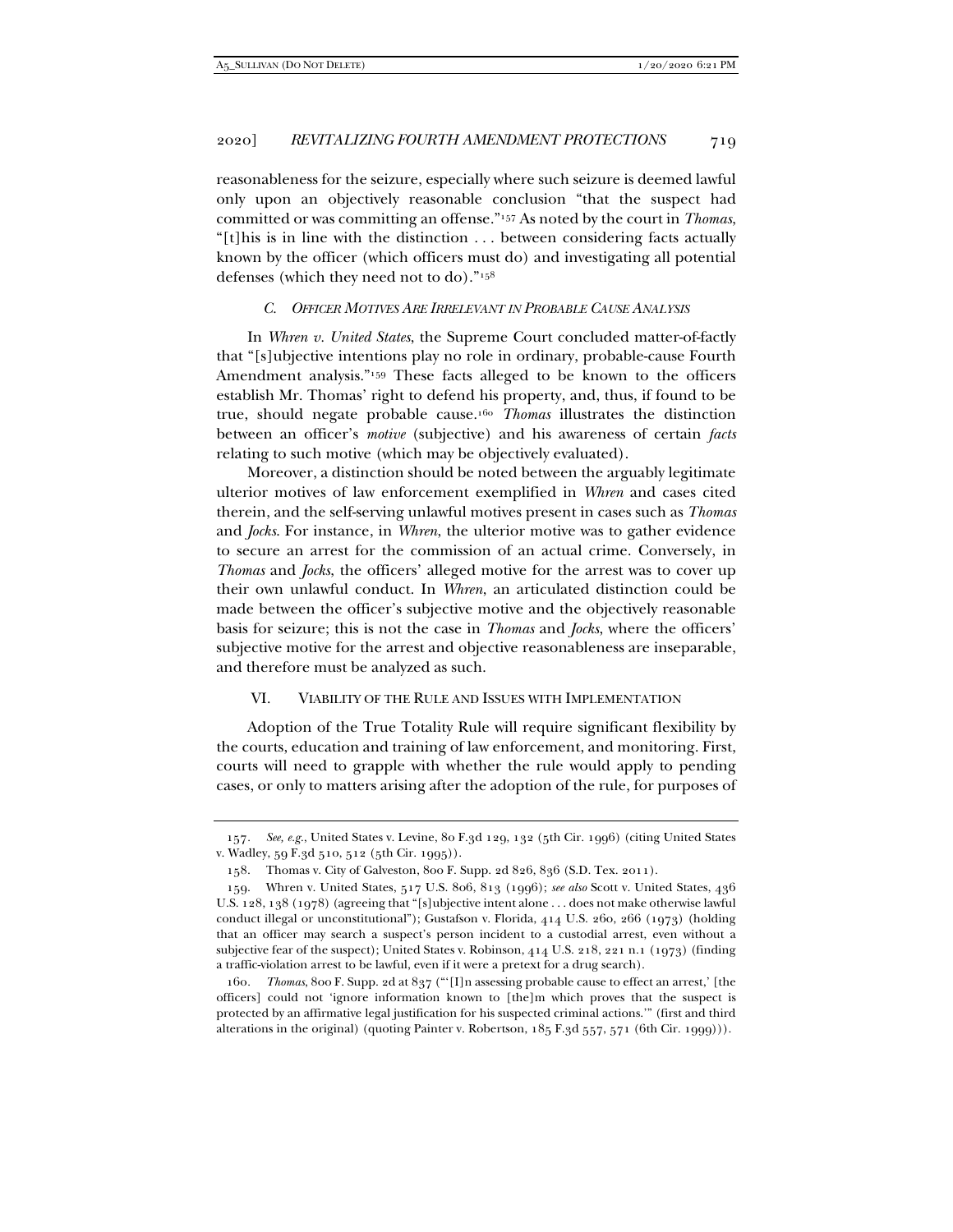the clearly established prong of qualified immunity. To overcome current obstacles of the "clearly established" prong of the qualified immunity defense, courts must find that existing clearly established rules of law already encompass the True Totality Rule, must analyze the clearly established prong of qualified immunity only after analyzing and ruling preliminarily on probable cause *with* consideration of facts supporting an available affirmative defense, and must be wary of analyzing the issue *arguendo*. Additionally, police departments will need to retrain their officers; while this Article posits that officers have always had the duty to incorporate both inculpatory and exculpatory facts into the analysis, most officers have not been trained on the role of an affirmative defense in evaluating probable cause. Finally, the rule must be monitored to ensure its application does not result in excessive liability against law enforcement; the primary purpose of the rule is to reduce the frequency in which innocent citizens are arrested, not to increase the frequency of false arrest claims.

## *A. OBSTACLES TO OVERCOME IN LIGHT OF THE "CLEARLY ESTABLISHED" PRONG OF THE QUALIFIED IMMUNITY DEFENSE*

Immediate adoption of the rule proposed by this Article may nonetheless leave some plaintiffs without a remedy, as the government actor could argue the rule had not yet been established at the time of their alleged conduct. As previously discussed, a government official may be immune from liability even for proven violations of a citizen's constitutional right if the conduct alleged was objectively reasonable in light of the clearly established law at the time the challenged conduct occurred.161 Thus, even if it was determined that a particular arrest was unlawful, liability would be avoided unless the law relevant to the particular incident was "so clearly established that no reasonable officer, faced with the situation before [the defendant], could have believed that probable cause to arrest existed."<sup>162</sup>

The Supreme Court has never given a wholly convincing definition of what it means for a right to be "clearly established,"<sup>163</sup> but in view of its cumulative precedent spanning the last three decades, and particularly in its recent holding in *District of Columbia v. Wesby*, it appears the Court is willing to find liability only where there is an established law highly specific to the issue in question, and which has been applied to facts similar to the case at hand.164 The Court in *Wesby* not only reiterated its previously expressed view that "[t]he

 <sup>161.</sup> Anderson v. Creighton, 483 U.S. 635, 639 (1987) (citing Harlow v. Fitzgerald, 457 U.S. 800, 818–19 (1982)).

 <sup>162.</sup> Post v. City of Fort Lauderdale, 7 F.3d 1552, 1559 (11th Cir. 1993); *see also Anderson*, 483 U.S. at 640 ("The contours of the right must be sufficiently clear that a reasonable official would understand that what he is doing violates that right.").

 <sup>163.</sup> John C. Williams, Note, *Qualifying Qualified Immunity*, 65 VAND. L. REV. 1295, 1298 –99 (2012).

<sup>164</sup>*. See* District of Columbia v. Wesby, 138 S. Ct. 577, 589–90 (2018).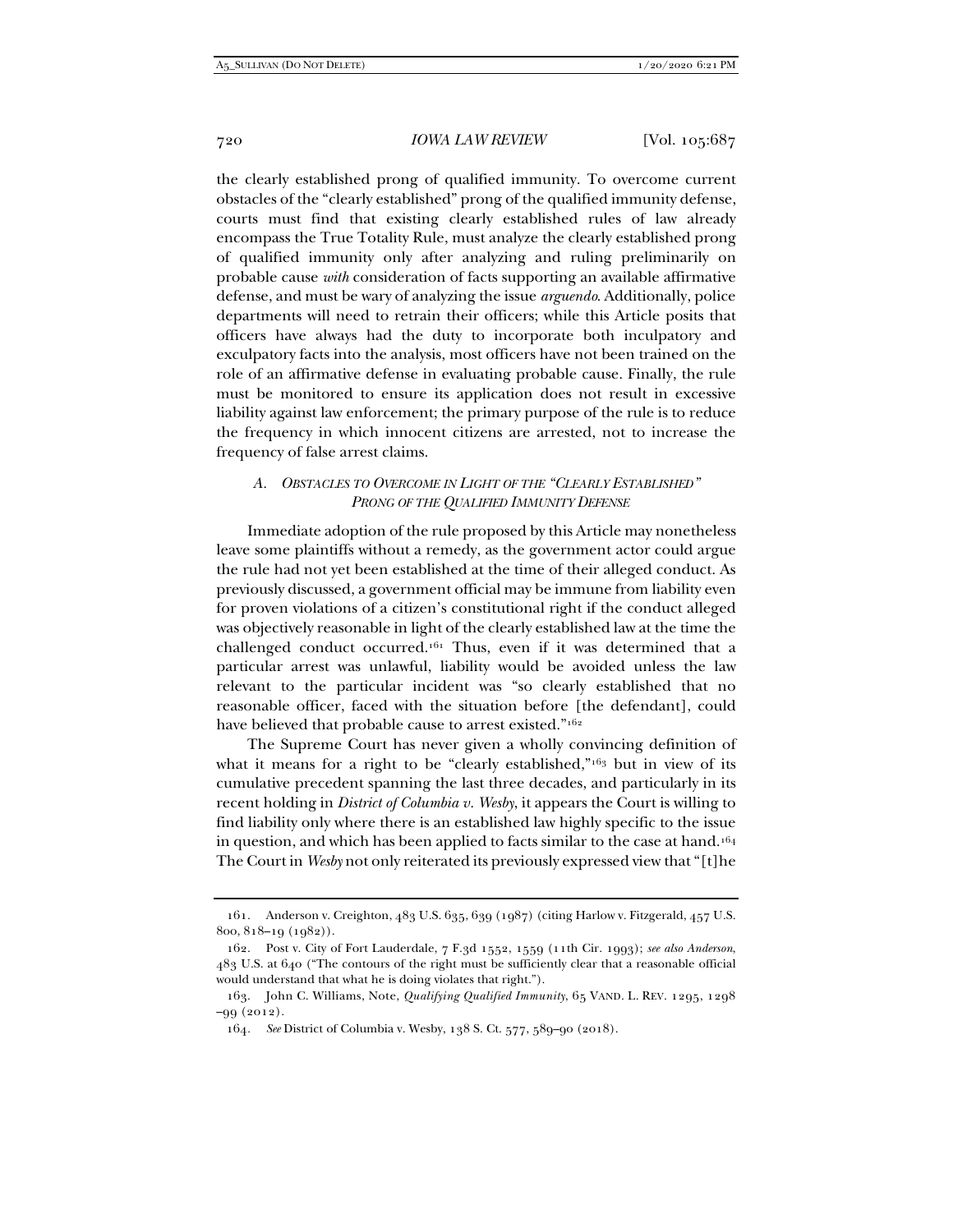rule's contours must be so well defined that it is 'clear to a reasonable officer that his conduct was unlawful in the situation he confronted[,] $\frac{1}{105}$  but reemphasized the need to utilize "a high 'degree of specificity'" in determining whether the rule, law, or right in question was clearly established.166 In *Wesby*, officers arrested several individuals for trespass despite their claims that they believed they had permission to be there (arguably, an affirmative defense, though the court referred to it as an "innocent explanation").<sup>167</sup> The Court determined that there was no "robust" precedent requiring an officer to accept the individuals' "bona fide belief" that they had permission to be on the property, and to the contrary, there existed precedent indicating the officers had no such duty; as a result, the Court found the officers could not have been found to have violated a law so clearly established that all officers would know of it.168 Rather than analyzing the relevance of the evidence tending to dissipate probable cause, the Court instead concluded the plaintiffs failed to establish the "clearly established prong" necessary to overcome the defense of qualified immunity.169 This ruling signals the reality that even if the Court were to encounter the affirmative defense-probable cause issue, it would likely refuse to decide the question and instead determine that, because it had not yet decided the question, it was not clearly established. Thus the officers, and arguably all future officers into perpetuity, would be entitled to qualified immunity.

While the court in *Thomas* was willing to dissipate qualified immunity upon finding to be clearly established the general rule that a citizen has a right to be free from an unreasonable seizure, had that been appealed, the current Supreme Court would likely have found such a finding violative of its maxim "that courts must not 'define clearly established law at a high level of generality . . . .'"170 Notable is another recent ruling in *White v. Pauly*, where the Court opined a law is not "clearly established" with sufficient specificity unless the § 1983 plaintiff can "identify a case where an officer acting

<sup>165</sup>*. Id.* at 590 (quoting Saucier v. Katz, 533 U.S. 194, 202 (2001)).

<sup>166</sup>*. Id.* (quoting Mullenix v. Luna, 136 S. Ct. 305, 309 (2015) (per curiam)). The degree of specificity was further refined in *Kisela v. Hughes*, where the Court found that the law was not sufficiently clear in the Ninth Circuit on question of whether it was reasonable for an officer to shoot a woman standing in her driveway with a kitchen knife who, as the facts were described by Justice Sotomayor in her dissent, "posed no objective threat of harm to officers or others, had committed no crime, and appeared calm and collected during the police encounter." Kisela v. Hughes, 138 S. Ct. 1148, 1158 (2018) (Sotomayor, J., dissenting) (per curiam). Although the Ninth Circuit *had* previously denied qualified immunity to an officer under similar circumstances (the suspect had a crossbow, as opposed to a knife), the Court went out of its way to distinguish that case from the one before it and, as a result, appeared to shift the definition of "similar" to mean something closer to "identical." *Id.* at 1159, 1161.

<sup>167</sup>*. Wesby*, 138 S. Ct. at 589.

<sup>168</sup>*. Id.* at 591–93.

<sup>169</sup>*. Id.* at 593.

<sup>170</sup>*. Id.* at 590 (quoting Plumhoff v. Rickard, 134 S. Ct. 2012, 2023 (2014)).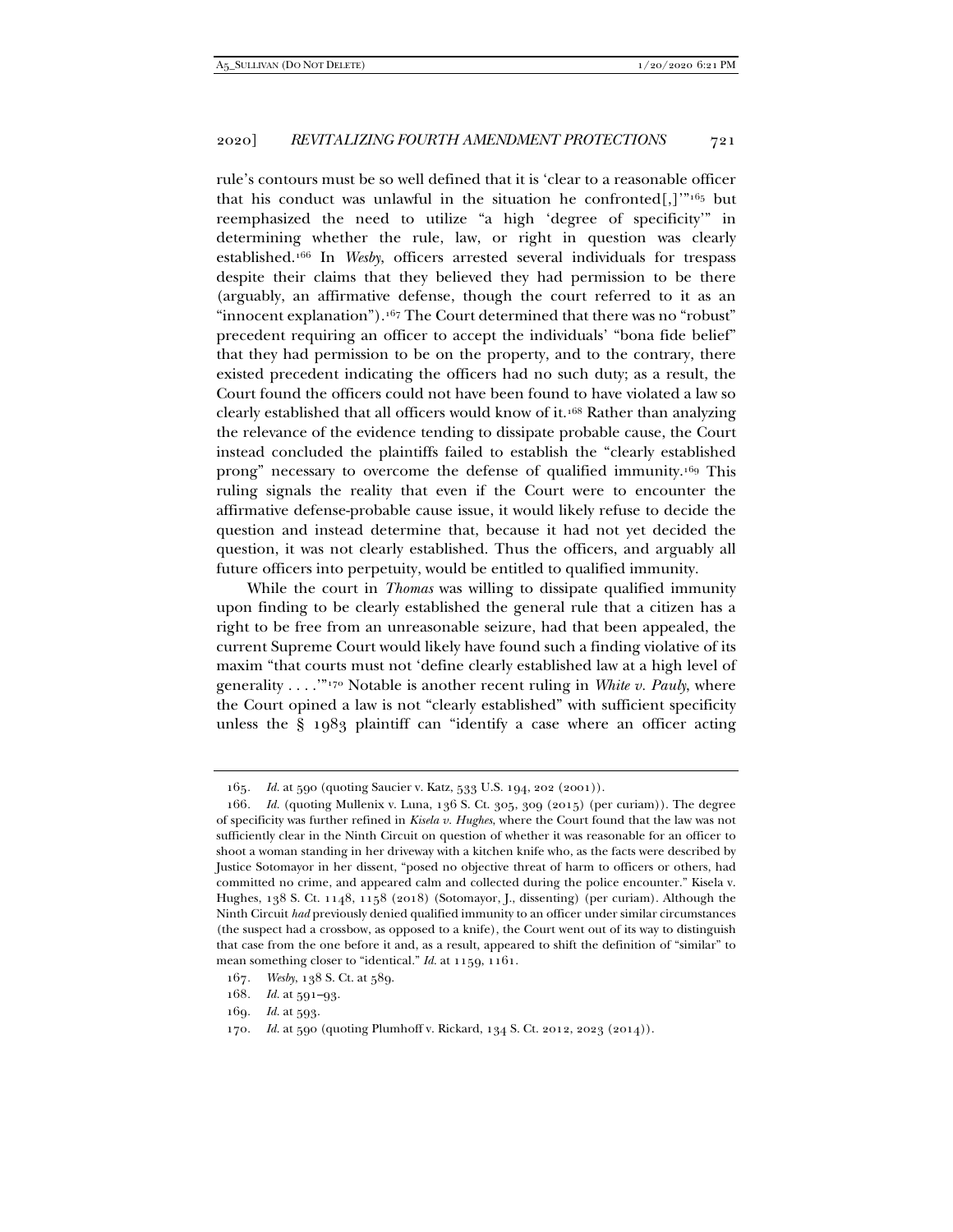under similar circumstances . . . was held to have violated the Fourth Amendment."171

The rulings in *Wesby*, *White* and others illustrate the Court's apparent disconnect from the origins and intent of the Fourth Amendment, and further demonstrate how qualified immunity has slowly morphed into absolute immunity, or frighteningly close to it. In an effort to protect government actors from liability, the specificity now required for a law to be clearly established swings the scales so far in favor of the government that it has become nearly impossible for plaintiffs to overcome qualified immunity. Not only did the Court in *Wesby* amplify its prior specificity requirement on the clearly established prong, it reiterated that courts should avoid resolving the constitutional claim when the matter can be disposed of pre-trial upon a finding of qualified immunity.172

The Doctrine of Qualified Immunity was created by the Court, not by Congress, and many scholars opine that the Doctrine directly contradicts the intent of Congress in enacting  $\S$  1983 of the Civil Rights Act of 1871.<sup>173</sup> Congress could take action to effectively eliminate or modify the Doctrine as necessary to ensure access to relief to those harmed by unconstitutional acts of government officials.174

## 1. Clearly Established General Constitutional Rules Already Encompass the True Totality Rule

Even if the True Totality Rule is not by itself clearly established in a particular jurisdiction, clearly established general statements of the law may be capable of giving the government actor fair and clear warning. While the Supreme Court in recent cases has discouraged defining clearly established law at a high level of generality,<sup>175</sup> it has in the past found that "a general

 <sup>171.</sup> White v. Pauly, 137 S. Ct. 548, 552 (2017).

<sup>172</sup>*. Wesby*, 138 S. Ct. at 589 n.7 ("We continue to stress that lower courts 'should think hard, and then think hard again,' before addressing both qualified immunity and the merits of an underlying constitutional claim." (quoting Camreta v. Greene, 563 U.S. 692, 707 (2011))).

<sup>173</sup>*. See* Caryn J. Ackerman, Comment, *Fairness or Fiction: Striking a Balance Between the Goals of § 1983 and the Policy Concerns Motivating Qualified Immunity*, 85 OR. L. REV. 1027, 1027 (2006) ("[I]f left unfettered, the doctrine persistently threatens the promise of  $42$  U.S.C. § 1983—that all persons have a remedy by law when public officials deprive them of rights secured by the Constitution and laws of this country."); Joanna C. Schwartz, *The Case Against Qualified Immunity*, 93 NOTRE DAME L. REV. 1797, 1802–03 (2018) (describing how the modern doctrine exceeds the liability defenses contemplated at the time the law was enacted).

<sup>174</sup>*. See* Jon O. Newman, Opinion, *Here's a Better Way to Punish the Police: Sue Them for Money*, WASH. POST (June 23, 2016), https://www.washingtonpost.com/opinions/heres-a-better-way-topunish-the-police-sue-them-for-money/2016/06/23/c0608ad4-3959-11e6-9ccd-d6005beac8b3 story.html [https://perma.cc/R8LK-GFMU] (arguing that "the defense of qualified immunity should be abolished" by Congress). *But see generally* Scott Michelman, *The Branch Best Qualified to Abolish Immunity*, 93 NOTRE DAME L. REV. 1999 (2018) (proposing a good case for why the judicial branch is best suited to course correct the Doctrine that has lost its way).

<sup>175</sup>*. See, e.g.*, *Wesby*, 138 S. Ct. at 590.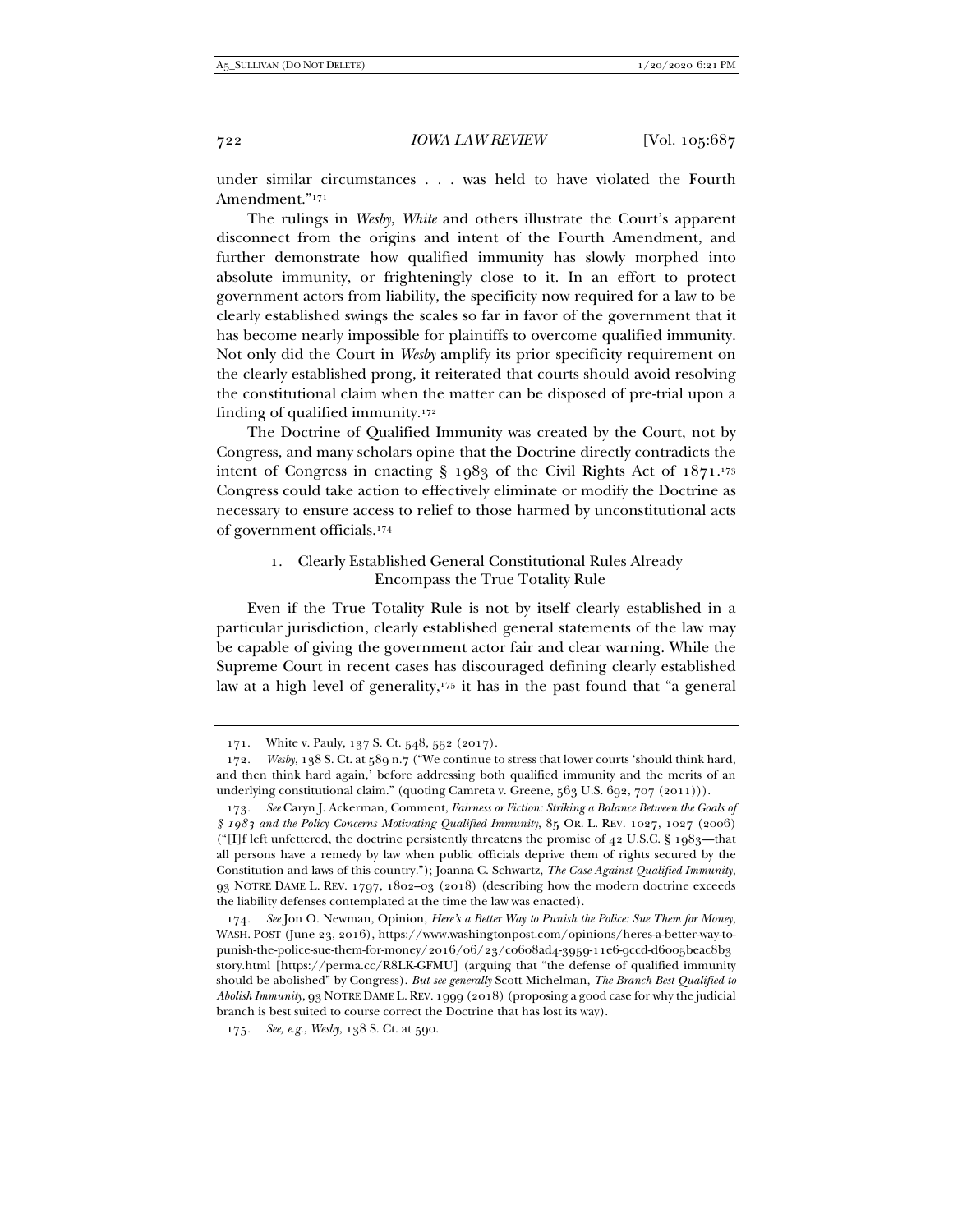constitutional rule already identified in the decisional law may apply with obvious clarity to the specific conduct in question, even though 'the very action in question has [not] previously been held unlawful.'"176

The Court's earlier views on this issue, that "a general constitutional rule already identified in the decisional law" could satisfy the fair warning requirement,177 provide a more balanced approach in analyzing the availability of qualified immunity. In *Thomas*, the defendant officers contended that because the Fifth Circuit had not previously ruled that probable cause analysis included the officer's knowledge of a suspect's affirmative defense, the concept was not clearly established for purposes of qualified immunity.178 In support, the defendants relied on *Sorenson v. Ferrie* wherein the court held if the legal standard is novel, unknown or ambiguous, then prevailing law may not be clearly established.179 The court in *Thomas*, however, flatly rejected any assertion the concept was novel or unknown, finding that both the constitutional "right to be free from arrest without probable cause,"180 and that probable cause determination requires examination of "the 'totality of facts and circumstances within a police officer's knowledge at the moment of arrest[,]'" including those demonstrating an available affirmative defense,181 were clearly established. Although the Fifth Circuit had yet to expressly rule on the specific issue, and in fact had declined to do so on two prior occasions,182 the court in *Thomas* found the general proposition was clearly established.183

Arriving at the opposite conclusion, however, the district court in *Sanchez v. Labate* granted qualified immunity despite allegations the officers were aware of evidence the suspect was acting in self-defense.184 The court in

 <sup>176.</sup> United States v. Lanier, 520 U.S. 259, 271 (1997) (alteration in original) (quoting Anderson v. Creighton, 483 U.S. 635, 640 (1987)). However, "when an earlier case expressly leaves open whether a general rule applies to the particular type of conduct at issue, a very high degree of prior factual particularity may be necessary" in order for the rule of law to be clearly established. *Id.* at 271.

<sup>177</sup>*. Id.*

<sup>178</sup>*. See* Defendants' Motion to Dismiss for Failure to State a Claim at 21, Thomas v. City of Galveston, 800 F. Supp. 2d 826 (S.D. Tex. 2011) (No. 4:10-cv-3331), 2011 WL 13322923.

 <sup>179.</sup> Sorenson v. Ferrie, 134 F.3d 325, 330 (5th Cir. 1998).

<sup>180</sup>*. Thomas*, 800 F. Supp. 2d at 837 (quoting Mangieri v. Clifton, 29 F.3d 1012, 1016 (5th Cir. 1994)); Estate of Dietrich v. Burrows, 167 F.3d 1007, 1012 (6th Cir. 1999).

<sup>181</sup>*. Thomas*, 800 F. Supp. 2d at 836 (quoting United States v. Wadley, 59 F.3d 510, 512 (5th Cir. 1995)).

<sup>182</sup>*. See* United States v. Craig, 381 F. App'x 459, 461 (5th Cir. 2010); Piazza v. Mayne, 217 F.3d 239, 246–47 (5th Cir. 2000).

<sup>183</sup>*. Thomas*, 800 F. Supp. 2d at 837; *accord* Williams v. Sirmons, 307 F. App'x 354, 358–59 (11th Cir. 2009) (explaining that "[t]he law has been clearly established since at least the Supreme Court's decision in *Carroll v. United State*s . . . that probable cause determinations involve an examination of all facts and circumstances *within an officer's knowledge at the time of an arrest*." (citation omitted) (quoting *Dietrich*, 167 F.3d at 1012)).

 <sup>184.</sup> Sanchez v. Labate, 564 F. App'x 371, 372–74 (10th Cir. 2014).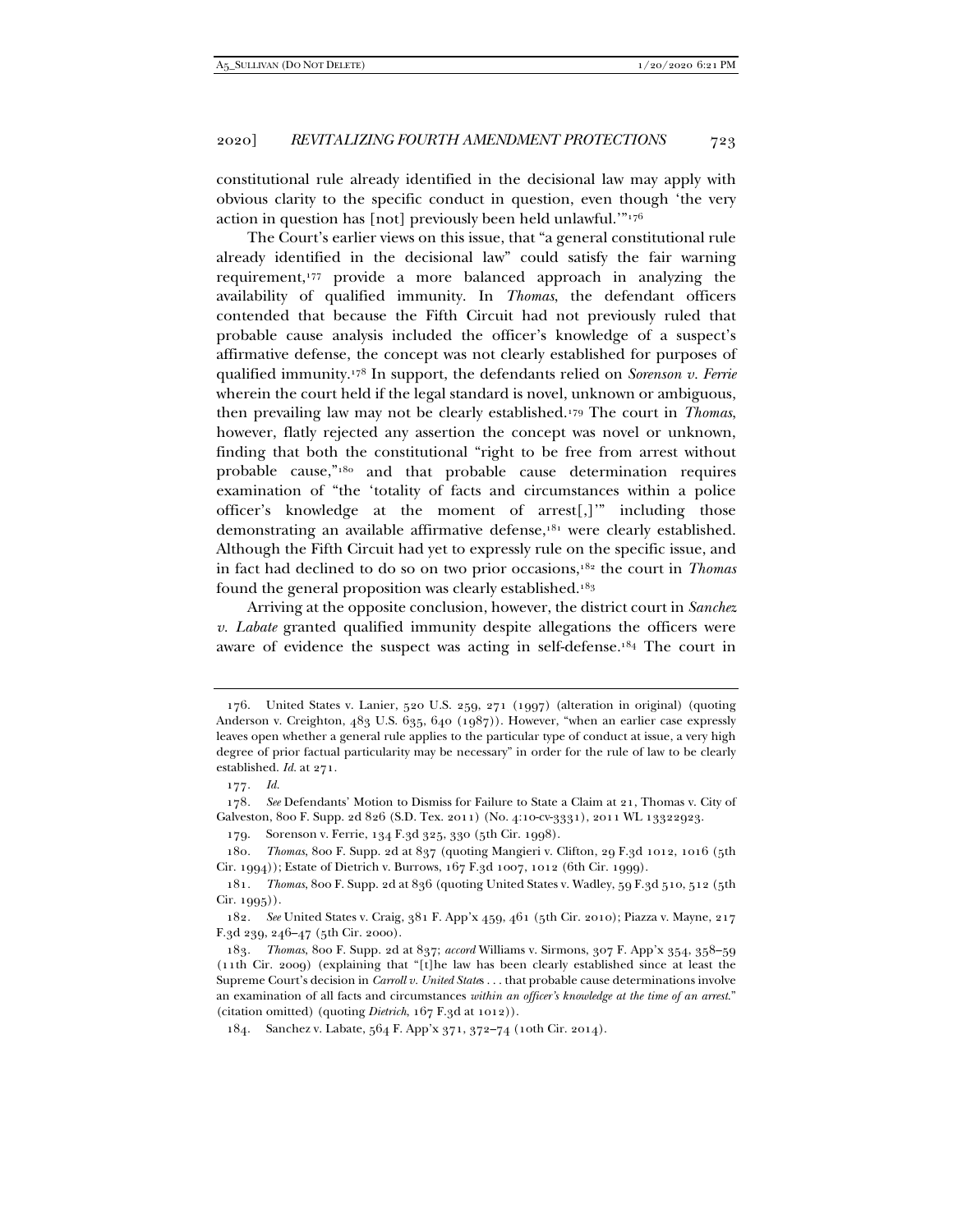*Sanchez* concluded that, at the time of the arrest, it "was not clearly established" that an officer must give any credence to an affirmative defense where the elements of the crime are otherwise established.<sup>185</sup> The court found unconvincing the plaintiff's assertion that holdings in other circuits clearly establish the requirement; the court found only Supreme Court or Tenth Circuit decisions specifically to this point could make the law "clearly established" for purposes of qualified immunity.186 Adding blur to the haze is this question of whether the clarity of a relevant rule of law should be viewed with such jurisdictional restrictions.<sup>187</sup> That is, whether courts should look to other jurisdictions in determining the "established" factor of the test.188

If a particular jurisdiction had yet to rule on the issue, an argument could be made that no reasonable officer in that jurisdiction could have known that the affirmative defense must be considered. But what if the jurisdiction had not yet addressed the issue, but the majority of other circuits had found affirmative defenses must be considered? Or, what if the rule had been adopted in a particular jurisdiction, but there was an intra-circuit split on whether evidence of the defense must be observed first-hand? Also, even if a jurisdiction had ruled on the issue, if the ruling pertained only to a particular affirmative defense, such as self-defense, a subsequent officer who failed to

<sup>185</sup>*. Id.* at 372–74 (quoting Robbins v. Oklahoma, 519 F.3d 1242, 1249 (10th Cir. 2008)). Because the court analyzed the effect of the affirmative defense on probable cause despite finding the law "not clearly established," it remains unclear whether the court's ruling was that probable cause was not negated by the affirmative defense (because either "evidence of self-defense . . . was [not] *conclusively* established" or because New Mexico law does not require evidence of an affirmative defense to be presented to a grand jury in determining probable cause for an indictment), or whether the officer was entitled qualified immunity despite probable cause having been negated (because the concept "was not clearly established"); or both. *Id.* at 374. The court's analysis here presents a prime example of how courts intermingle and even merge the inquiries, furthering confusion in a realm that is already frightfully confusing, even among scholars.

<sup>186</sup>*. Id.*

<sup>187</sup>*. See* Karen M. Blum, *Section 1983 Litigation: The Maze, the Mud, and the Madness*, 23 WM. & MARY BILL RTS. J. 913, 955 (2015) (noting that "[d]espite some Supreme Court guidance on what law counts in the clearly-established-law analysis, the question of what law controls is itself still amazingly unclear").

 <sup>188.</sup> Though a majority of courts will consider cases from other jurisdictions when determining whether a particular law is "clearly established" for purposes of qualified immunity, others have ruled only binding precedent shall govern. *See id.* at 955 n.287 (listing cases exemplifying the willingness of the majority of circuit courts to consider rulings from other circuits). *Compare Dietrich*, 167 F.3d at 1012 ("When determining whether a right is 'clearly established,' we look 'first to decisions of the Supreme Court, then to decisions of this Court and other courts within our circuit, and finally to decisions of other circuits.'" (quoting Daugherty v. Campbell, 935 F.2d 780, 784 (6th Cir. 1991))), *with Sanchez*, 564 F. App'x at 372–73 (finding the law "not clearly established" without a ruling by the Supreme Court or the Tenth Circuit). In whole, there appears to be no consistency in this regard. Some courts, like in *Sanchez*, have found that only decisions of the Supreme Court and those within its circuit can be deemed "clearly established," while other courts, such as the *Thomas* court, may consider what the plurality or majority has found, and yet others, like the court in *Dietrich,* incorporate a hierarchical approach that may or may not include consideration of rulings from other jurisdictions.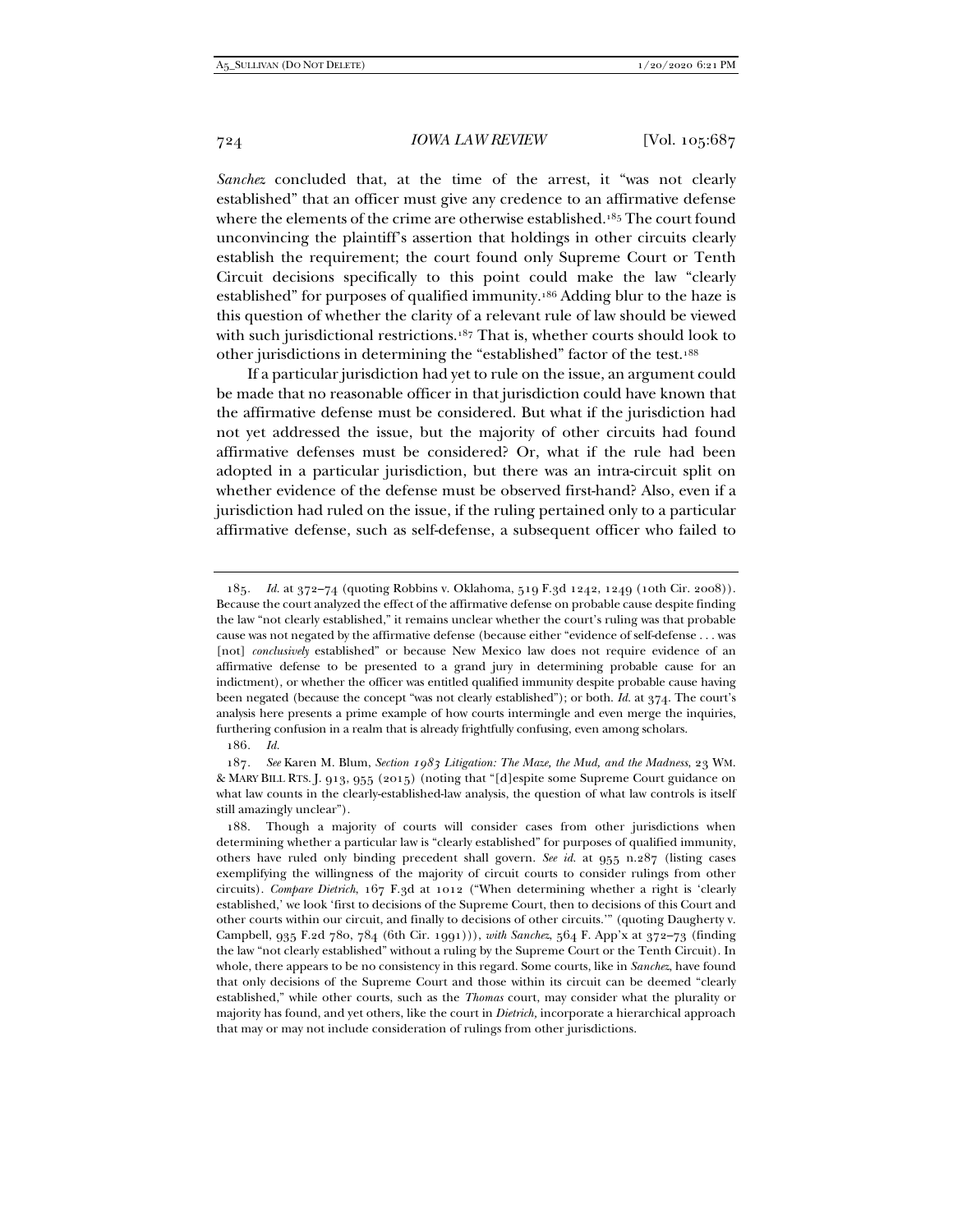consider evidence of a different type of affirmative defense, such as necessity, would arguably be without notice of any obligation to consider that defense.<sup>189</sup>

While the ruling in *Sanchez* correctly states that the specific issue before it had not yet been ruled on in the jurisdiction, such a narrow view, like that of the sitting Supreme Court, ignores the clearly established general principles recognized by the court in *Thomas*. The *Thomas* interpretation better aligns with the underlying objectives of the Fourth Amendment and § 1983, as it ensures a remedy for those victimized by false arrest when law enforcement violates clearly established rights set out in the Constitution. Nevertheless, until courts analyze and rule on probable cause in the manner proposed by this Article, citizens will continue to be without a remedy.

#### 2. Analyze Probable Cause First, then Qualified Immunity

As discussed previously, the Supreme Court often emphasizes how courts should avoid addressing the merits of the case when the matter can be resolved on qualified immunity grounds.190 The reasoning often lies in the promotion of judicial efficiency, as well as the concept that qualified immunity is a defense from suit, and thus law enforcement should be spared from trial. However, if such matters never reach evaluation of the merits, the law can never be clearly established, and extreme constitutional violations will continue undeterred and without recourse.191 In scenarios where the facts establish a probable cause-negating affirmative defense, courts should analyze probable cause in light of the affirmative defense before summarily granting qualified immunity. The trial court in *Lischner v. Upper Darby Township*, described the need and value to first consider whether the affirmative defense would negate probable cause.192

In the context of the particular affirmative defense present in *Lischner*, the court expressed its concern that:

 <sup>189.</sup> For instance, the Third Circuit has found that evidence of affirmative defenses specifically included in the statute setting forth elements of the crime is relevant in evaluating probable cause; however, the Third Circuit has found that defenses found elsewhere in the law, such as necessity and statute of limitations, need not be considered by an officer. Holman v. City of York, 564 F.3d 225, 230 (3d Cir. 2009) (discussing Radich v. Goode, 886 F.2d 1391, 1396 (3d Cir. 1989)).

<sup>190</sup>*. See* District of Columbia v. Wesby, 138 S. Ct. 577, 590 (2018); *see also* James E. Pfander, *Resolving the Qualified Immunity Dilemma: Constitutional Tort Claims for Nominal Damages*, 111 COLUM. L. REV. 1601, 1603–06 (2011) (providing a concise overview of what he refers to as the "order of battle" as it evolved from the mandatory constitutional analysis coming out of *Saucier* to the discretionary model that arose from *Pearson* and remains today the law of the land).

<sup>191</sup>*. See* Blum, *supra* note 187, at 925–40 (providing a particularized analysis of rulings exemplifying the deleterious consequence of failing to address the merits of the underlying constitutional claim).

 <sup>192.</sup> Lischner v. Upper Darby Twp., No. 05-4546, 2007 WL 433170, at \*4 (E.D. Pa. Feb. 5, 2007).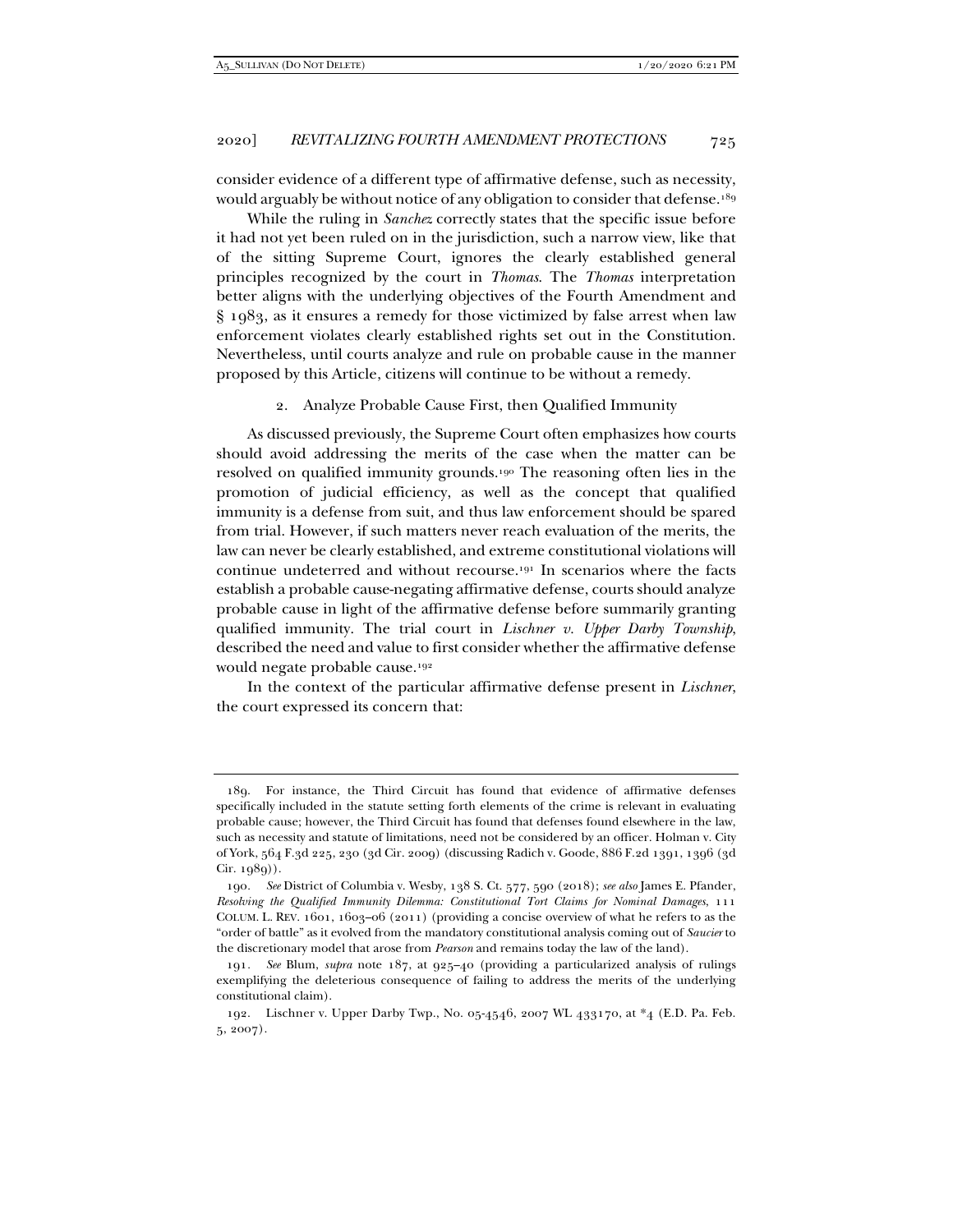[I]f courts never reach the question of whether [the affirmative defense is present] in the context of reviewing probable cause, the law will never achieve any greater clarity, and the affirmative defense—which negates the criminality or wrongfulness of the act —will in most cases protect only against conviction, not against the potential inconvenience and stigma of arrest.193

The court in *Lischner* emphasized the need to clarify the law so that officers can more easily ascertain, prior to arrest, whether the conduct observed is protected by an affirmative defense; the court reasoned such clarity is necessary to give effect to the right to freedom of expression without risk of arrest and detention. This highlights the major concern regarding the "clearly established" hurdle: If courts routinely grant qualified immunity on failure of the "clearly established" prong, thus avoiding determination on the merits, establishment of a constitutional violation on those particular facts can never be had; thus, if the *exact* scenario occurs again, even if it involved the *same* parties, the defendant police officers arguably could re-assert qualified immunity on the same grounds previously asserted because the constitutional violation was not analyzed and ruled on (and therefore not "established") in the prior case. As eloquently stated by Judge Willett in a concurring opinion:

Section 1983 meets Catch-22. Plaintiffs must produce precedent even as fewer courts are producing precedent. Important constitutional questions go unanswered precisely because those questions are yet unanswered. Courts then rely on that judicial silence to conclude there's no equivalent case on the books. No precedent = no clearly established law = no liability. An Escherian Stairwell. Heads defendants win, tails plaintiffs lose. . . . The current "yes harm, no foul" imbalance leaves victims violated but not vindicated; wrongs are not righted, wrongdoers are not reproached, and those wronged are not redressed.194

In order for future plaintiffs to demonstrate the rule proposed by this Article was clearly established at the time of the arrest, courts must, before ruling on qualified immunity, analyze and issue a ruling on probable cause, with such analysis incorporating evidence of the available affirmative defense among the totality of facts considered. If courts continually bypass the analysis in matters involving an affirmative defense, and instead resolve the matter

<sup>193</sup>*. Id.* at \*11 (footnote omitted); *see also* Jonathan M. Freiman, *The Problem of Qualified Immunity: How Conflating Microeconomics and Law Subverts the Constitution*, 34 IDAHO L. REV. 61, 87–88 (1997) ("Though a plaintiff's suit successfully overcoming a defendant's claim of qualified immunity would generate precedent, under *Anderson* a plaintiff cannot overcome qualified immunity unless the law was clear at the time of the alleged incident, that is, unless the decision would add nothing to useful precedent.").

 <sup>194.</sup> Zadeh v. Robinson, 902 F.3d 483, 499 (5th Cir. 2018) (Willett, J., concurring), *withdrawn*, 928 F.3d 457 (5th Cir. 2019).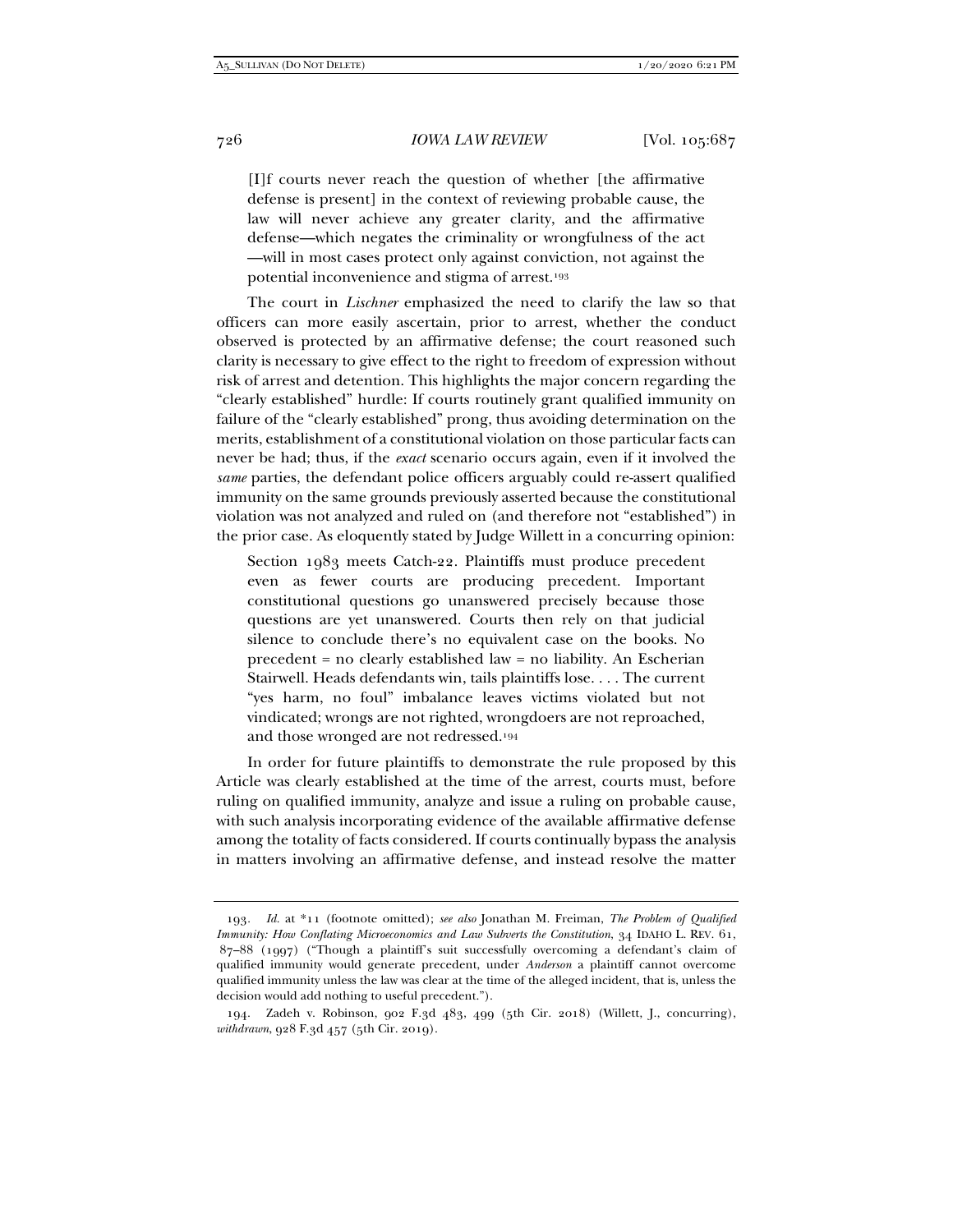solely on a finding that incorporation of an affirmative defense was not yet clearly established, citizens will continue to suffer violations of their rights without a remedy. Minor sacrifices in judicial efficiency are justified when necessary to ensure fundamental rights remain secure. Of course, courts analyzing probable cause in the way proposed here must also avoid the tendencies and pitfalls of analyzing arguendo.

## 3. The Harm of Arguendo

Compounding the confusion on the "clearly established" issue are courts that hold affirmative defenses are irrelevant, then analyze, arguendo or in dicta, whether the evidence of the affirmative defense would have been sufficient to negate probable cause if such evidence were relevant; in these instances, the courts *always* conclude the evidence was not sufficient.195 In many of these arguendo-rulings, courts declare that the affirmative defense is *irrelevant*, but the analysis reveals the true finding is that the facts of the affirmative defense in the particular case were *insufficient* to negate probable cause. It is quite clear from these rulings that had the facts been sufficient to negate probable cause, the court may have expressed a contrary rule at outset of its analysis: that facts of an affirmative defense *are* relevant. Establishing legal principles based on factual conclusions is dangerous, and likely to impact future cases in a way not intended by these courts. The potential consequence is that a court in a subsequent case faced with facts of an affirmative defense that *are* sufficient to negate probable cause would disregard them in light of earlier precedent broadly deeming them irrelevant regardless.196

Courts analyzing in arguendo also exhibit an apparent propensity to afford greater weight to facts supporting their conclusion (i.e., that the affirmative defense is irrelevant), and disregard entirely facts that challenge it, resulting in precedent that is inherently fact-biased. It is also not clear from decisions that include arguendo analysis whether the review and conclusion are merely superlative dicta or part of its holding, and regardless, whether it makes the law any more clear for purposes of qualified immunity.197

<sup>195</sup>*. See, e.g*., United States v. Marin, 138 F. App'x 945, 946 (9th Cir. 2005); Radich v. Goode, 886 F.2d 1391, 1396–97 (3d Cir. 1989).

 <sup>196.</sup> Even if the court chose not to disregard the facts in the later case despite the earlier ruling, the defendant officer could successfully assert qualified immunity on the grounds that the earlier ruling deemed affirmative defenses irrelevant, and therefore the officer was not unreasonable in ignoring the facts supporting the affirmative defense.

 <sup>197.</sup> If merely dicta, then it offers little to no advancement in the law, particularly as to whether the law was clearly established. *See* Williams v. Taylor, 529 U.S. 362, 365 (2000) ("[T]he phrase 'clearly established Federal law, as determined by [this] Court' refers to the holdings, as opposed to the dicta, of this Court's decisions as of the time of the relevant state-court decision." (second alteration in original)); Hamilton v. Cannon, 80 F.3d 1525, 1530 (11th Cir. 1996) ("The law cannot be established by dicta. Dicta is particularly unhelpful in qualified immunity cases where we seek to identify clearly established law."). *But see* Hanes v. Zurick, 578 F.3d 491, 496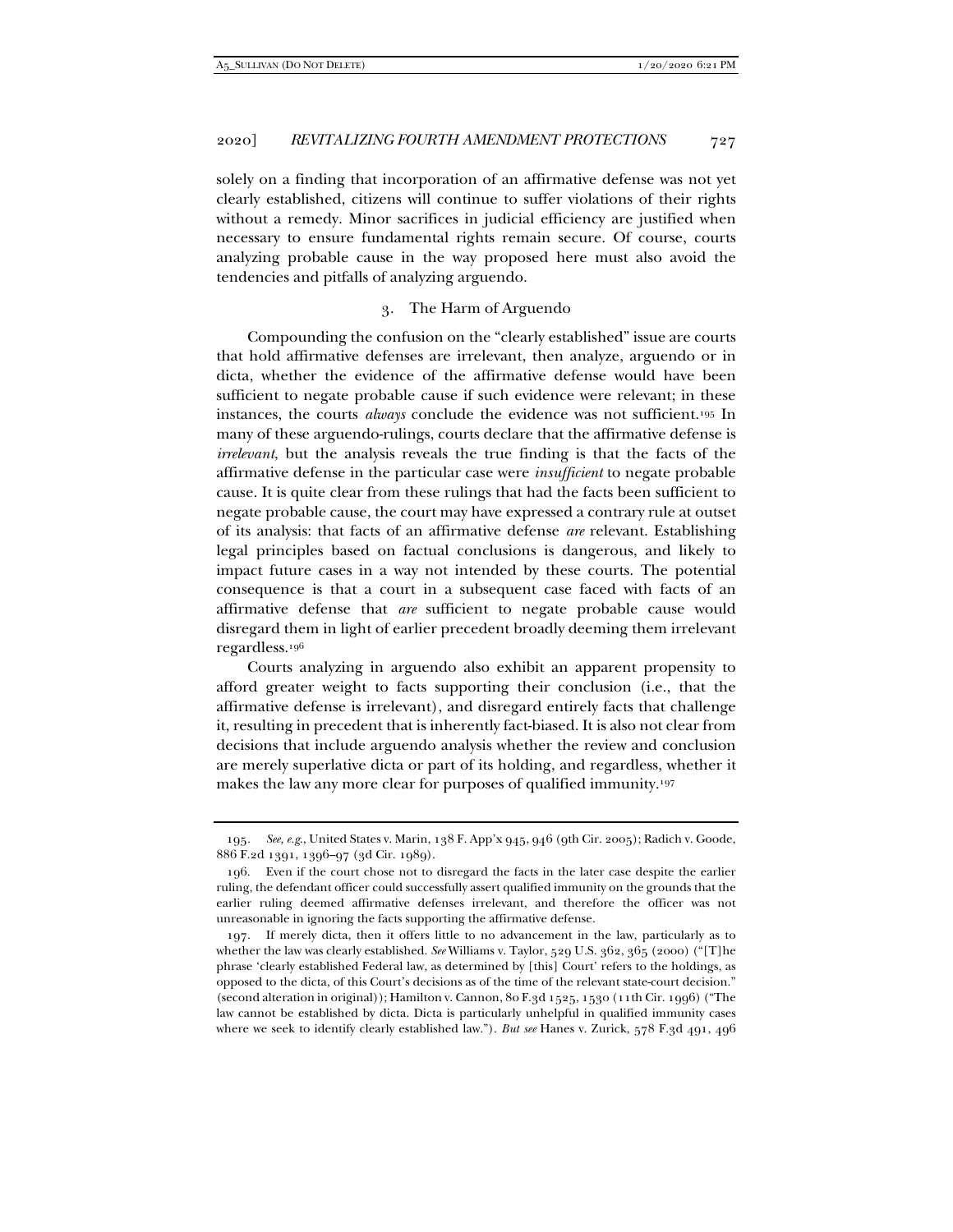The unfortunate consequence of ruling in this manner is the potential to leave a future plaintiff without a remedy: Even when the facts available *are* sufficient to negate probable cause, the officer could claim immunity by pointing to the prior case that held, in its arguendo hypothetical analysis, that the affirmative defense was irrelevant to the probable cause determination. To ensure citizens retain a remedy for an arrest that is determined unreasonable in light of the totality of facts and circumstances, courts should analyze the sufficiency of the affirmative defense as part of the core analysis, not in arguendo.198

In view of the vast array of conflicting rulings nationally as to whether and when an affirmative defense is relevant in probable cause determinations, what amounts to a constitutional violation is anything but concrete and fails to establish a law that is predictable or clear for anyone. Additional confusion has come from courts picking and choosing, seemingly arbitrarily, which exculpatory facts or which affirmative defenses bear on probable cause, as well as courts that find the evidence irrelevant then analyze it anyway. A nationally propounded standard that recognizes the general constitutional principles acknowledged by the court in *Thomas* would limit judicial variance on the issue and may clearly establish the law to a level sufficient to give an officer "fair notice" when her conduct was unconstitutional. Unfortunately, this is highly unlikely to occur any time soon given the recent action of the Court to further strengthen and expand the qualified immunity doctrine and to heighten the burdens to establish a law as "clearly established." Short of a significant and unexpected shift in the views of certain Justices, Congressional

<sup>(7</sup>th Cir. 2009) ("When a court holds that certain conduct violates a constitutional right but that the right was not clearly established, the constitutional ruling is arguably dicta . . . but it still may clearly establish the law for future conduct." (citing Pearson v. Callahan, 555 U.S. 223, 236–38 (2009))); Wilkinson *ex rel.* Wilkinson v. Russell, 182 F.3d 89, 112 (2d Cir. 1999) (Calabresi, J., concurring) ("[L]ucid and unambiguous dicta concerning the existence of a constitutional right can without more make that right 'clearly established' for purposes of a qualified immunity analysis." (citing County of Sacramento v. Lewis, 523 U.S. 833, 841 n.5 (1998))); *see also* Aaron Belzer, Comment, *The Audacity of Ignoring Hope: How the Existing Qualified Immunity Analysis Leads to Unremedied Rights*, 90 DENV. U. L. REV. 647, 649–50 (2012) (discussing how even where a court finds certain governmental conduct in violation of a constitutional right, if the court in the same breath excuses the conduct as objectively reasonable, a later court could find its conclusion pertaining to the constitutional violation mere dicta).

 <sup>198.</sup> In lieu of analyzing the matter arguendo, the court could instead exercise its discretion to first analyze the constitutional claim and issue a ruling in this regard. Even if the court ultimately determines the law was not clearly established and for that reason the officers are entitled to qualified immunity, a ruling on the constitutionality of the acts alleged may help clarify the law in this area. This not only benefits future plaintiffs but educates law enforcement on the constitutionality of certain conduct. Of course, as discussed above, in ruling on the constitutional issue, courts must view the facts in the light most favorable to the plaintiff rather than choosing the facts that align with a preconceived legal conclusion. Courts must also ensure the ruling on the constitutional issue is not perceived as merely dicta. *See* Blum, *supra* note 187, at 925–43.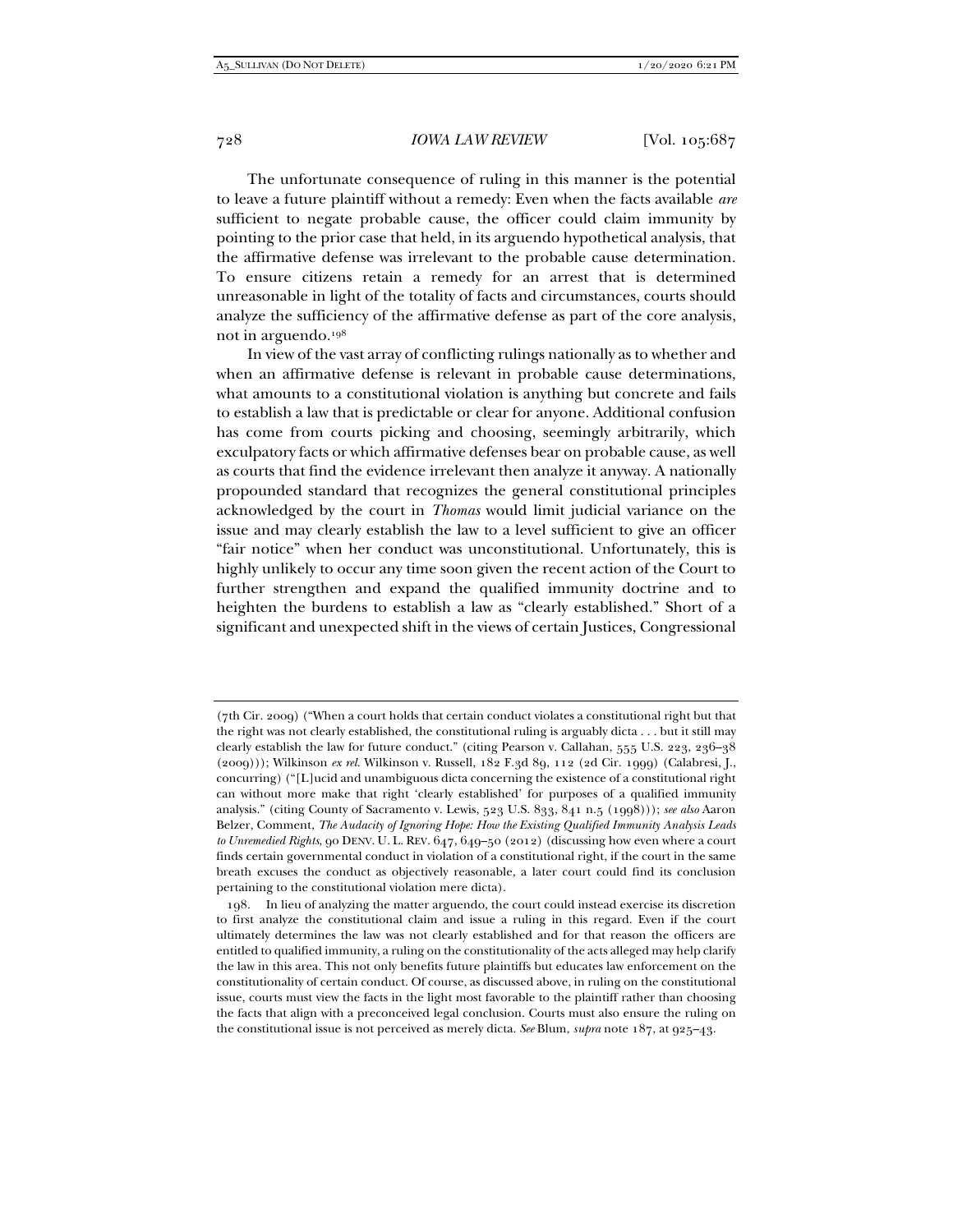action may ultimately be necessary to overcome the "clearly established" hurdle.199

#### *B. BURDEN ON LAW ENFORCEMENT*

The purpose of the proposed rule is not to impose more burden or liability on police officers, or to create additional causes of action for false arrest—the purpose of the rule is to reduce false arrests and to ensure citizens have a remedy when they are falsely arrested. Application of the proposed rule would impose civil liability only if it was found that the arresting officer unreasonably disregarded facts that would have established a complete defense to the crime. Courts and law enforcement defendants often take the position that consideration of an available affirmative defense would be over burdensome on officers who are often forced to make split-second decisions at the scene of an alleged crime.200 There is no dispute that in some situations the inclusion of this additional factor will add to an already challenging, complex analysis. However, the current analysis already requires a review of the totality of facts and circumstances—the rule merely confirms that evidence of an affirmative defense is among the totality that must be evaluated. The rule does not extend a requirement that the officer investigate and rule out every possible affirmative defense, or that the officer give credence to mere claims of innocence. The officer need only consider the facts and circumstances before her. The rule would also not require an officer to know and understand every possible affirmative defense that the suspect could assert at trial; the officer need only contemplate the affirmative defenses of which a reasonable, prudent officer would be aware.201 For

 <sup>199.</sup> Professor James E. Pfander, in his article, *Resolving the Qualified Immunity Dilemma: Constitutional Tort Claims for Nominal Damages*, offers an intriguing alternative to relying on the Supreme Court or Congress to resolve the issue. Pfander, *supra* note 190, at 1606–11. In the Article, Professor Pfander posits, "[section] 1983 and *Bivens* litigants should be entitled to obtain an immunity-free determination of their constitutional claims by initiating a suit for nominal damages against the responsible officer." *Id.* at 1607. He asserts, "[b]y removing the threat of personal liability, and with it much of the justification for qualified immunity, the suit for nominal damages would allow the plaintiff to secure a constitutional decision even where the law was not clearly established." *Id.* at 1607–08. While the absence of compensatory damages may result in limited "immunity-free" cases brought, even a few a year could have a significant impact on the development of constitutional law involving circumstances where extreme constitutional violations too often go unpunished. *See id.* at 1608.

<sup>200</sup>*. See, e.g.*, Holman v. City of York, 564 F.3d 225, 229 (3d Cir. 2009). Holman was protesting outside an abortion clinic when, as he alleges, he was forced to step onto private property in order to avoid being struck by an on-coming car. He was subsequently arrested for trespass. The court found irrelevant his claim that the officer should have known his otherwise unlawful conduct was justified by necessity. The court reasoned that "[r]equiring [an officer] . . . painstakingly to weigh possible defenses, would be impractical, particularly given the rapidity with which the events transpired here." *Id.* at 231.

 <sup>201.</sup> Arguably, however, an officer should be obligated to have knowledge of all possible affirmative defenses available under the law. If ignorance of the law is not available to citizens as a defense to criminal culpability, perhaps it should not be available to police officers as a defense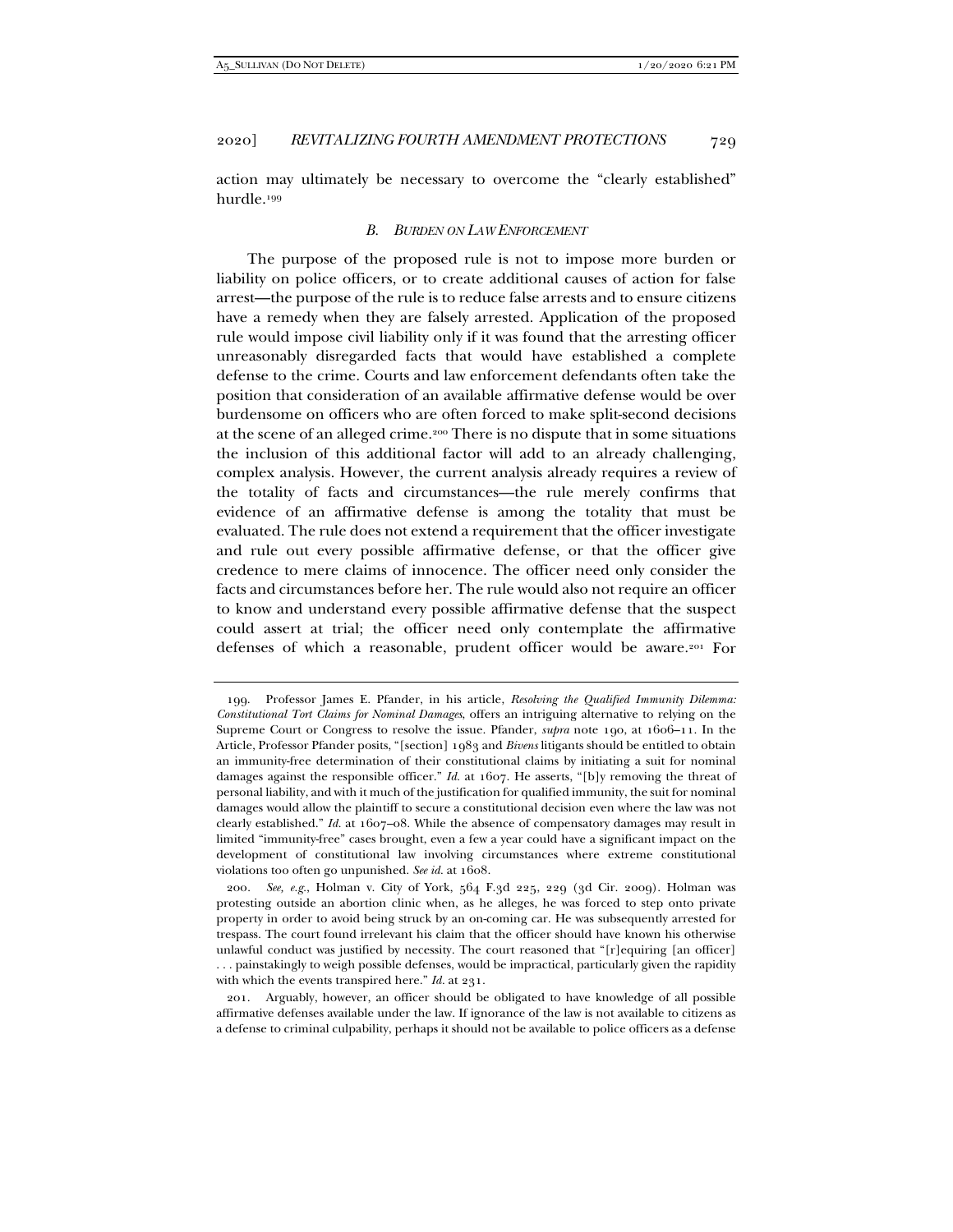instance, in *Sands v. McCormick*,202 the court appropriately concluded the officer had probable cause to arrest the suspect despite some available evidence that the statute of limitations had run on the crime charged (an affirmative defense). In this instance, the court ultimately ruled that the affirmative defense was *irrelevant*, but on the issue of officer liability, it could have come to the same conclusion by ruling the defense *relevant* and the facts *insufficient*. Here, due to the complexities of this particular affirmative defense, no reasonable officer could have had sufficient facts to know the defense would be available at the time of the arrest. Conversely, defenses such as self-defense, defense of property, and necessity could be established with facts typically available to an arresting officer.

Moreover, contrary to the fears expressed by courts and law enforcement, the rule would not require officers to perform the same level of analysis required by judges and juries at trial on the criminal charge. At trial on a criminal charge, the fact finder views *all the evidence*, and determines, *beyond a reasonable doubt*, whether the suspect was guilty of the crime charged. In prearrest probable cause analysis, however, the arresting officer need only consider the *evidence available at the time of the arrest*, and determine, within a *reasonable degree of probability, whether the suspect was guilty of a crime.*<sup>203</sup> Though the standard of proof for probable cause is substantially less than what is necessary to convict, the basic inquiry remains the same: Did the suspect commit a crime?204 If the officer is aware of facts of an affirmative defense that would lead a reasonable officer to believe the answer to that query is no, then it would be unreasonable to subject the citizen to a fundamental right-depriving arrest and the collateral consequences that follow. Importantly, the rule would permit officers to make reasonable mistakes, while discouraging officers from arresting a citizen who they have reason to believe had committed no crime. Because the rule would not require an officer to conduct any additional analysis beyond the totality of the circumstances test, and in fact would relieve the officer of the burden of discerning what type of evidence can be evaluated, the additional encumbrance, if any, would be negligible.

to civil liability; that is, if a citizen is deemed to have knowledge of the entire criminal code and all available affirmative defenses, so too should a reasonable, prudent officer vested with the power of enforcing these laws.

<sup>202</sup>*. See* Sands v. McCormick, 502 F.3d 263, 265 (3d Cir. 2007).

<sup>203</sup>*. See* Mazuka v. Rice Twp. Police Dep't, 655 F. App'x 892, 896 (3d Cir. 2016) (Smith, J., concurring) ("As its name implies, probable cause 'require[s] a belief of guilt that is reasonable, as opposed to certain.'" (alteration in original) (quoting Wright v. City of Philadelphia, 409 F.3d 595, 601–02 (3d Cir. 2005))).

<sup>204</sup>*. See supra* Section IV.C.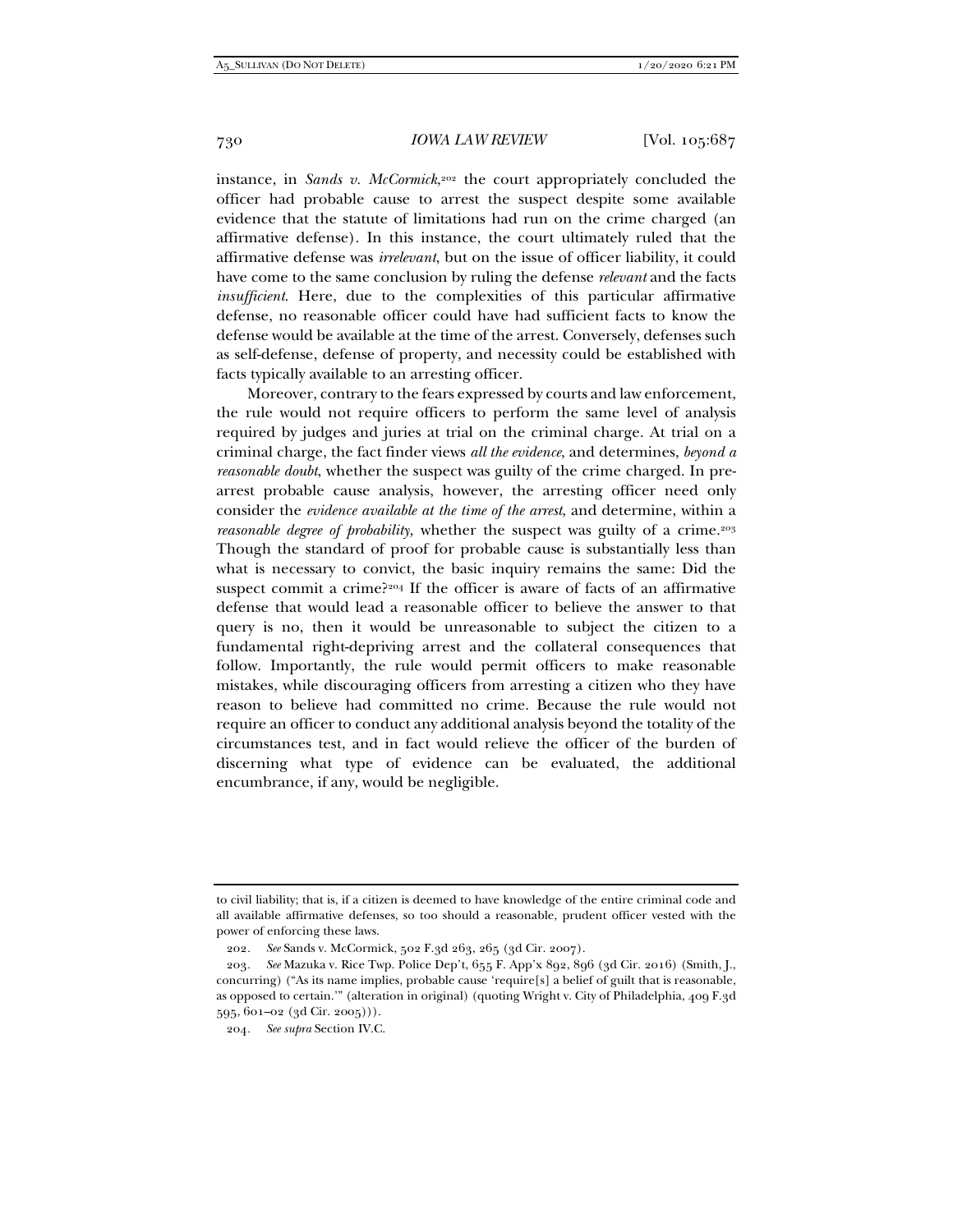## *C. POTENTIAL IMPACT ON § 1983 ACTIONS FOR FALSE ARREST*

Adoption of the rule proposed by this Article is likely to result in an increase in meritorious § 1983 claims for false arrest. Presumably, all matters that would have been summarily dismissed upon a finding that the officer had no duty to consider the affirmative defense before making the arrest or that such duty was not clearly established, would now proceed to trial.<sup>205</sup> With knowledge of the new rule, civil rights attorneys may be more inclined to accept cases that include evidence that the arresting officer was aware of the citizen's affirmative defense. While this particular issue has arisen in only a few cases comparatively, the low volume may be a result of the present lack of clarity as to the role of an affirmative defense in the analysis. Upon implementation of the new rule, it may be discovered that a significant percentage of alleged false arrests involve facts giving rise to an affirmative defense. Thus, in addition to an increase in the success rate of such claims, there may be an influx in lawsuits filed. Any increase in the volume of claims, however, will hopefully be short-lived.

One would hope that as each jurisdiction adopts the proposed rule and applies it to pending cases, law enforcement agencies would take appropriate steps to train police officers as to the relevance of an affirmative defense in probable cause analysis. It's perhaps naïve and overly optimistic to believe that agencies will be proactive in this step. A few large verdicts or settlements may be necessary to spur such action. Section 1983 monetary awards are intended to be both compensatory and punitive. While the statute aims to provide monetary compensation to the victims of false arrest, the primary effect sought is the prevention and deterrence of future similar conduct. Historically, only significant payouts beget significant change. Considering the right to roam free is arguably the most fundamental of all rights, any increase in the success rate or volume of false arrest claims as a result of the rule proposed would be unquestionably justified.

#### VII. CONCLUSION

The specific query posed by the court in *Thomas* was "[a]re there any circumstances in which facts relating to affirmative defenses, such as defense of property, [are] relevant to the probable cause inquiry?"206 While acknowledging there is no duty to investigate an alleged affirmative defense, the court found "under certain circumstances, a police officer's awareness of

 <sup>205.</sup> Notably, an increase in cases proceeding to trial would result in broader and more robust precedent and thus more clarity for courts and law enforcement.

 <sup>206.</sup> Plaintiff's Supplemental Brief on Issues Discussed During the Hearing on Defendants' Motion to Dismiss Held June 10, 2011 at 2, Thomas v. City of Galveston, 800 F. Supp. 2d 826 (S.D. Tex. 2011) (No. H-10-3331), 2011 WL 13273799.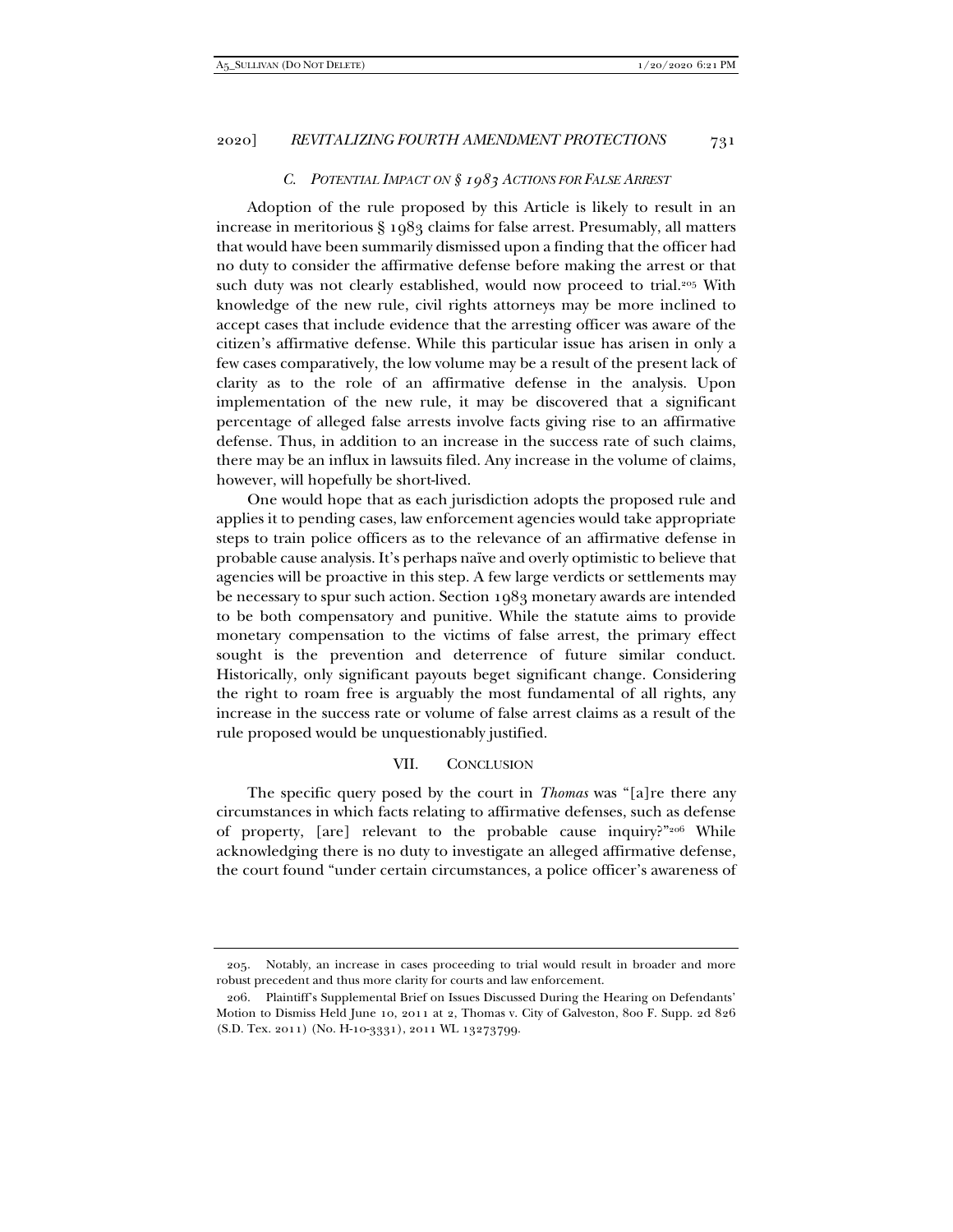the facts supporting a defense can eliminate probable cause."207 As exemplified in *Thomas*, one such circumstance arises upon allegations the § 1983 plaintiff was acting in defense of the officer's own unlawful conduct.<sup>208</sup>

A review of cases nationally reveals other prospective factual circumstances where a suspect's affirmative defense may be germane to the analysis. Though most are theoretical, a few courts have found facts of the affirmative defense sufficient to defeat the comparatively low requirements for establishing probable cause. Notably, courts have been remarkably inconsistent on this issue: Some claim the affirmative defense is never relevant, then discuss the relevance anyway; a plurality have found there are circumstances where the defense could bear on probable cause, at least arguably, but on the facts at hand concluded the defense had no effect on reasonableness; and, a minority of courts have found the affirmative defense was not only relevant, but sufficient to negate probable cause. Courts consider a myriad of factors in determining whether evidence of an affirmative defense concerns probable cause, and the weight given to each varies not only among jurisdictions, but even among courts within a jurisdiction. The multitude of factors and inconsistent application, coupled with the inherent complexities of probable cause analysis, highlight the need for a simple, uniform rule.

The rule expressed in *Thomas*, while it represents a bold move in the right direction, stops short of ensuring Fourth Amendment reasonableness. The "conclusive knowledge" requirement places the bar too high, incorporates unnecessary complexity, and, as the examples shared in this Article reveal, creates the potential to result in constitutional harm without a remedy. Instead, absent exigent circumstances, all facts available to the arresting officer should be on equal footing when the reasonableness of the arrest is evaluated objectively. As explained herein, application of the True Totality Rule would not require a significant departure from the way most courts are analyzing probable cause. Of the courts that have deemed evidence of an affirmative defense irrelevant, most ultimately go on to analyze the sufficiency of such evidence anyway, performing an analysis which is nearly indistinguishable to the reasonableness assessment proposed by the True Totality Rule.

Courts finding the available affirmative defense irrelevant often opine that the viability of an affirmative defense is better suited for review by judges and juries than by an officer on the scene of the arrest. The general view of

<sup>207</sup>*. Thomas*, 800 F. Supp. 2d at 836 (quoting Jocks v. Tavernier, 316 F.3d 128, 135 (2d Cir. 2003)).

 <sup>208.</sup> Although Thomas' complaint is void of specific allegations that the affirmative defense negated probable cause, the court inferred from the complaint an allegation the officers *knew* they were attempting to steal his generator and thus *knew* Thomas was acting in defense of such unlawful conduct. *Id.* at 837 ("Plaintiff's actions were allegedly provoked entirely by the conduct of the officers, so the officers would have known that Plaintiff only made a threat of force in defense of his property and had those [sic] done nothing wrong.").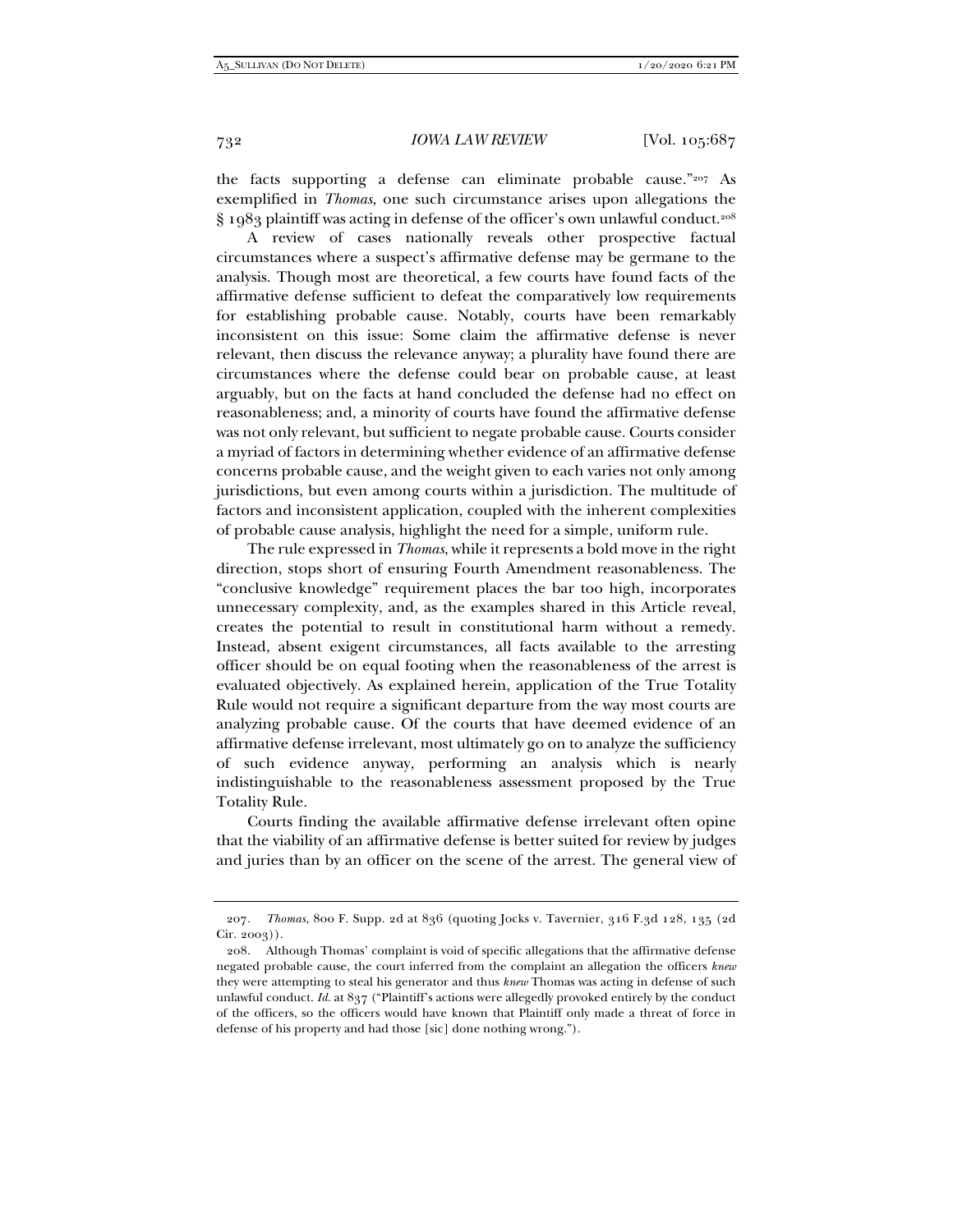these courts is to permit the officer to make the arrest despite the affirmative defense, and then let the justice system iron it out. This is a sensible approach in scenarios where an officer reasonably believes the suspect is likely to escape or commit additional crimes, or when the scene is one of chaos. But when these circumstances are not present, and an officer has a reasonable opportunity to evaluate the situation in order to make a determination of whether to take away the citizen's right to be free, exculpatory facts, such as those supporting an affirmative defense, should be weighed before affecting the arrest. While the charges may ultimately be dropped, or the citizen may eventually be acquitted of the crime charged as a result of the affirmative defense,<sup>209</sup> these post-arrest actions will not undo the embarrassment and expense, and all the ripple effects, of having been arrested in the first place. The arrest alone can be devastating to a citizen, particularly one with limited resources. Whereas a citizen with means to afford bail may be released in a few hours, a citizen without such resources may spend months or even years waiting for the evidence of their affirmative defense to be evaluated.<sup>210</sup> Even a short stay in jail while the justice system "irons it out" could result in the citizen losing her job and health care benefits, being unable to pay her bills, being evicted, losing her vehicle by repossession, having her children removed from her custody and placed in foster care, suffering irreparable harm to her credit, reputation and status in the community, and the list goes on. While it may seem reasonable to remove from the officer the burden of performing the analysis on the scene of an arrest, this burden is justified by the need to get it right; it is absurd to allow an officer to ignore or evaluate differently exculpatory evidence on the notion that the matter will eventually be worked out in the justice system, a system that is both slow and imperfect, and historically prejudicial to those of color and of limited means. This is not to say that the mere existence of evidence of an affirmative defense will necessarily negate probable cause for the arrest; in fact, under most circumstances the officer will have probable cause for the arrest despite some evidence of an available affirmative defense. However, when an officer has an

 <sup>209.</sup> BRIAN A. REAVES, U.S. DEP'T OF JUSTICE, FELONY DEFENDANTS IN LARGE URBAN COUNTIES, 2009—STATISTICAL TABLES 24 (2013), *available at* http://www.bjs.gov/content/pub/ pdf/fdluc09.pdf [https://perma.cc/N4VJ-8JY3]. The data in Table 21 reveals that approximately 1 out of every 3 defendants in the nation's largest counties were not convicted of any crime. *Id.* at 24 tbl.21.

<sup>210</sup>*. See* ROY WALMSLEY, INT'L CTR. FOR PRISON STUDIES, WORLD PRE-TRIAL/REMAND IMPRISONMENT LIST 3 (2d ed. 2012), *available at* http://www.prisonstudies.org/sites/default/ files/resources/downloads/world\_pre-trial\_imprisonment\_list\_2nd\_edition\_1.pdf [https:// perma.cc/R3BX-BWXR] (revealing that, in 2012, approximately 480,000 men and women were held in U.S. jails awaiting trial); *see also* REAVES, *supra* note 209, at 22–23 (finding that defendants detained before trial waited a median of 68 days in jail, but in some areas, defendants were found to have waited over two years for their trial). The study also found that 34 percent of those held in jail awaiting trial were detained solely because they could not make bail. REAVES, *supra* note 209, at 17 tbl.12.